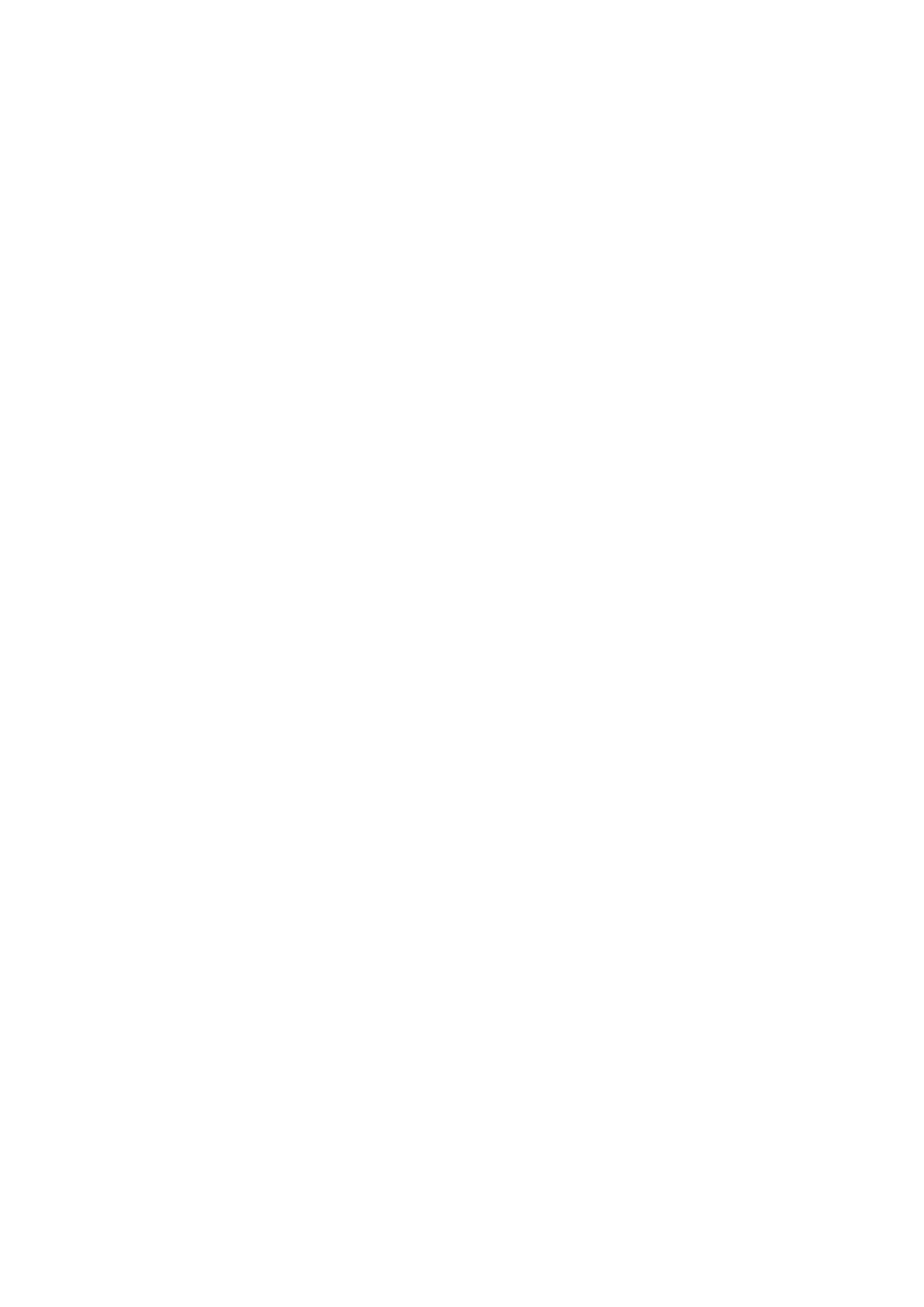### Key Points

- The Climate Change (No.2) Bill (Bill No.2) was introduced to the NI Assembly by DAERA Minister Edwin Poots MLA on 5 July 2021.
- Currently NI does not have specific climate change legislation and targets. It contributes to the UK Climate Act 2008.
- DAERA conducted a consultation on possible proposals for a NI Climate Change Act (December 2020-February 2021).
- The Bill provides for the following:
	- At least 82% reduction in greenhouse (GHG) gas emissions by 2050 compared to net zero under the other legislative examples presented. This is a net reduction target, meaning all GHGs contribute to the reduction.
	- A greater degree of flexibility with targets compared to other examples through the power to amend.
	- Duty on all NI departments to achieve targets and budgets under the Bill. Other examples put responsibility on government and Ministers (UK, Scottish and RoI Acts). Bill No.1 is not clear on this aspect.
	- Minimum reporting requirements by DAERA on budget implementation, progress and target statements etc, similar to other UK jurisdictions.
	- Reporting requirement by public bodies, compared to voluntary reporting under the UK Act (and Bill No.1).
	- Provides for a partial Regulatory Impact Assessment (RIA), Rural Needs Impact Assessment and cost analysis based on CCC advice.
	- No set up or reporting duties by an independent Climate Commission, compared to Bill No.1.
	- Similar to other examples, it does not appear to provide for enforcement of targets etc through offences, fines and sanctions.
	- There do not appear to be specific provisions for terms such as 'just transition', similar to other examples, or transboundary/cross-border considerations.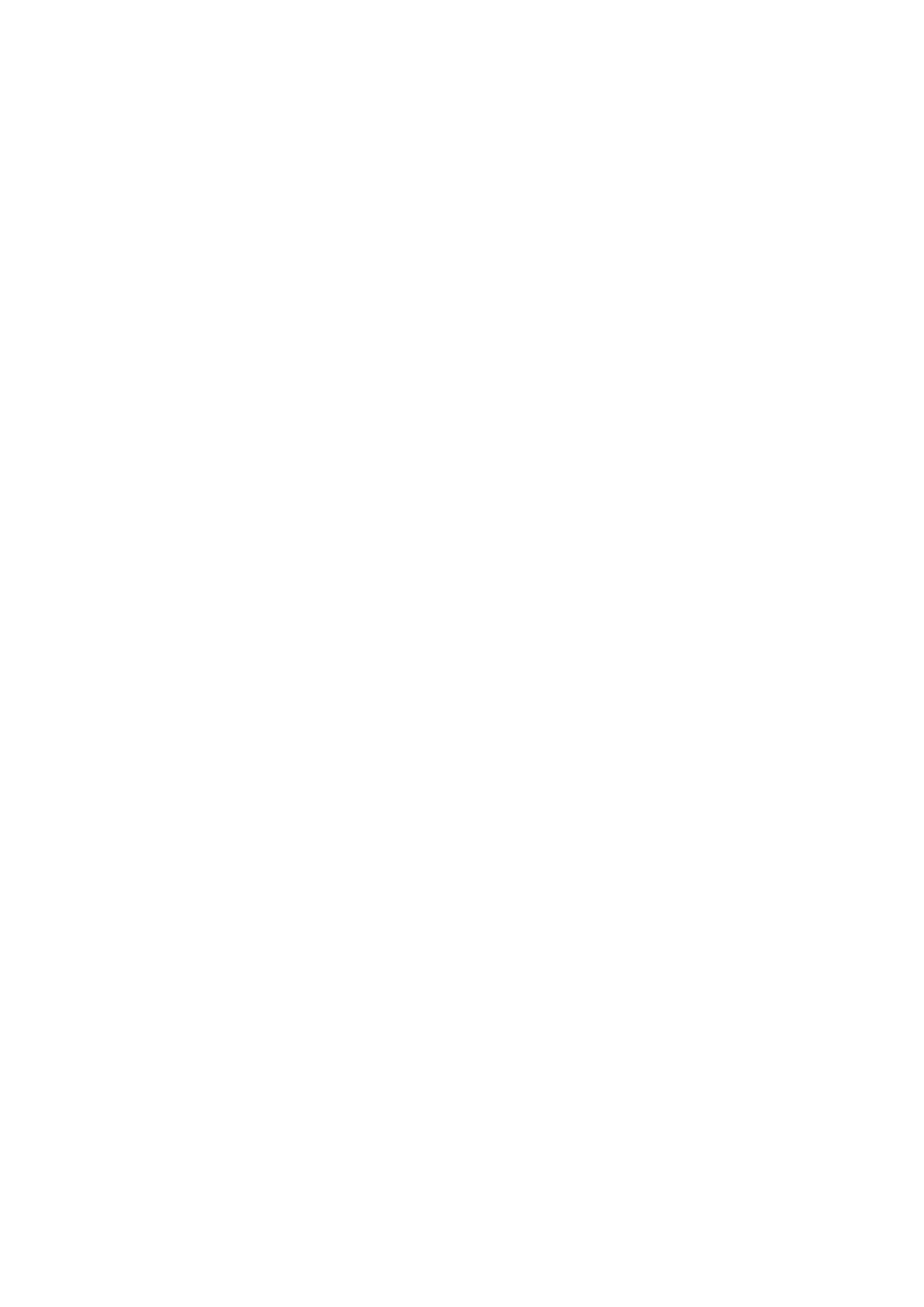## Contents

| 1           |                                                                                         |  |
|-------------|-----------------------------------------------------------------------------------------|--|
| $\mathbf 2$ |                                                                                         |  |
| 3           |                                                                                         |  |
| 4           |                                                                                         |  |
|             |                                                                                         |  |
|             |                                                                                         |  |
|             |                                                                                         |  |
|             |                                                                                         |  |
|             |                                                                                         |  |
|             |                                                                                         |  |
|             |                                                                                         |  |
|             |                                                                                         |  |
|             |                                                                                         |  |
|             |                                                                                         |  |
|             |                                                                                         |  |
|             |                                                                                         |  |
|             |                                                                                         |  |
|             |                                                                                         |  |
|             |                                                                                         |  |
|             | 4.2.2 Targets for biodiversity                                                          |  |
|             |                                                                                         |  |
|             |                                                                                         |  |
|             |                                                                                         |  |
|             |                                                                                         |  |
|             |                                                                                         |  |
|             |                                                                                         |  |
|             |                                                                                         |  |
|             | Appendix 1&2: Comparison of main provisions across NI Bills, UK jurisdictions and Rol27 |  |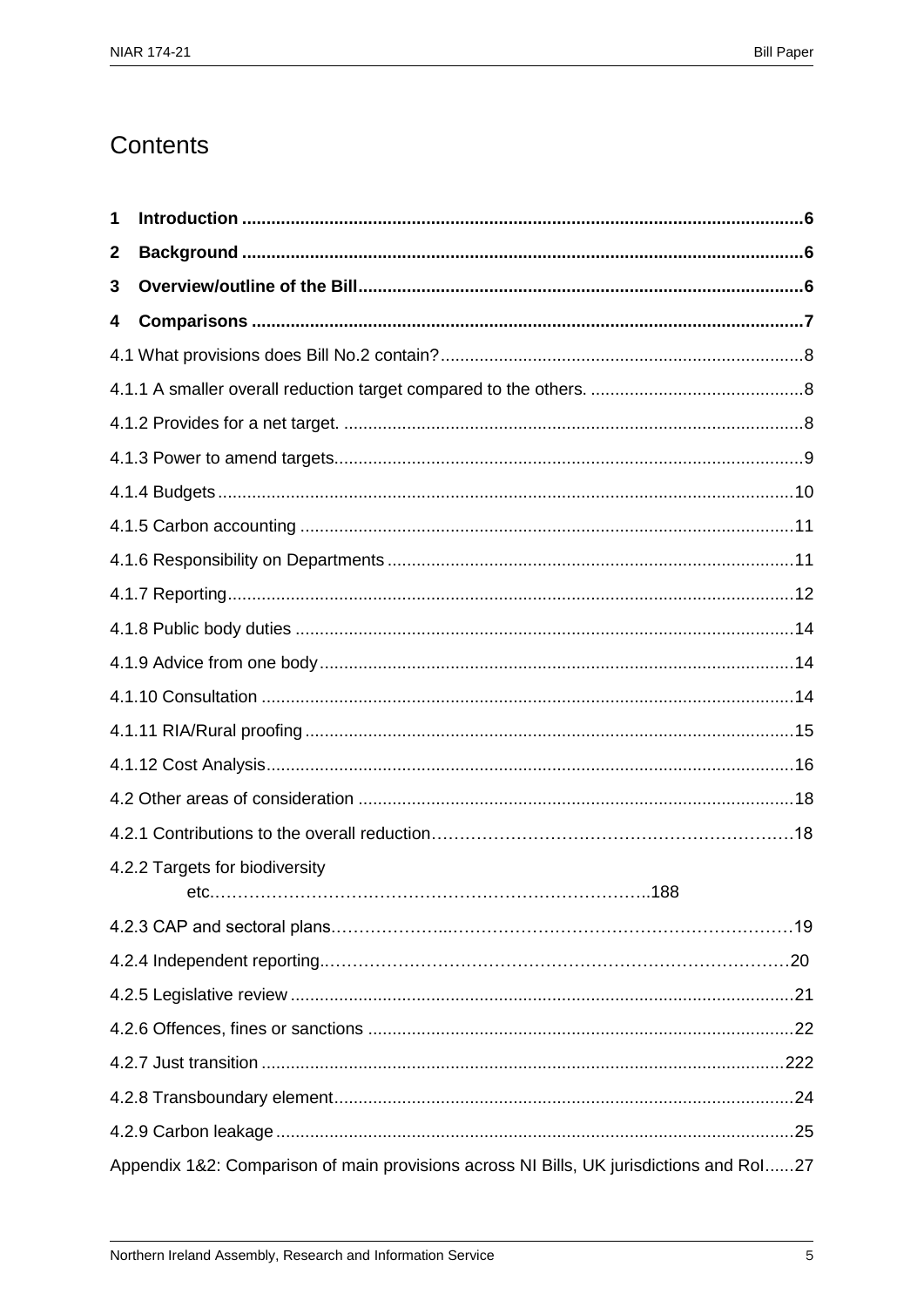<span id="page-7-0"></span>[Appendix 3: Comparison of Climate Change Bill No.1 and Climate Change Bill No.2...........53](#page-54-0)

### 1 Introduction

The following Bill Paper is produced by RaISe to assist all Members with the scrutiny of the Climate Change (No.2) Bill as introduced. It provides an overview of the main provisions, with comparisons with other primary climate change legislation across the UK and RoI. It also provides some areas for potential further consideration.

### <span id="page-7-1"></span>2 Background

The Climate Change (No.2) Bill (Bill No.2) was introduced to the Northern Ireland (NI) Assembly by the Department for Agriculture, Environment and Rural Affairs (DAERA) Minister Edwin Poots MLA on 5 July 2021.<sup>1</sup>

It is in response to the [New Decade New Approach](https://assets.publishing.service.gov.uk/government/uploads/system/uploads/attachment_data/file/856998/2020-01-08_a_new_decade__a_new_approach.pdf) (NDNA) commitment to introduce legislation and targets for reducing carbon emissions in line with the Paris Climate Change Accord. The NDNA further illustrated that this should be achieved through the Executive bringing forward a Climate Change Act (Appendix 2 NDNA).

According to the accompanying [Explanatory and Financial Memorandum](http://www.niassembly.gov.uk/globalassets/documents/legislation/bills/executive-bills/session-2017-2022/climate-change-no.-2-bill/climate-change-no.-2--bill---efm---as-introduced.pdf) (EFM), the Bill aims to create a framework that will establish a pathway to achieving emission reduction targets in NI to make a fair and equitable contribution to the achievement of the UK 2050 net zero target<sup>2</sup>.

A consultation was conducted by DAERA from December 2020 to February 2021 ["Discussion Document on a Climate Change Bill for Northern Ireland"](https://www.daera-ni.gov.uk/consultations/climatechangediscussion). It received 269 responses. 48% were in favour of NI contributing to UK net zero by 2050 (Bill No.2 with an 82% reduction) and 40% in favour of a NI target of net zero by 2050 (Bill No.1 aims for net zero by 2045). The remaining 12% did not know.

### <span id="page-7-2"></span>3 Overview/outline of the Bill

 $\overline{a}$ 

The [Explanatory and Financial Memorandum](http://www.niassembly.gov.uk/globalassets/documents/legislation/bills/executive-bills/session-2017-2022/climate-change-no.-2-bill/climate-change-no.-2--bill---efm---as-introduced.pdf) (EFM) accompanying the Bill provides an overview and description of all the provisions. The Bill has 41 clauses and is divided into five Parts. It makes provisions for addressing GHG emissions, without the addition of other targets e.g. biodiversity, nitrogen etc., nor the setting up of any independent bodies.

The following is a brief overview of what the Bill provides for:

<sup>1</sup> NI Assembly Executive Bills: [http://www.niassembly.gov.uk/assembly-business/legislation/2017-2022-mandate/primary](http://www.niassembly.gov.uk/assembly-business/legislation/2017-2022-mandate/primary-legislation---bills-2017---2022-mandate/climate-change-bill/)[legislation---bills-2017---2022-mandate/climate-change-bill/](http://www.niassembly.gov.uk/assembly-business/legislation/2017-2022-mandate/primary-legislation---bills-2017---2022-mandate/climate-change-bill/)

<sup>2</sup> EFM [http://www.niassembly.gov.uk/globalassets/documents/legislation/bills/executive-bills/session-2017-2022/climate-change](http://www.niassembly.gov.uk/globalassets/documents/legislation/bills/executive-bills/session-2017-2022/climate-change-no.-2-bill/climate-change-no.-2--bill---efm---as-introduced.pdf)[no.-2-bill/climate-change-no.-2--bill---efm---as-introduced.pdf](http://www.niassembly.gov.uk/globalassets/documents/legislation/bills/executive-bills/session-2017-2022/climate-change-no.-2-bill/climate-change-no.-2--bill---efm---as-introduced.pdf)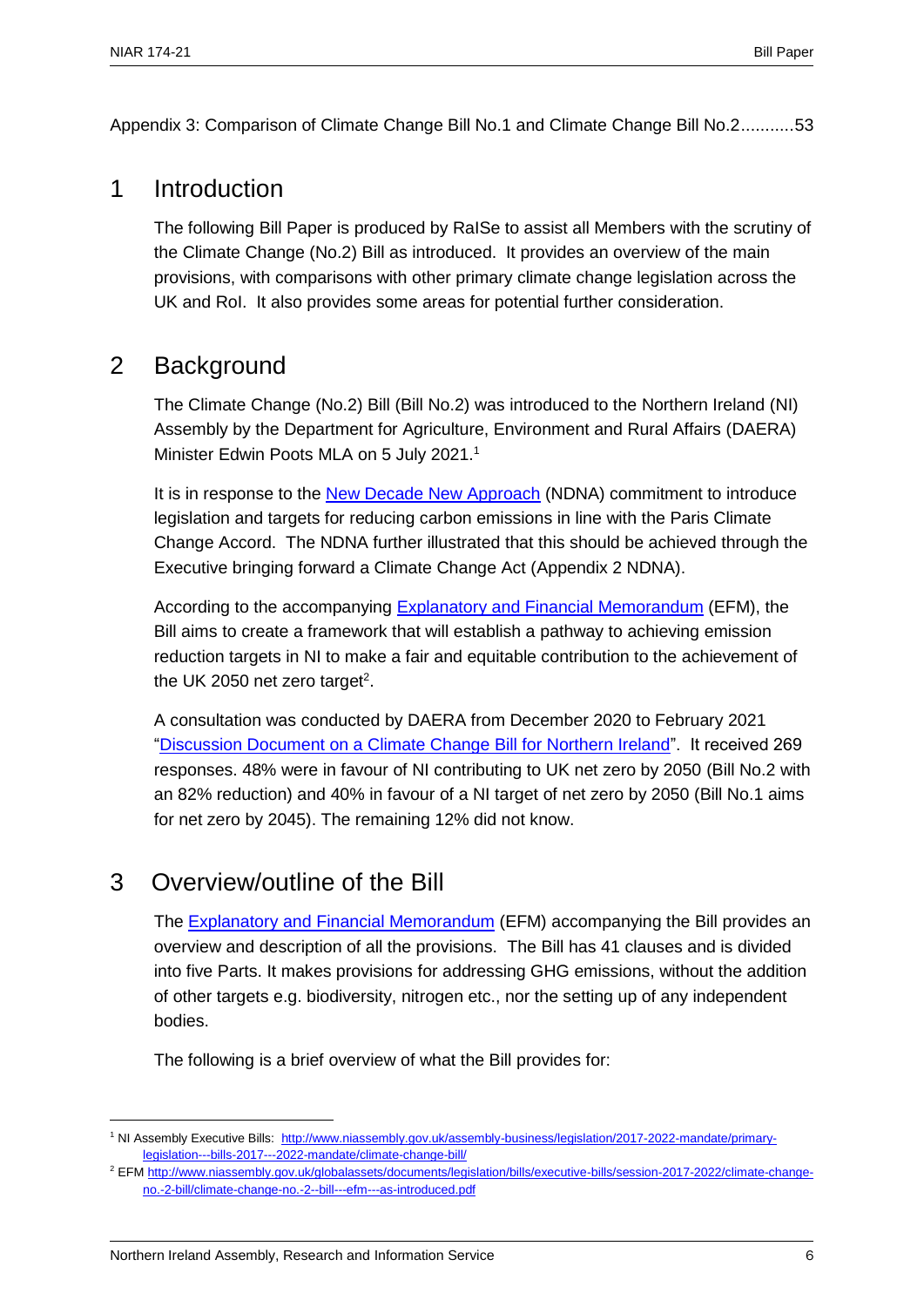- A long term (2050) net greenhouse gas emissions reduction target to be set 'at least 82% lower from 1990 levels', with interim targets of '48% lower by 2030' and '69% lower by 2040'.
- Setting by DAERA of 5 yearly carbon budgets. These set a cap on GHG emissions for NI for 5 years, in line with set carbon accounting practices and principles.
- Reporting requirements by DAERA, which include:
	- Carbon budget implementation reports on how budgets will be met;
	- Final carbon budget statement reports which set out how completed budget was met;
	- Statements for interim target years and the long term 2050 target;
	- 'Shortfall reports' which lay out how shortfalls in meeting budgets will be addressed;
	- Interim, and end of programme, progress reporting to the Assembly on carbon budgets.
- A requirement to obtain independent but non-binding review of progress from the UK Climate Change Committee (CCC) on meeting emissions reduction targets, carbon budgets, and programmes;
- Enabling provisions giving power to DAERA, through secondary legislation, to require climate change reporting by public bodies;
- A duty on all NI Departments, making them responsible for achieving the requirements of the Bill.

### <span id="page-8-0"></span>4 Comparisons

The following section presents the main provisions contained in Bill No.2, and how these may compare with other pieces of primary and draft climate change legislation discussed in Appendix 1 and 2. This section also provides other areas for potential further consideration and clarification. It is essentially an overview of the points covered in Appendix 1 (comparison across UK jurisdictions, RoI and Bill No.1) Appendix 2 (Observations and considerations) and Appendix 3 (Direct comparison with Bill No.1). The blue boxes provide further consideration questions that have been raised throughout Appendix 2 and 3.

The legislation referred to in this section (and the Appendices) are:

- [Climate Change Bill](http://www.niassembly.gov.uk/assembly-business/legislation/2017-2022-mandate/non-executive-bill-proposals/climate-change-bill/) (Bill No.1),
- [Climate Change \(No.2\) Bill](http://www.niassembly.gov.uk/assembly-business/legislation/2017-2022-mandate/primary-legislation---bills-2017---2022-mandate/climate-change-bill/) (Bill No.2),
- **[UK Climate Change Act 2008](https://www.legislation.gov.uk/ukpga/2008/27/contents) (the UK Act), t**
- [Scottish Climate Change Act 2009](https://www.legislation.gov.uk/asp/2009/12/contents) (Scottish Act 2009) as amended by the Climate [Change \(Emissions Reduction Targets\) \(Scotland\) Act 2019](https://www.legislation.gov.uk/asp/2019/15/contents) (Scottish Act 2019)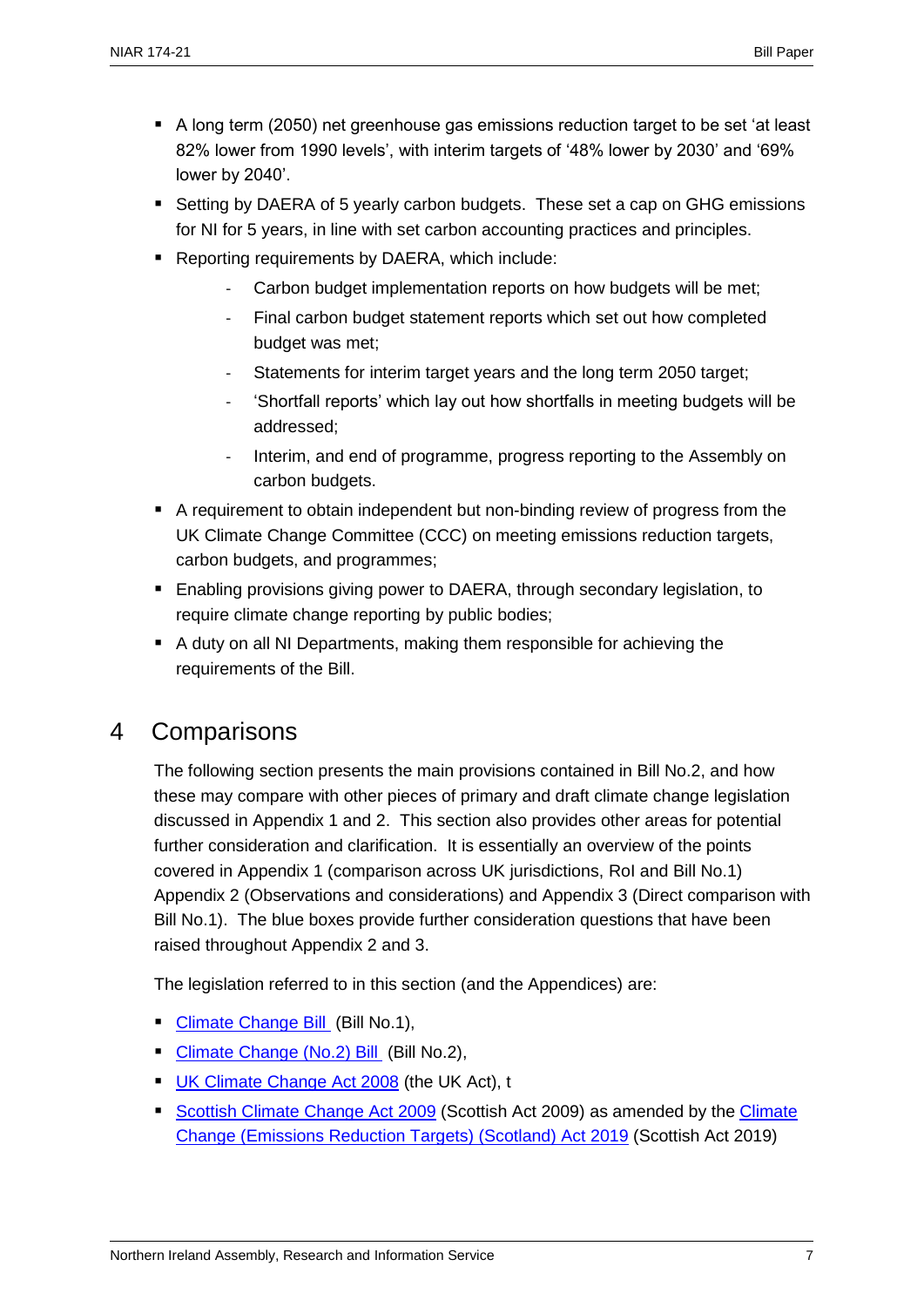- The RoI [Climate Action and Low Carbon Development \(Amendment\) Act 2021](https://www.oireachtas.ie/en/bills/bill/2021/39/) enacted 23 July 2021 (the RoI Act 2021) amending the [Climate Action and Low](http://www.irishstatutebook.ie/eli/2015/act/46/enacted/en/html)  [Carbon Development Act 2015](http://www.irishstatutebook.ie/eli/2015/act/46/enacted/en/html) (RoI Act 2015)
- Also the UK CCC advice letter provided to Minister Poots in [April 2021.](https://www.theccc.org.uk/publication/letter-economic-costs-of-setting-and-delivering-a-2050-emissions-target-for-northern-ireland/)

The following sections provide examples of primary climate change legislation. Therefore, Wales is not specifically discussed. The UK Climate Change Act extends to Wales. However, [the Environment \(Wales\) Act 2016](https://www.legislation.gov.uk/anaw/2016/3/contents/enacted) (as amended) introduces a duty on the Welsh Government to develop carbon budgets for Wales. See Appendix 1 for more detail on Wales.

#### <span id="page-9-0"></span>4.1 What provisions does Bill No.2 contain?

The following section provides an overview of the provisions contained in Bill No.2 and how these compare with the other examples shown above and discussed in the Appendices.

#### <span id="page-9-1"></span>**4.1.1 A smaller overall reduction target compared to the others**

Bill No.2 provides for at least 82% net reduction of all GHGs while other UK legislation, and Bill No.1, provide for net zero. RoI has a National Objective, that aims for a "climate neutral economy" this is defined as "*a sustainable economy and society where greenhouse gas emissions are balanced or exceeded by the removal of greenhouse gases*" (s.3). which could be reasonably assumed to imply net zero. Ministerial and Government commentary on the Act also describe it as setting the path for net zero<sup>3</sup> (see Appendix 1 Table and Appendix 2 s.1 for more detail). While the CCC also suggests an at least 82% reduction in GHGs, it also suggests net zero CO2, which Bill No.2 does not.

#### <span id="page-9-2"></span>**4.1.2 Provides for a net target**

 $\overline{a}$ 

Similar to Bill No.1 and other UK jurisdictions, Bill No.2 provides for a net reduction target. Unlike gross reduction, which would require all gases to individually reach the reduction target, net reduction means all GHGs contribute (and possibly in varying amounts depending on their ability to reduce) to the overall reduction target. Gas emissions will need to be reduced as close to the reduction target as possible, for emissions removal (both through natural sinks and technology mainly in the form of carbon capture and storage) to make up the shortfall.

<sup>3</sup> DECC(23 July 2021) Press release: Ireland's ambitious Climate Act signed into law [https://www.gov.ie/en/press](https://www.gov.ie/en/press-release/9336b-irelands-ambitious-climate-act-signed-into-law/)[release/9336b-irelands-ambitious-climate-act-signed-into-law/](https://www.gov.ie/en/press-release/9336b-irelands-ambitious-climate-act-signed-into-law/)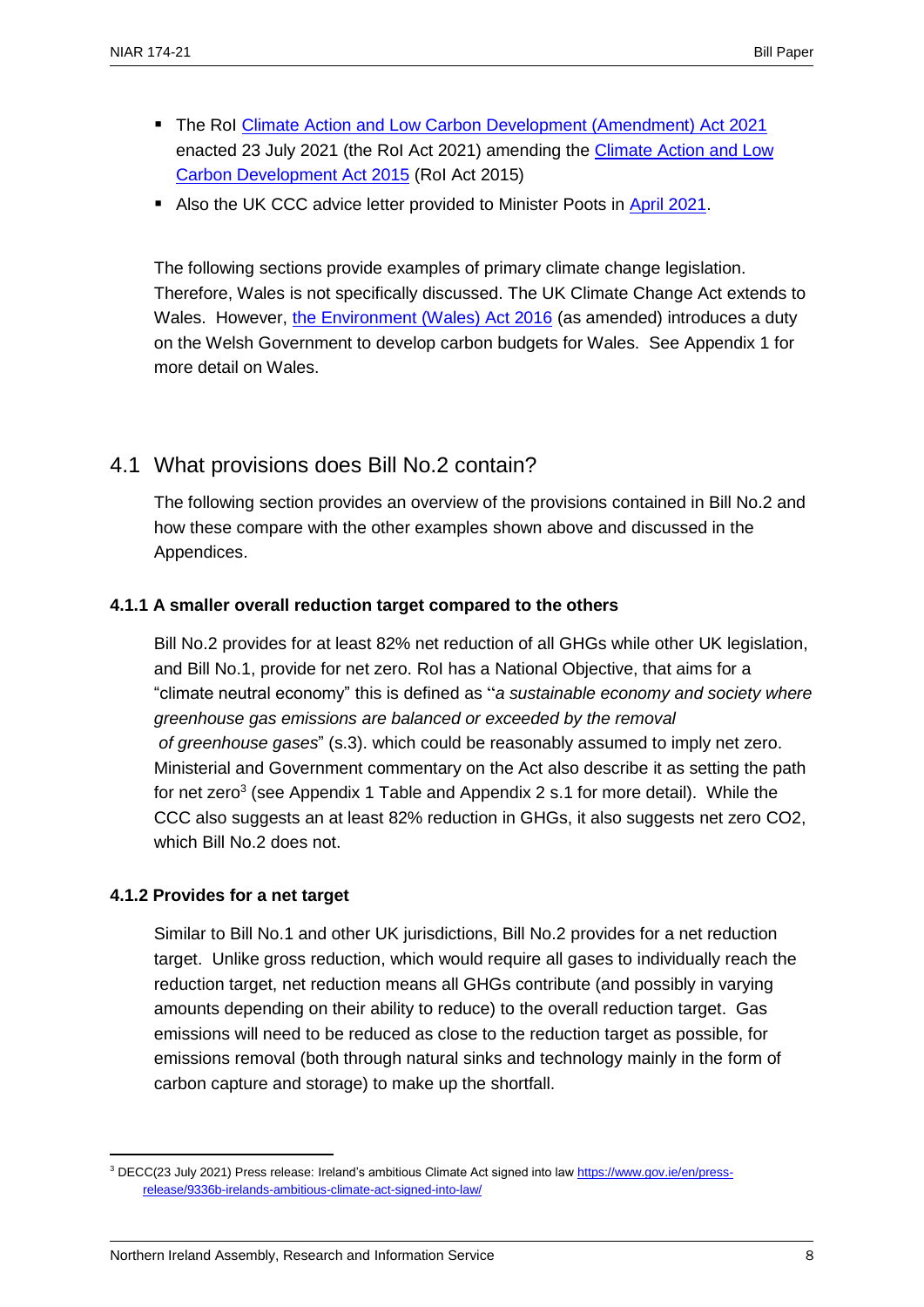The key difference is that Bill No.1 requires all gases to reduce further to contribute to zero, rather than 82% reduction under Bill No.2. So, where some gas emissions may not reduce enough, others may have to go further through reductions and removal to make up for the difference and by so doing create a balance.

As an example, to achieve an 82% reduction in all GHGs, the CCC advice states this requires net zero CO2 and a 42% reduction from methane during the 2020-2050 time period.

| <b>Further considerations</b>                                                                                                                                                                                                                                                                                                                                                                                                                                                                                                              |  |
|--------------------------------------------------------------------------------------------------------------------------------------------------------------------------------------------------------------------------------------------------------------------------------------------------------------------------------------------------------------------------------------------------------------------------------------------------------------------------------------------------------------------------------------------|--|
| Does an at least 82% reduction mean all GHGs must contribute to an<br>overall reduction, rather than reach that reduction individually?<br>Will some gases have to go further to make up for those that cannot<br>reduce enough? If so what gases?<br>What is considered the easiest GHG emission to reduce in NI and which<br>$\bullet$<br>GHG will prove most challenging to reduce here?<br>Have either the targets or any underlying assumptions by the CCC been<br>locally assessed in terms of how accurate or deliverable they are? |  |
| According to the CCC advice, to achieve at least 82% reduction in GHG<br>means net zero CO2 and 42% reduction in methane 2020-2050.<br>While it is not stated on the face of the Bill, will there be individual and<br>separate GHG emissions reductions to meet the 82% reduction?<br>Will these be provided in secondary legislation?<br>$\bullet$<br>Will individual contributions to the overall 82% reduction depend on<br>individual gases' ability to reduce?<br>Would they be gas or sector specific?                              |  |
| In comparison, to achieve net zero under Bill No.1, could some gases have<br>$\bullet$<br>to go beyond zero to make up for those that can't reduce enough to create<br>the balance by 2045?                                                                                                                                                                                                                                                                                                                                                |  |

• How much more of a reduction to the UK overall figure would NI net zero contribute compared to an 82% reduction?

#### <span id="page-10-0"></span>**4.1.3 Power to amend targets**

The UK Act and Scottish Acts allow for changes to their overall target year and Bill No.1 only allows for the target year to be brought forward. However, Bill No.2 appears to offer the greatest amount of flexibility through the ability to adjust emissions targets (by year and amount) and the baseline, subject to UK/international law, science and technology, or advised by CCC.

Amendments are to be made by regulations, which are to be approved by the Assembly (cl.30 -cl.32).

The baseline in Bill No.1 is 1990 for all GHGs, whereas Bill No.2, similar to the UK Act, is 1990 for CO2, methane, nitrous oxide and 1995 for all others.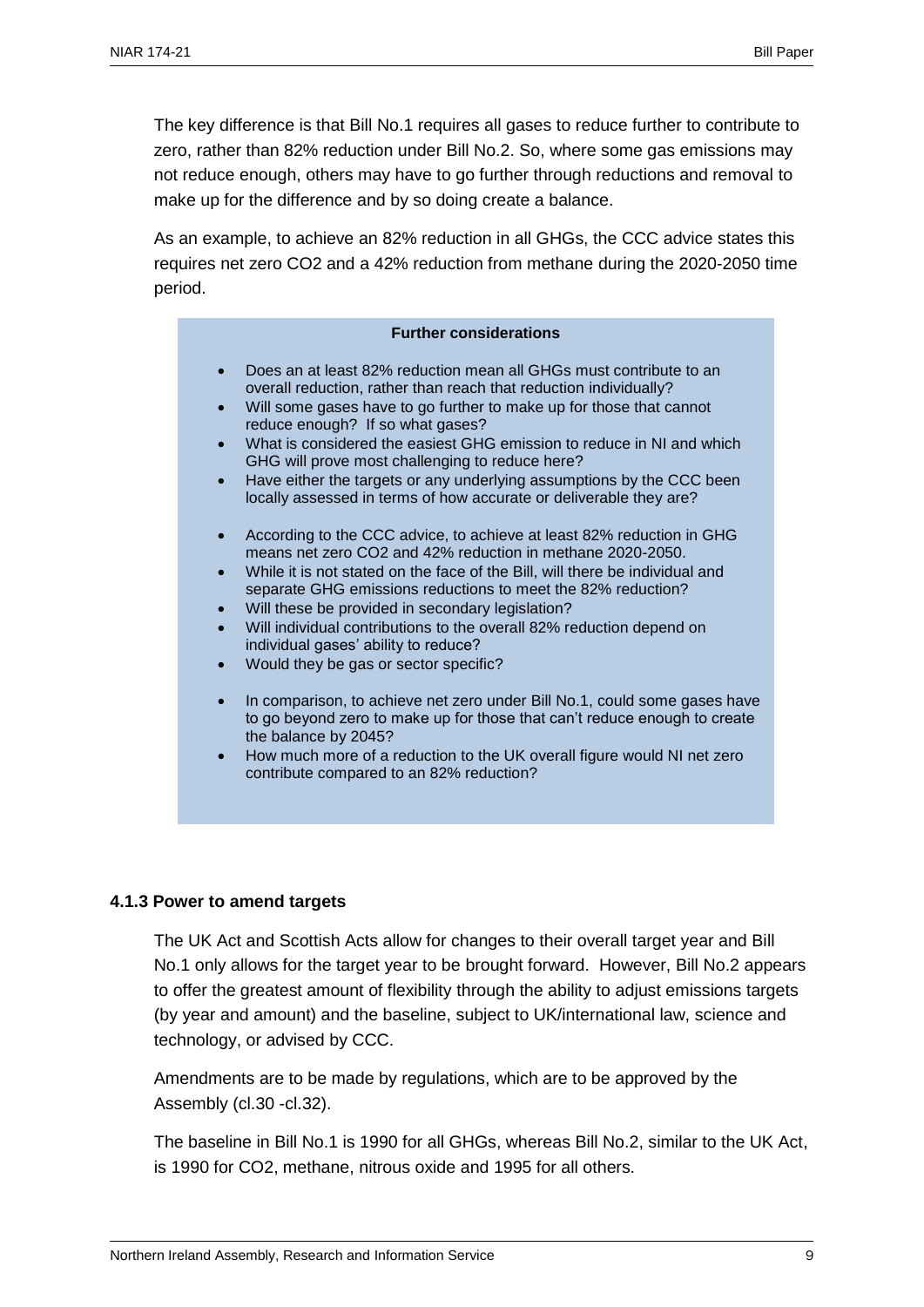#### **Further considerations**

- Does the power to amend emission targets under Bill No.2, allow for the 2050 target year to be brought forward or pushed back, and allow for its percentage reduction to be reduced?
- Does it allow for separate emissions targets?
- How important is the power of adjustment to keep targets in line with changing methodologies etc.? For example, we have already seen changes to emission reporting with the addition of peatlands, as seen in the latest [Northern Ireland Greenhouse Gas Emissions 2019 \(Appendix](https://www.daera-ni.gov.uk/publications/northern-ireland-greenhouse-gas-inventory-1990-2019-statistical-bulletin)   $A$ ) .
- Will the differences in approach to baselines under both Bills need to be considered, in order to ensure continued consistency in monitoring, reporting and comparison across the UK?

#### <span id="page-11-0"></span>**4.1.4 Budgets**

Similar to the UK Act and Bill No.1, Bill No.2 also provides for 5 year carbon budgets. Carbon budgets relate to all GHGs, not just carbon alone, similar to the UK Act, RoI Act and Bill No.1. Some of the main differences include:

- Bill No.1 also provides for nitrogen budgets whereas Bill No.2 does not.
- Both Bills require advice from the CCC with the setting of budgets. However, under Bill No.1, budgets are set under the climate action plan (CAP) by the Executive Office, but they are set through regulations by DAERA under Bill No.2.
- Bill No.2 also provides for carbon accounting practices such as carbon setting principles in line with overall and interim targets (cl.13) and timing for setting budgets (cl.14). It also provides details on the ability to carry emissions over from one budgetary period to another and the impacts this may have on budgets. In comparison to Bill No.1, which does not appear to provide the same level of detail under cl.3 (5) in relation to the setting of budgets.

#### **Further considerations**

- The development of NI specific budgets is a first for NI. What benchmarking exercises will be required/carried out for the development of budgets under secondary legislation in Bill No.2?
- Will benchmarking be done on a per department, sector and or gas basis?
- How easy will it be to benchmark all gases, particularly those gases for which it is harder to capture data from all sources?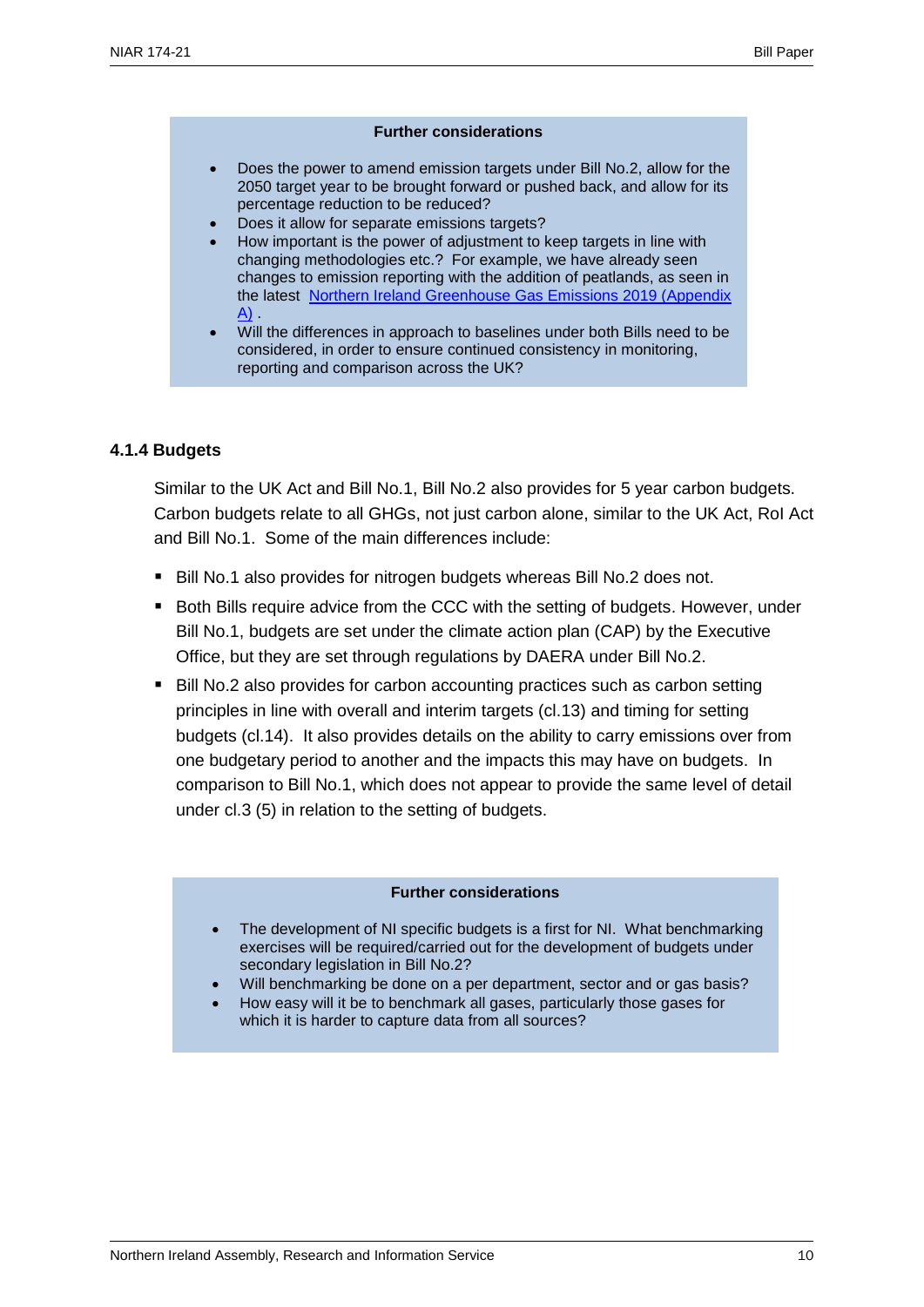#### <span id="page-12-0"></span>**4.1.5 Carbon accounting**

Bill No.2 (Part 1) provides information on methodologies around carbon accounting and emphasises that NI Emissions are only those from NI sources, and removals are only those removed from the land use, land use change and forestry (LULUCF) sector in NI (however, definition of removals may be amended by DAERA cl.7)).

Bill No.2 also provides DAERA with the power to make regulations to include international aviation and shipping emissions in NI's overall emissions (cl.8). It also provides powers for DAERA to determine when carbon units may or may not be debited or credited to the NI account (cl.9).

Bill No.1 does not appear to provide the same level of detail on methodologies. However, it provides a limit of 25% on carbon credits purchased by DAERA, and refers to removals from the LULUCF sector (similar to Bill No.2, but with no power to amend this).

Similar to the Scottish Acts and the UK Act, Bill No.2 provides for a tracking scheme with the options to be set up under an existing scheme. While Bill No.1 also provides for a tracking scheme, the use of an existing scheme is not provided as an option.

#### **Further considerations**

- Similar to Bill No.1 and the UK Act, does Bill No.2 provide a limit on the purchase of international credits?
- And will this be per budgetary period (as under the UK Act)?
- Bill No.1 only accounts for removals by the LULUCF sector under its carbon budget.
- Does Bill No.2, allow for the definition of net NI emissions to be altered to include both LULUCF sector and engineered removals, should removal technologies be an option in the future?
- Or is the current position based on the [advice from the CCC \(2020\)](https://www.theccc.org.uk/publication/letter-lord-deben-climate-change-committee-to-edwin-poots-mla/) around NI's lack of CO2 storage sites and therefore lack of suitability for carbon removal technologies e.g. carbon capture and storage?
- Do both Bills provide for a different type of limit on the use of credits e.g. limits on their use towards the net amount under Bill No.2 (cl.9), and limits on their purchase by DAERA in Bill No.1?
- Bill No.2 does not allow credited units to offset other gases elsewhere, so as to avoid double counting. Does Bill No.1 have this precaution?
- Does DAERA have remit over international aviation and shipping or is this purely for emission monitoring rather than regulatory purposes?

#### <span id="page-12-1"></span>**4.1.6 Responsibility on Departments**

Bill No.2 places responsibility on NI Departments to achieve targets and budgets, and on DAERA to produce them. The other UK jurisdictions put responsibility to both achieve and produce targets etc on the Secretary of State (SoS) and Scottish Ministers. Under the RoI Act 2021, the State and Government are responsible for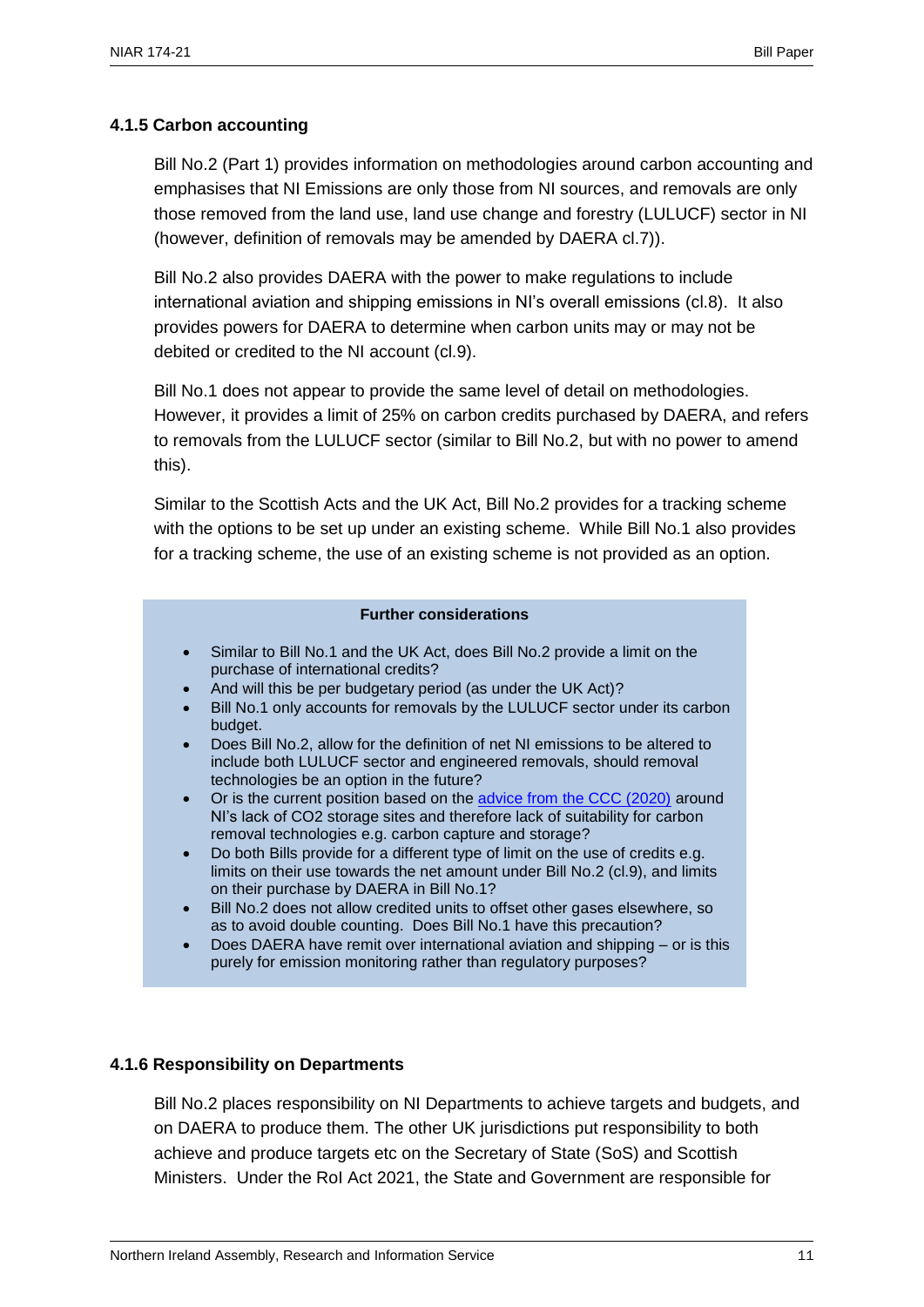achieving the "national transition objective" (cl.3) and the Minister is responsible for producing targets, carbon budgets, sectoral emission ceilings, CAP etc.

Bill No.1 requires budgets and targets to be produced under the CAP by the Executive Office, compared to DAERA under Bill No.2. Also, Bill No.1 is not clear about who is responsible and accountable for achieving targets, budgets, CAP etc.

#### **Further considerations**

- Who is best placed and resourced to produce targets/budgets Executive Office under Bill No.1 or DAERA under Bill No.2?
- Who is held accountable for achieving targets under Bill No.1?
- Under Bill No.2 will some sectors be required to make more reductions than others?
- Will NI departments be held accountable for achieving targets and budgets under Bill No.2?
- Will departments be responsible for making sure sectors comply with targets?
- Will departments have powers to ensure sectors comply?
- What happens with sectors that cross cut a number of departments?
- Are there any sanctions/fines for not meeting targets?
- Are the targets under both Bills enforceable in Court?

For example, the Dutch Climate Act has an overall objective of 95% reduction in GHG emissions by 2050, with a supporting 2030 target of 49%. However, according to commentary on the Act, neither target constitutes an obligation that can be enforced in a court of law. They merely provide a political mandate for government, rather than being enforceable in the courts:

*The explanatory memorandum thus explains that the hard binding target provides a clear signal to industry on the one hand but will not be legally enforceable in a court of law on the other. In other words, the target is meant to be binding on government, while accountability must be discussed in the political arena only, not in court.* [\(Van Der Veen and De Graaf \(2020\) p.466](https://rgakdwebsitep.blob.core.windows.net/akdfiles/2753/Climate-Litigation-Climate-Act-and-Climate-Agreement-in-The-Netherlands.pdf)*)*

#### <span id="page-13-0"></span>**4.1.7 Reporting**

Bill No.2 (Part 3) has the following reporting requirements by DAERA on targets and budgets:

- Carbon budget implementation reports on how budgets will be met;
- Final carbon budget statement reports which say how completed budget was met;
- Statements for interim target years and the long term 2050 target;
- 'Shortfall reports' which lay out how shortfalls in meeting budgets will be addressed;
- Interim, and end of programme, progress reporting to the Assembly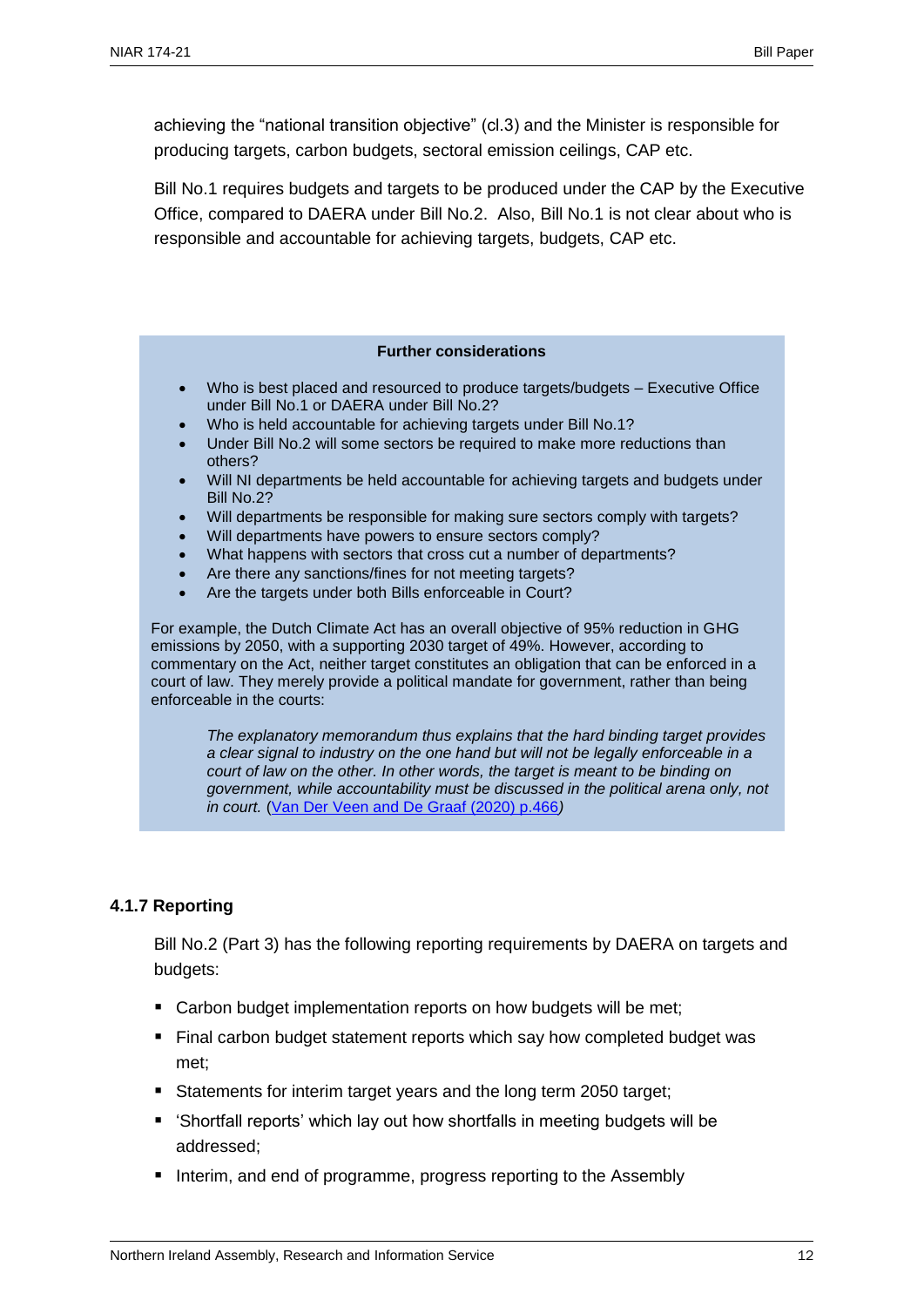■ Duty on public bodies to report on their duties under the Bill (mitigation and adaptation).

Similar to other UK jurisdictions, Bill No.2 also requires non- binding progress advice to be given by the CCC. Reporting requirements are laid out clearly under Part 3 for DAERA, and Part 4 for the CCC.

Reporting is conducted by government in other UK jurisdictions, SoS (UK Act) and Ministers (Scottish Act). RoI requires the Advisory Council to report, with input from Ministers and government on sectoral duties.

Bill No.1 requires the independent Climate Commissioner to provide annual CAP reports, with advice from the CCC (cl.4). Bill No.1 requires reporting on an annual basis and for a wider range of targets, compared to Bill No.2. For example, Bill No.2 requires interim reporting once during a 5 year budget period, with a final statement on budgets and targets within 2 years of the end of the budget period, or target year (2030, 2040, 2050).

Bill No.1 has provision for legislative review of the Act by the Climate Commissioner. However, Bill No.2 does not appear to have such a provision.

Bill No.2 has a reporting duty for public bodies, unlike Bill No.1, which is voluntary under s.60 of the UK Act 2008 (cl.3(3)) (see next s. 4.1.8).

#### **Further considerations** • Is progress reporting best carried out by an independent body (under Bill No.1) or by DAERA (under Bill No.2)? • Do the benefits of independent reporting outweigh the costs of set up for an independent Commissioner? • Would non-binding advice from the CCC under Bill No.2 be considered enough for objectivity? • Will annual reporting on a wider range of targets (GHGs, nitrogen, biodiversity and soil and water quality) under Bill No.1 require more resources, expertise and costs, compared to reporting every budgetary period on GHGs only under Bill No.2? • Will the CCC be best placed and resourced to provide advice on progress reports under Bill No.1 (annually and wide range of tatrgets) or Bill No.2 (every budgetary period and GHGs only, similar to current roles in other iurisdictions)? • Due to the duty on departments under Bill No.2, will monitoring and reporting be carried out per department, sector, or gas, or a combination? • RoI has provision for Minister and sectoral Ministers to appear before an Oireachtas committee to report annually, if requested. Would this extra level of reporting requirement be considered useful? • Is there no form of legislative review report under Bill No.2, similar to Bill No.1? • Will adaptation reporting, including by public bodies, supplement adaptation reporting requirements under the UK Act 2008?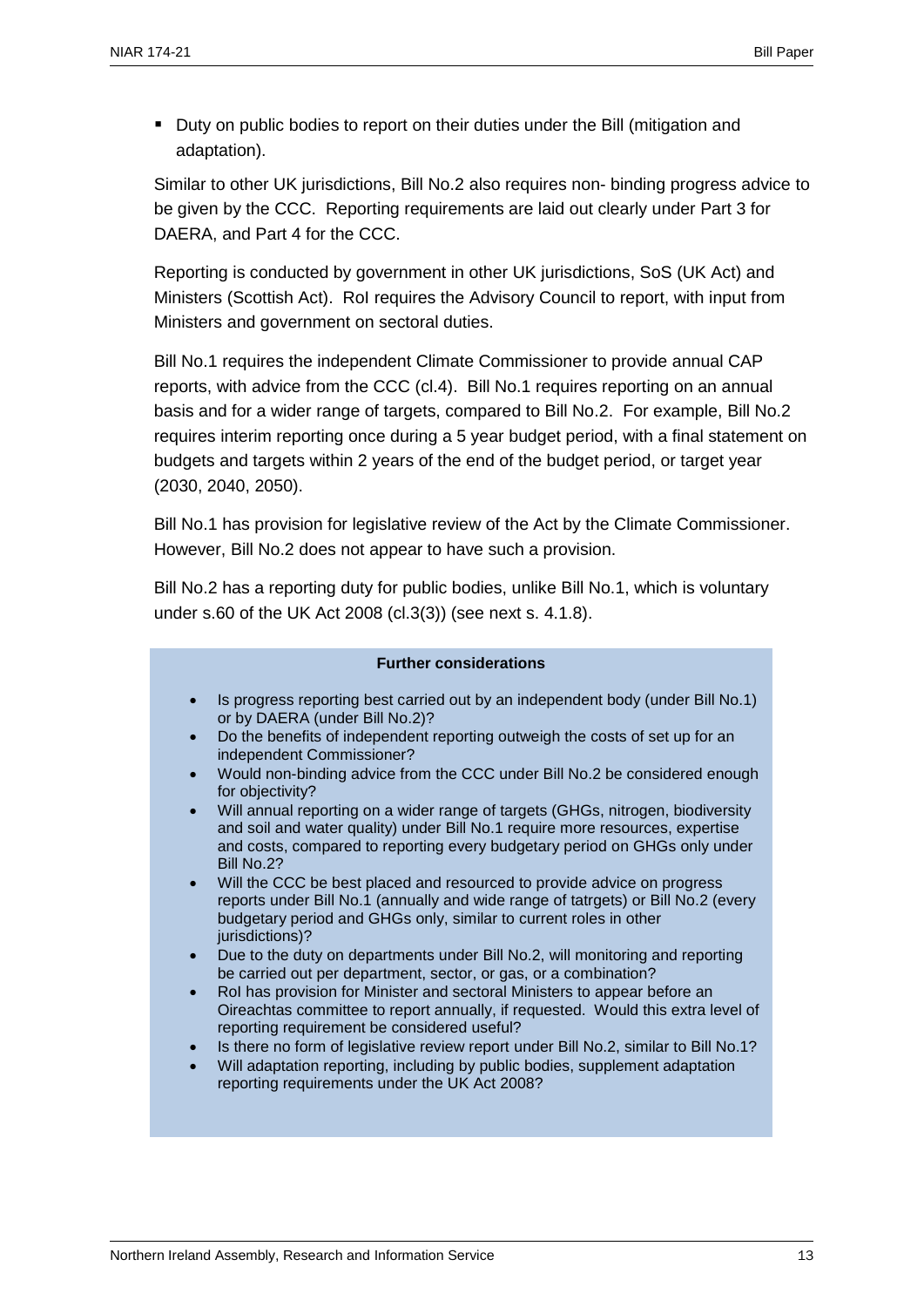#### <span id="page-15-0"></span>**4.1.8 Public body duties**

Bill No.2 (cl.21) puts adaptation and mitigation reporting duties on public bodies. However, the UK and Bill No.1 (cl.3 (3)) use a voluntary approach, for adaption reporting only under the Climate Act 2008. Scotland produces a "major players" list for those bodies that must report<sup>4</sup>. (See Appendix 2 section 8 for more detail)

#### **Further considerations**

Under Bill No.2 public bodies are described as those with functions of a public nature; or s.250 of Planning Act 2011).

Will public bodies be identified under subsequent regulations, similar to "major players" under Scottish Act 2009 (s.44-6)?

#### <span id="page-15-1"></span>**4.1.9 Advice from one body**

Similar to the other UK jurisdictions, under Bill No.2 non-binding advice is to be given by the UK CCC on all targets and budgets. However, the advisory role under Bill No.1 is more complex. Advice is to be sought by the UK CCC on the CAP, however it is not clear who advises on the overall 2045 target. Other bodies are listed for more specific elements, e.g. the RoI Advisory Body and Intergovernmental Panel on Climate Change (IPPC) on the climate declaration, N/S bodies on the transboundary element and Single Electricity Market (SEM) Committee on electricity and power sector.

#### **Further considerations**

- Would the need for independent advice on all targets, including the overall target, be considered best practice under Bill No.1?
- Would the addition of advice from other bodies under Bill No.2 , particularly in relation to transboundary issues, be considered best practice?

#### <span id="page-15-2"></span>**4.1.10 Consultation**

 $\overline{a}$ 

With Bill No.2, a consultation exercise was conducted by DAERA on policy proposals for a Climate Change Bill from 8 December 2020 to 1 February 2021 ["Discussion](https://www.daera-ni.gov.uk/consultations/climatechangediscussion)  [Document on a Climate Change Bill for Northern Ireland"](https://www.daera-ni.gov.uk/consultations/climatechangediscussion). It received 269 responses: 48% preferred a Bill with targets to contribute to UK 2050 and 40% were in favour of

<sup>4</sup> Climate Change (Duties of Public Bodies: Reporting Requirements) (Scotland) Order 2015 <https://www.legislation.gov.uk/ssi/2015/347/contents/made>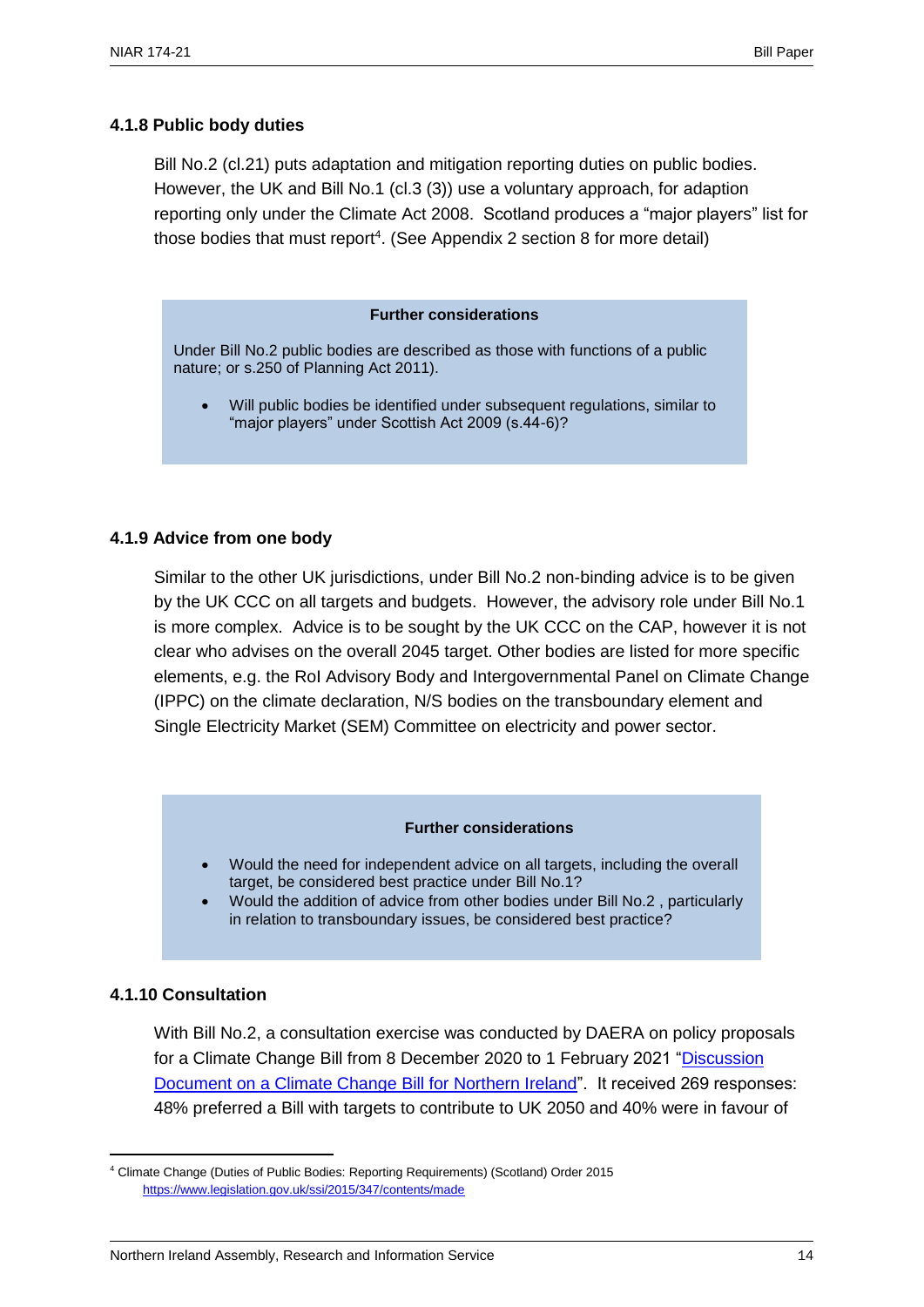net zero 2050 for NI. In comparison, with Bill No.1 there was no formal public consultation on all policy proposals. The EFM to Bill No.1 refers to an opinion poll conducted in February 2020 and published summer 2020. However, the Poll was based on green recovery in general and was not specifically designed for climate change proposals alone. Results showed support for a climate Act in NI with a target for net zero by 2045 (with 68% of respondents in agreement).<sup>5</sup>

#### <span id="page-16-0"></span>**4.1.11 RIA/Rural proofing**

#### *Regulatory Impact Assessment (RIA)*

The EFM to Bill No.2 explains that a "partial RIA" was conducted to estimate costs and benefits of the Bill. The RIA refers to impacts at the UK level from the CCC and global level from the Stern Review, with very little reference to specific impacts at NI level. As the EFM states, further RIA and rural needs assessments will be required once more specific polices and measures are produced. Specific impacts are to be assessed once measures and policies for delivery of targets and budgets are produced for each budget period, subject to consultation. All secondary legislation will be subject to a cost RIA and other assessments.

In comparison, Bill No.1 did not provide for any form of an RIA at the Bill development stage. The Bill states that CAPs will undergo consultation (cl.3), but there appears to be no mention of RIA or rural proofing. Will a full RIA and rural proofing accompany CAPs under Bill No.1?

Producers of both Bills did not provide impact assessments on each individual sector.

#### *Rural Proofing*

 $\overline{a}$ 

A Rural Needs Impact Assessment was carried out for Bill No.2. However, full impacts will be determined once policies and approaches are produced. The EFM to Bill No.2 states there are likely to be impacts on the rural and agricultural sector due to efforts to reduce emissions:

*This may lead to a requirement for some behavioural changes in terms of farming practices, changes in land-use and/or a need to reduce outputs from the sector e.g. in terms of livestock numbers. 6*

There was no form of rural proofing/rural impact assessment conducted for Bill No.1. However, a recent impact assessment for Bill No.1 was commissioned by the Ulster

<sup>5</sup> For further detail on Bill No.1 consultation see RaISe paper (NIAR 88-21) Private Member Bill: Climate Change (Northern Ireland) Bill 2021 (P.39).

<sup>&</sup>lt;sup>6</sup> Climate Change Bill No.2 EF[M http://www.niassembly.gov.uk/globalassets/documents/legislation/bills/executive-bills/session-](http://www.niassembly.gov.uk/globalassets/documents/legislation/bills/executive-bills/session-2017-2022/climate-change-no.-2-bill/climate-change-no.-2--bill---efm---as-introduced.pdf)[2017-2022/climate-change-no.-2-bill/climate-change-no.-2--bill---efm---as-introduced.pdf](http://www.niassembly.gov.uk/globalassets/documents/legislation/bills/executive-bills/session-2017-2022/climate-change-no.-2-bill/climate-change-no.-2--bill---efm---as-introduced.pdf) (p.18)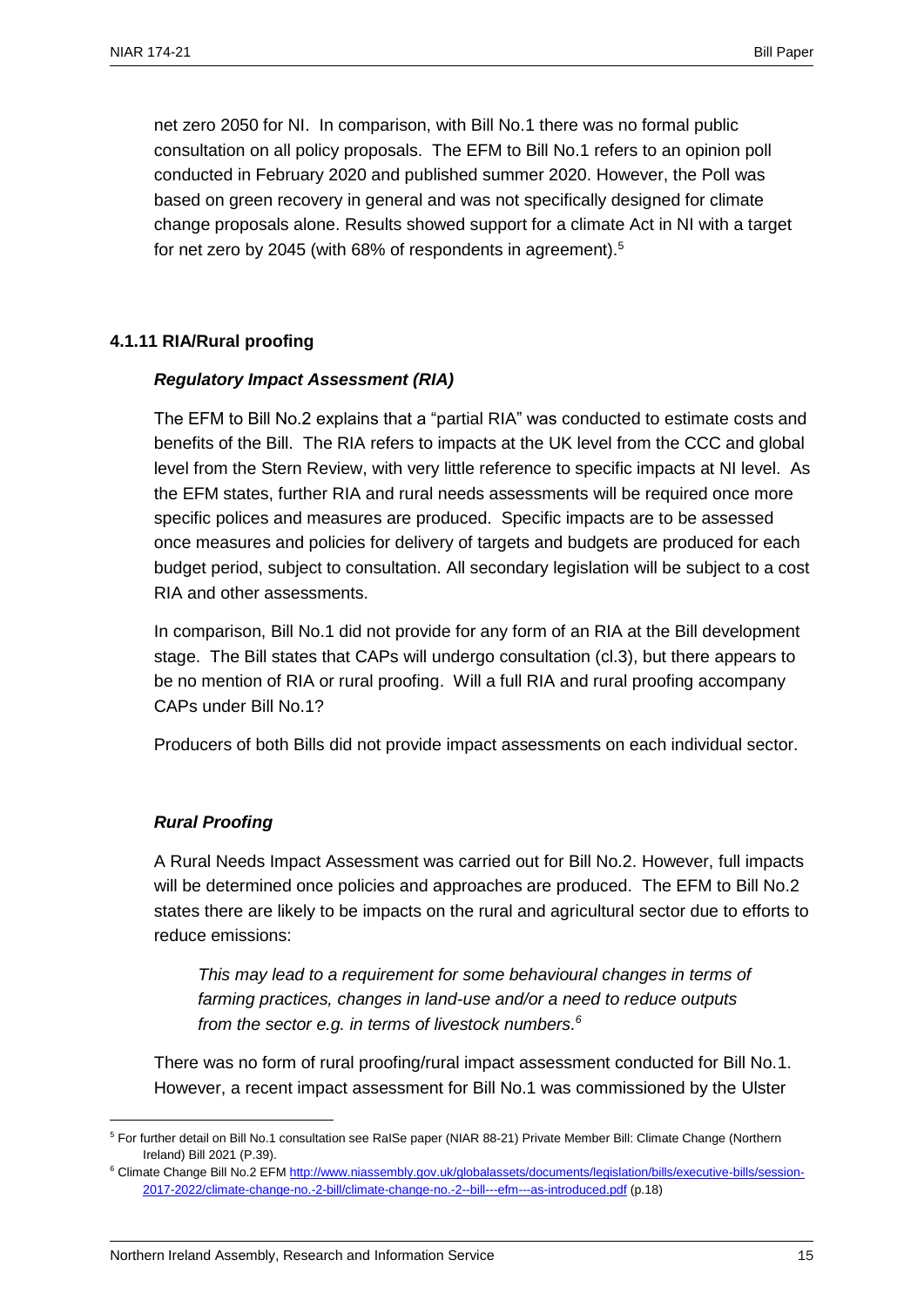Farmers Union (UFU) and conducted by KPMG (August 2021)<sup>7</sup>. It suggests reductions of between 11 and 86% in cattle and sheep numbers are needed to hit the 2045 target in NI, with beef and sheep farm numbers reducing in less productive land areas and low lands. It also suggests that such reductions could lead to a 54% reduction in total employment on farms.

While there may be different opinions on the findings of this report, as yet, it is the only report produced that provides a sector level impact assessment specific to NI and bases most of its findings on approaches and data used by the UK CCC<sup>8</sup>. However, it only covers the agricultural sector. And it is quite clear that under both Bills, all sectors of the economy and wider society across NI will impacted.

#### **Further considerations**

- Will the 82% reduction under Bill No.2 require disproportionate reductions of gases and across sectors?
- Does the EFM to Bill No.2 suggest it may require a reduction in livestock numbers? Or more a focus on different methods e.g. feed type, different livestock type etc, to reduce overall output?
- Will a RIA be conducted for individual sectors, departments or both?
- When will further RIAs be conducted, at the development for secondary legislation stage? Will these accompany rural proofing and consultation?

The same questions could be asked for Bill No.1.

#### <span id="page-17-0"></span>**4.1.12 Cost Analysis**

Similar to Bill No.1, the EFM of Bill No.2 states that it is difficult to accurately quantify costs at this stage. However, it does provide overall estimations and projections, using the data and advice from the UK CCC:

- **.** The estimated indicative net cost of the Bill from 2022-2050 is around £4bn.
- Projected annual investment needs of £1-1.5bn from 2030 onwards. (Particularly for low carbon power, retrofit of buildings, batteries and infrastructure for e-vehicles.)
- To deliver the same services with lower emissions additional net revenue need of £300m /yr peaking in early 2030s.
- Resource costs projected <1% of 2018 GDP each year to 2050.

<sup>7</sup> KPMG (August 2021) Climate Change Bill Impact Assessmen[t https://content17.co.uk/media/99/images/full/Climate-Bill-](https://content17.co.uk/media/99/images/full/Climate-Bill-Impact-Assessment-Final-Report_1.pdf)[Impact-Assessment-Final-Report\\_1.pdf](https://content17.co.uk/media/99/images/full/Climate-Bill-Impact-Assessment-Final-Report_1.pdf)

<sup>8</sup> Ibid p.6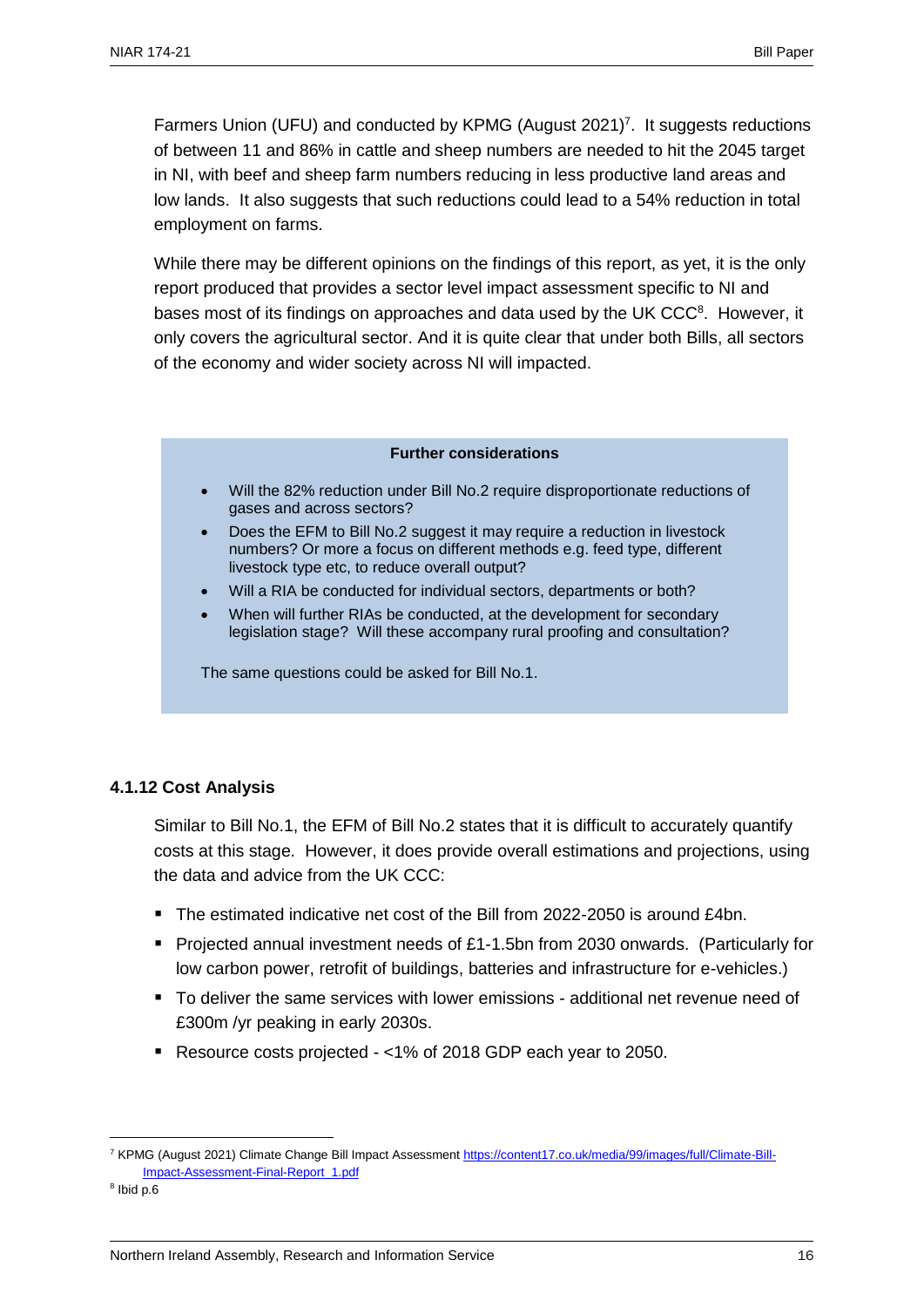In comparison, Bill No.1 did not provide any form of costings for the implementation of provisions, reaching targets and set up of a new Climate Commissioner and Office.

The [CCC \(April 2021\)](https://www.theccc.org.uk/publication/letter-economic-costs-of-setting-and-delivering-a-2050-emissions-target-for-northern-ireland/) provides the closest estimations to this target, for net zero by 2050, instead of 2045. It predicts that:

- An extra £900 million per year to 2050, on top of the costs for achieving 82%, would be required if removal technologies are used (the CCC debates in its [2020 letter](https://www.theccc.org.uk/publication/letter-lord-deben-climate-change-committee-to-edwin-poots-mla/) whether NI would be suitable for these).
- To reach net zero 2050 would require a 50% reduction in output from NI's livestock sector.

The UFU commissioned research by KPMG, which was published in August 2021. It assessed the impacts of Bill No.1 on the agricultural sector in NI. Rather than specifically looking at the costs, it considered the potential economic loss and suggested that total economic output would fall by between 8 – 66% across the sectors analysed, with dairy and beef hit the hardest.<sup>9</sup>

That being said, there has been no specific analysis for all sectors across both Bills.

#### **Further considerations**

- Are there no sector specific impact analysis and costs analysis accompanying both Bills?
- Costs estimations under the EFM to Bill No.2 use estimations from the CCC. Are these estimations based on the CCC's balanced pathway approach e.g. for 82% reduction in GHG (with 42% reduction methane 2020-2050) and net zero CO2?
- Bill No.2 doesn't specifically imply net zero CO2, or any other contributions from other gases. Should there be any differences in approach to the CCC, will these have a bearing on the costs presented?
- The CCC 2018 emission amounts for NI [\(Table 4.1\)](https://www.theccc.org.uk/wp-content/uploads/2020/12/Lord-Deben-CCC-Letter-to-DAERA-Minister.pdf) are larger than those reported by DAERA in the [latest statistics.](https://www.daera-ni.gov.uk/sites/default/files/publications/daera/NI%20Greenhouse%20Gas%20Statistics%201990-2019_2.pdf) The CCC costs will be based on reducing from a larger figure than DAERA reports. Will this make producing accurate costings under the Bill challenging?
- The CCC also provides estimations for reaching net zero by 2050, but not 2045 as provided under Bill No.1. Therefore, could the extra £900million per year on top of the estimation for reaching 82% be even more for net zero 2045?

<sup>9</sup> KPMG (August 2021) Climate Change Bill Impact Assessmen[t https://content17.co.uk/media/99/images/full/Climate-Bill-](https://content17.co.uk/media/99/images/full/Climate-Bill-Impact-Assessment-Final-Report_1.pdf)[Impact-Assessment-Final-Report\\_1.pdf](https://content17.co.uk/media/99/images/full/Climate-Bill-Impact-Assessment-Final-Report_1.pdf) (see p.5 headline figures).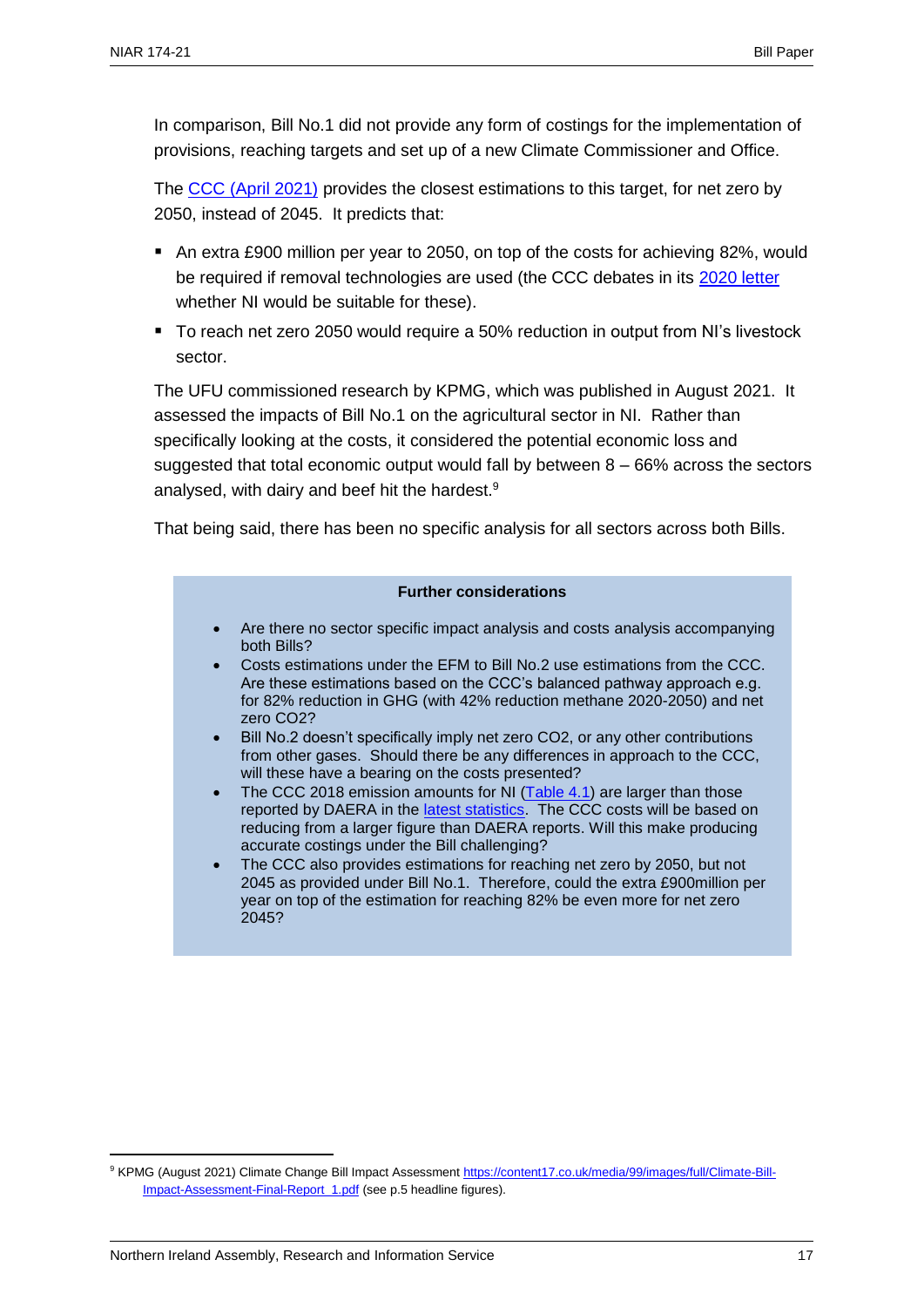### <span id="page-19-0"></span>4.2 Other areas of consideration

#### **4.2.1 Contributions to the overall reduction**

Similar to Bill No.2, the [CCC advice \(April 2021\)](https://www.theccc.org.uk/wp-content/uploads/2021/04/20210401-Letter-CCC-to-Minister-Poots.pdf) states at least 82% reduction in all GHGs. However, it further explains that this would require net zero CO2 and a 42% reduction from methane during the 2020-2050:

*This contribution to the UK Net Zero target would require Northern Ireland to reach net-zero CO2 emissions by 2050, as well as significantly reducing emissions of other GHGs including methane….*

*… In our Balanced Pathway, methane emissions in Northern Ireland fall by 42% from 2020 to 2050 [footnote 1]<sup>10</sup>*

However, it would appear that Bill No.2 does not require net zero CO2 emissions, or provide for methane's contribution.

#### **Further Considerations**

- Does DAERA feel that net zero CO2 emissions will not necessarily be required to to reach the overall reduction target?
- <span id="page-19-1"></span>• Will policy provide for individual GHG contributions to the overall reduction, similar to the CCC advice?
- If so, will individual contributions to the overall 82% reduction depend on individual gases' ability to reduce? I.e., would methane be considered as making a smaller contribution, compared to CO2?

(Also see Raise paper: **[Methane and Biogenic Methane -](http://www.niassembly.gov.uk/globalassets/documents/raise/publications/2017-2022/2021/aera/17521.pdf) an overview** (NIAR 175-21) s.5.2 and s.6)

#### **4.2.2 Targets for biodiversity etc**

 $\overline{a}$ 

Bill no.2 does not have targets for biodiversity, soil and water quality, nor does it have nitrogen budgets. It also does not provide for any form of annual targets. Bill No.1 has a wider range of targets in comparison to Bill No.2. It has annual targets for biodiversity, soil and water quality and GHGs as well as a nitrogen use ratio budget. The Scottish Act 2009 (as amended by the 2019 Act) also has annual targets, but for GHGs only. Scotland also provides for a nitrogen balance sheet (s.17 of the 2019 Act and amending s.8A of the 2009 Act). Similar to Bill No.1 's nitrogen use ratio, it requires the Scottish Minister to produce a baseline figure for nitrogen use (the ratio of nitrogen removed from the environment compared to total nitrogen inputs). However

<sup>&</sup>lt;sup>10</sup> CCC (April 2021) Letter: Economic costs of setting and delivering a 2050 emissions target for Northern Ireland [https://www.theccc.org.uk/publication/letter-economic-costs-of-setting-and-delivering-a-2050-emissions-target-for](https://www.theccc.org.uk/publication/letter-economic-costs-of-setting-and-delivering-a-2050-emissions-target-for-northern-ireland/)[northern-ireland/](https://www.theccc.org.uk/publication/letter-economic-costs-of-setting-and-delivering-a-2050-emissions-target-for-northern-ireland/)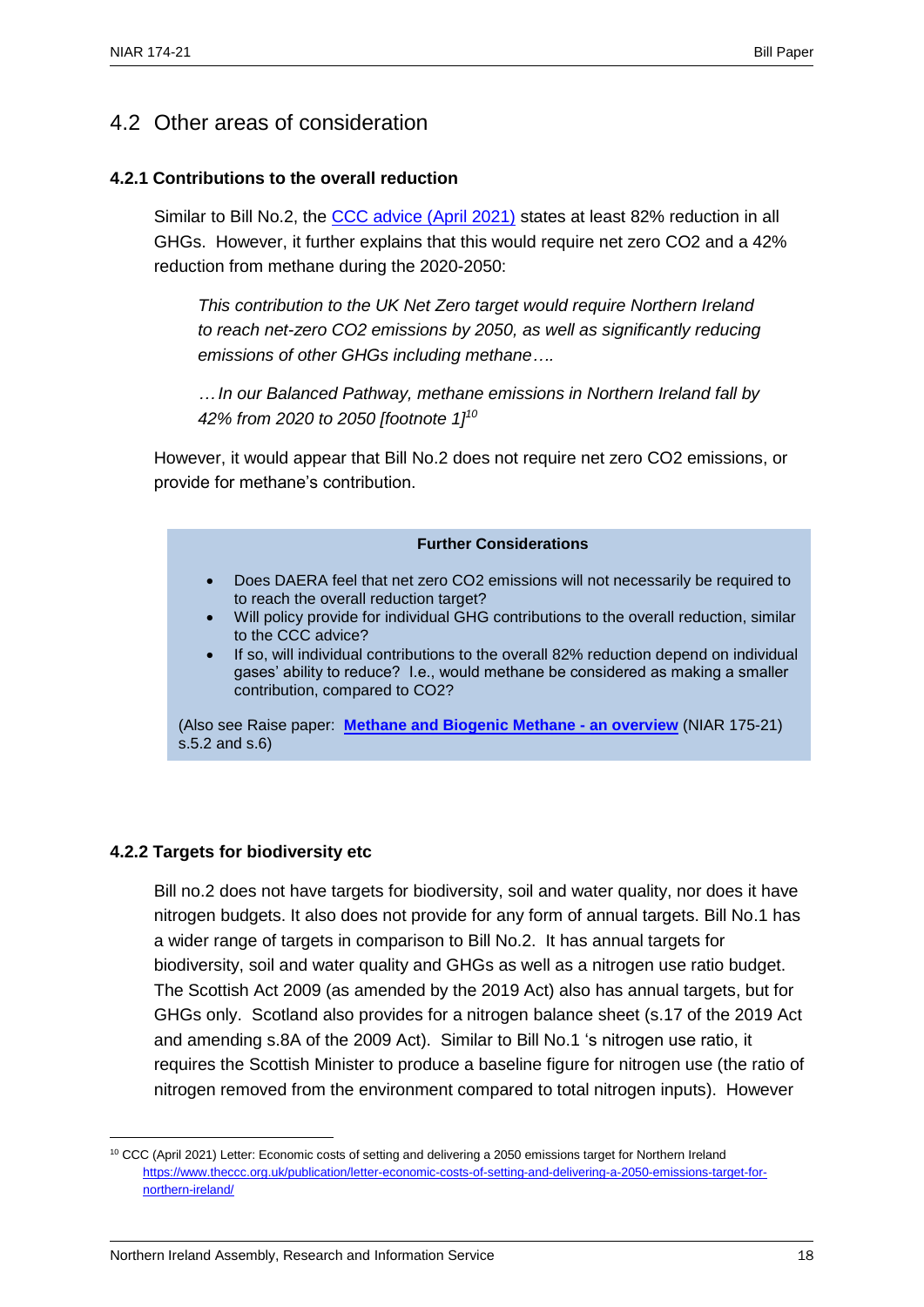this is used as a tool to monitor nitrogen and its contribution to achieving the overall target, it does not appear to set five year nitrogen budgets.<sup>11</sup>

Both Bills do not provide for a separate target for methane. Methane must contribute to the overall target under both Bills. In fact, none of the other jurisdictions provide for one. New Zealand has a separate methane target compared to its overall reduction targets for GHGs (this is discussed in more detail in RaISe paper *[Methane and](http://www.niassembly.gov.uk/globalassets/documents/raise/publications/2017-2022/2021/aera/17521.pdf)  [Biogenic Methane -](http://www.niassembly.gov.uk/globalassets/documents/raise/publications/2017-2022/2021/aera/17521.pdf) an overview* (NIAR 175-21)). While the UK CCC does not necessarily advocate a separate methane target, its advice (April 2021) suggests that methane's contribution to an overall 82% reduction should be 42% 2020-2050 and CO2 would be required to be net zero. However, Bill No.2 does not provide for the individual contributions from each gas towards the overall reduction.

#### **Further considerations**

- Does DAERA consider that biodiversity and soil will be covered under existing and proposed strategies e.g. the proposed environmental improvement plan (or Environment Strategy) under the UK Environment Bill and existing Sustainable Agricultural Land Management Strategy?
- Will this be policy based rather than binding targets?
- Does DAERA consider that water quality targets are best placed under existing frameworks and their implementing legislation e.g. the Water Framework Directive and Nitrates Directive/Nitrates Action Programme (and associated implementing regulations).
- Does DAERA envisage that gases will have to contribute in varying amounts to the overall target based on their ability to reduce or be removed?
- Will this have a disproportionate effect on sectors?
- Will aiming for net zero all GHGs, versus an 82% reduction, have a bigger impact on sectors.

#### **4.2.3 CAP and sectoral plans**

#### *CAP*

 $\overline{a}$ 

Bill No.2 does not appear to provide for a specific climate action plan (CAP), similar to the CAP to be produced by the Executive Office under Bill No.1 setting annual targets and budgets. Under Bill No.2, any budgets and targets are to be laid out under secondary legislation, rather than a CAP.

The Scottish Act also provides for a CAP, but it is a framework for polices and plans, not binding targets. The UK Act requires the SoS to prepare policies and plans to meet the overall target and budgets (s.13). It also refers to a report laying out policies and plans, but does not refer to it as a CAP (s.14). The CAP in the RoI Act is to be in line with binding emissions ceilings, which makes it different from the rest.

<sup>&</sup>lt;sup>11</sup> For more information see[: https://www.gov.scot/policies/climate-change/nitrogen-balance-sheet/](https://www.gov.scot/policies/climate-change/nitrogen-balance-sheet/)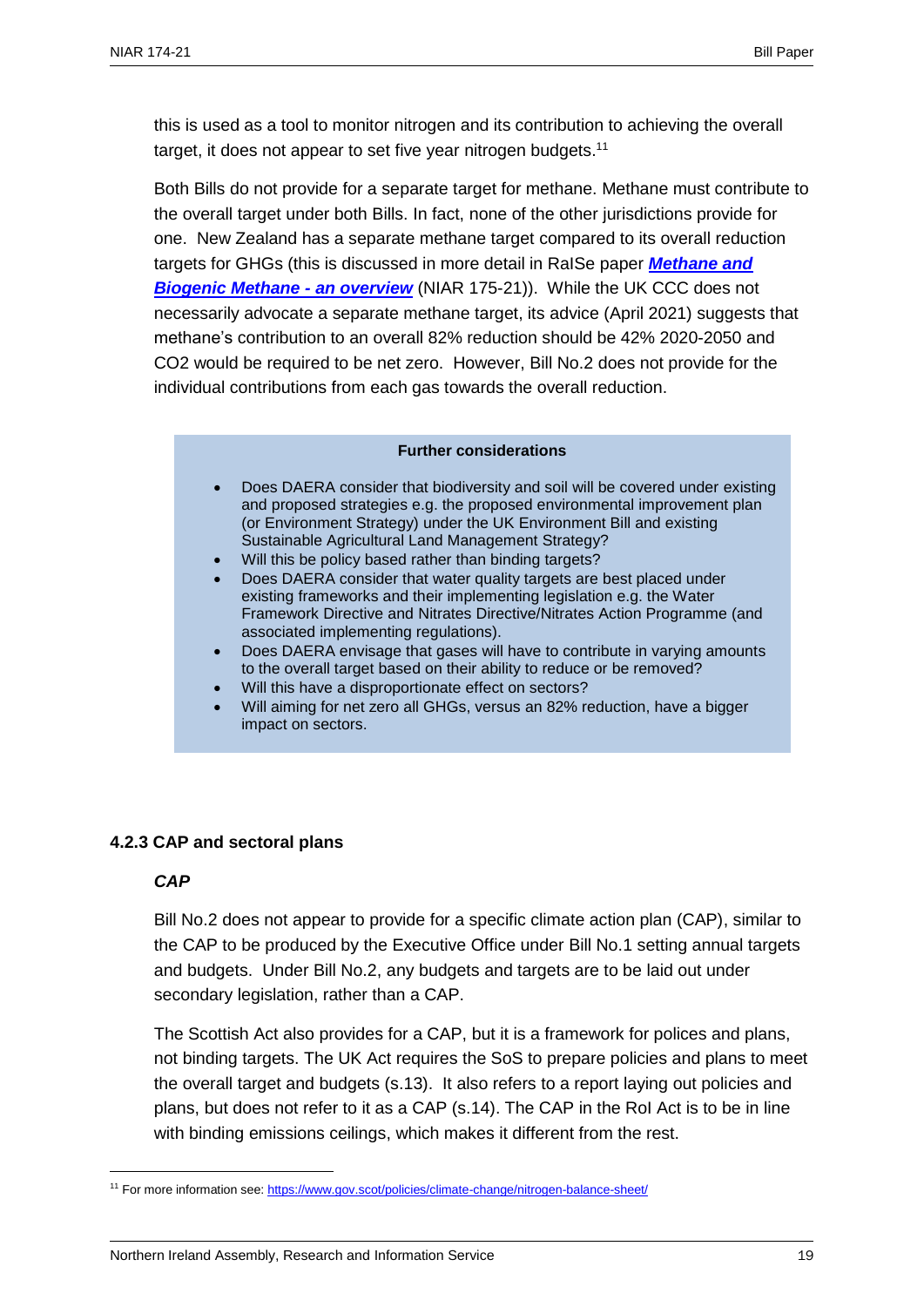However, under Bill No.2, similar to the UK Act, DAERA must submit a report to the Assembly outlining the implementation of the carbon budget to include proposals and policies that will be taken forward by NI Executive departments to meet a carbon budget (cl16).

#### *Sectoral plans*

Bill No.2 does not refer to sectoral plans under a CAP, similar to those under Bill No.1. Instead it refers to plans, policies and strategies produced at departmental level.

Under cl. 29, NI departments are to develop and implement plans, policies and strategies in relation to their duties and functions. And in performing their functions, all departments are to cooperate with one another (cl.29). Under the DAERA report in cl.16, each NI department is required to provide DAERA with detail on its proposals and policies within its areas of responsibility.

The RoI appears to be the only jurisdiction providing binding sectoral targets, known as sectoral emissions ceilings, to which sectoral measures and actions under the CAP are to align with. The UK Act is less specific in relation to the production of sectoral plans, with reference made to SoS reporting requirements on how budget policies and proposals will "affect different sectors of the economy" (s.14).

#### **Further considerations**

- Is the report by DAERA on the implementation of the budgets similar to a CAP that provides for policies and plans (like the UK and Scottish Acts)?
- If not, will Bill No.2 provide for a form of CAP?
- Is the duty on departments to produce and provide detail on their respective plans and policies (cl.16 and 29) considered a form of sectoral plan, similar to Bill No.1 and other jurisdictions?
- If not, will sector plans or policies be produced to help meet the overall target?
- How will departments cooperate under the duty in cl.29? Through the production of an overall cross-departmental plan/policies/strategy? Or individual departmental ones?

#### <span id="page-21-0"></span>**4.2.4 Independent reporting**

Under Bill No.2, reporting and progress reporting on emissions, targets and budgets is to be provided by DAERA and laid before the Assembly (cl16-21). The CCC is to provide DAERA with reports on its views on DAERA's progress towards meeting budgets and targets. DAERA must respond to the reports, but the Bill does not state that the CCC reports are binding. This compares to Bill No.1 where all statutory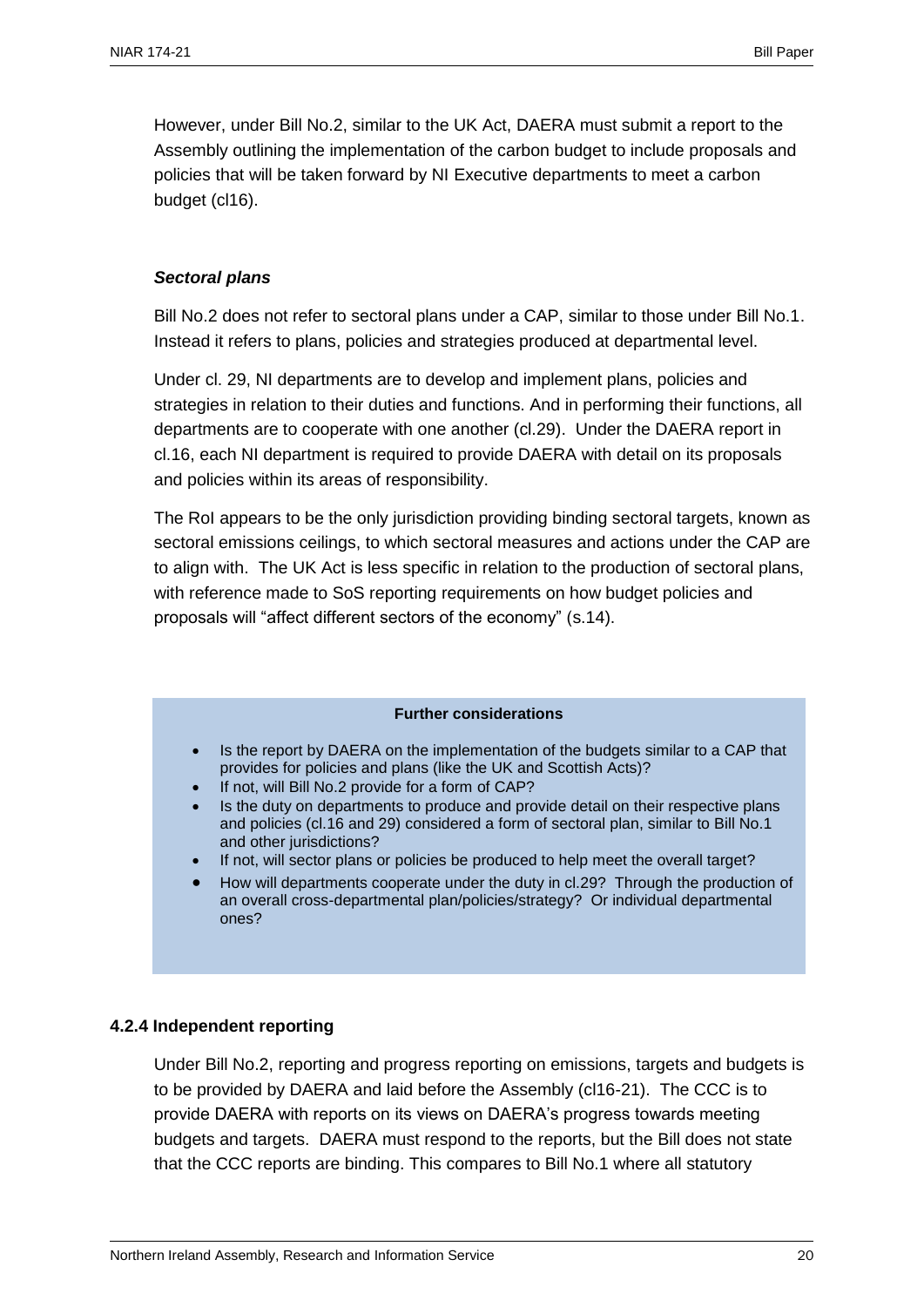reporting is to be provided by the independent Climate Commissioner. There are no provisions under Bill No.2 for a similar independent Climate Commissioner or Office.

Bill No.2 is similar to the other UK jurisdictions with reporting carried out by government, either SoS (UK Act), Ministers (Scottish Act), and progress reporting by the UK CCC which is non-binding. In the RoI Act, progress reporting is carried out by the Advisory Council, with respective Ministers including reviews of sectoral progress (s.12 of 2021 Act and 2015 Act).

#### **Further considerations**

- Is statutory progress reporting to be carried out by DAERA, with non-binding reporting and advice provided by the UK CCC?
- DAERA must respond to the UK CCC reports. However, must the suggestions be implemented or taken on board? Or is the decision left up to DAERA?
- DAERA's response to the CCC reports must be laid in front of the Assembly. Does the Assembly have the power to require DAERA to adopt CCC recommendations?
- Would non-binding advice from the CCC under Bill No.2 be considered enough for objectivity?
- Is progress reporting best carried out internally with external advice (as under Bill No.2) or independently (as under Bill No.1)?
- Would the benefits of independent reporting outweigh the costs of set up for an independent Commissioner?

#### <span id="page-22-0"></span>**4.2.5 Legislative review**

Bill No.2 does not appear to have any provisions similar to Bill No.1 (cl.9) in relation to review of the working and effectiveness of the legislation (to be conducted by the Climate Commissioner every Assembly term). In fact, none of the others jurisdictions appear to have a similar provision to Bill No.1.

#### **Further considerations**

- Does the Bill provide for legislative review?
- If not, would a legislative review mechanism be useful in Bill No.2?
- Does DAERA feel there is no need for this due to the power to amend targets and budgets, both in terms of years and amounts?
- <span id="page-22-1"></span>• Could legislative review be a requirement under progress reporting?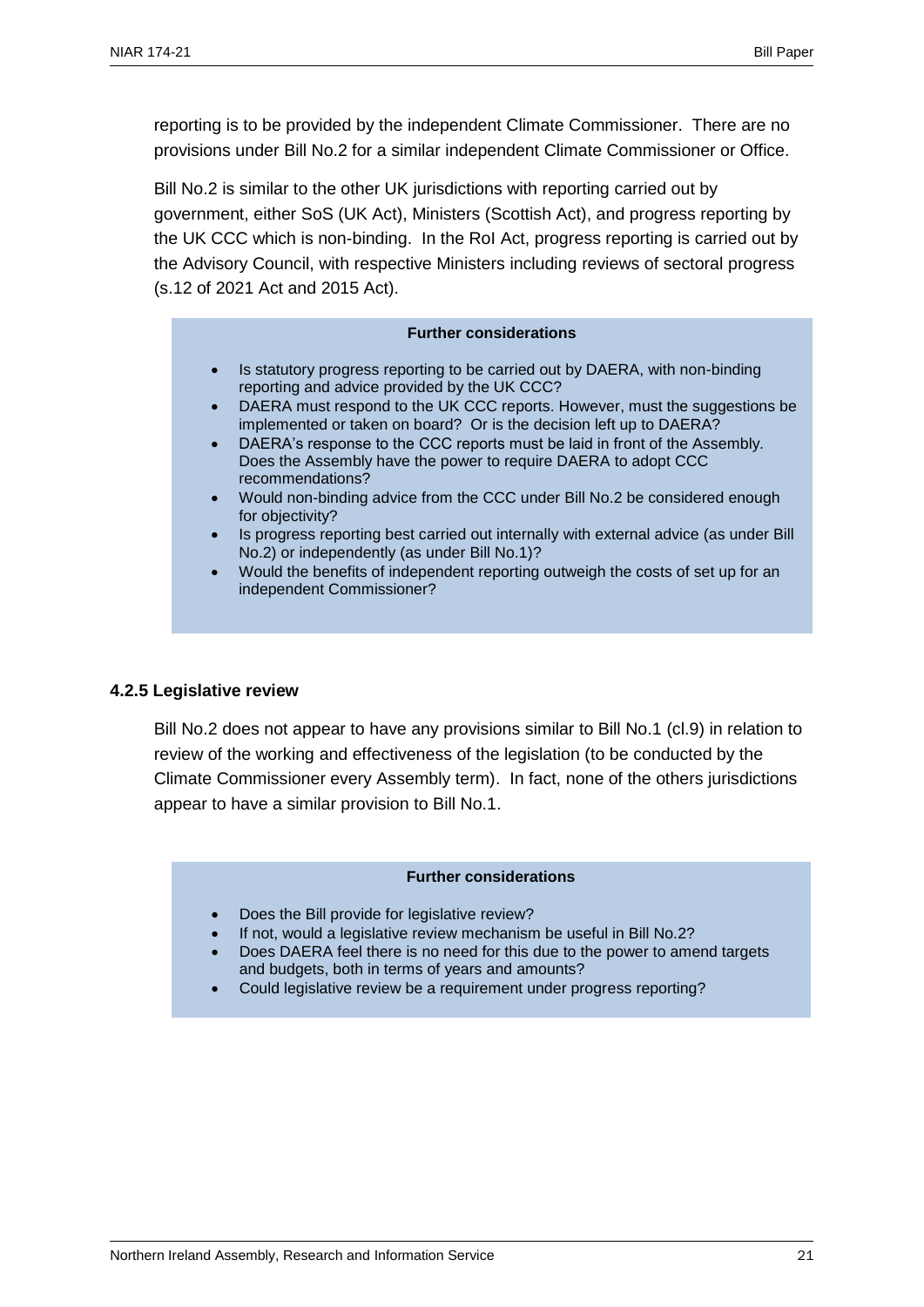#### **4.2.6 Offences, fines or sanctions**

Similar to the other UK Acts, RoI Act and Bill No.1, Bill No.2 does not appear to provide any provisions for offences, fines or sanctions in relation to the enforcement of emissions targets and budgets.

The CCC describes the UK Act as placing a legal duty on the UK Government for reducing GHG emissions in the UK $12$ . However, questions have been raised in relation to the ability to enforce climate law in court.

For example, the Dutch Climate Act has an overall objective of 95% reduction in GHG emissions by 2050, with a supporting 2030 target of 49%. However, according to commentary on the Act, neither target constitutes an obligation that can be enforced in a court of law. They merely provide a political mandate for government, rather than being enforceable in the courts:

*The explanatory memorandum thus explains that the hard binding target provides a clear signal to industry on the one hand but will not be legally enforceable in a court of law on the other. In other words, the target is meant to be binding on government, while accountability must be discussed in the political arena only, not in court.*<sup>13</sup>

#### **Further considerations**

- Are there any offences, fines or sanctions to enforce targets under Bill No.2?
- Are targets enforceable through court?
- Is accountability for reaching targets provided through reporting requirements, rather than enforcement measures?
- If so, how will this impact the ability of departments to ensure sectors comply, so as to meet their departmental duties under the Act?

#### <span id="page-23-0"></span>**4.2.7 Just transition**

 $\overline{a}$ 

Bill No.2 does not appear to refer to the term 'just transition', or provide for similar just transition principles as mentioned in Bill No.1. Bill No.1, the Scottish and RoI Acts have just transition principles written into their provisions in varying degrees of detail.

Bill No.1 requires that sectoral plans must support: jobs/job growth; net-zero carbon investment and infrastructure; create work, reduce inequality, poverty, social deprivation (clause 3s.8). These are referred to in the EFM as "just transition principles". However, there is no further detail as to what exactly this means and how each of these are to be measured, monitored and achieved.

<sup>12</sup> UK CCC [online] A Legal Duty to Ac[t https://www.theccc.org.uk/the-need-to-act/a-legal-duty-to-act/](https://www.theccc.org.uk/the-need-to-act/a-legal-duty-to-act/)

<sup>13</sup> [Van Der Veen and De Graaf \(2020\) Climate Litigation, Climate Act and Climate Agreement in the Netherlands \(p.466](file:///C:/Users/caves/AppData/Local/Microsoft/Windows/INetCache/Content.Outlook/O4R90V75/Van%20Der%20Veen%20and%20De%20Graaf%20(2020)%20%20p.466)*)* [https://rgakdwebsitep.blob.core.windows.net/akdfiles/2753/Climate-Litigation-Climate-Act-and-Climate-Agreement-in-The-](https://rgakdwebsitep.blob.core.windows.net/akdfiles/2753/Climate-Litigation-Climate-Act-and-Climate-Agreement-in-The-Netherlands.pdf)[Netherlands.pdf](https://rgakdwebsitep.blob.core.windows.net/akdfiles/2753/Climate-Litigation-Climate-Act-and-Climate-Agreement-in-The-Netherlands.pdf)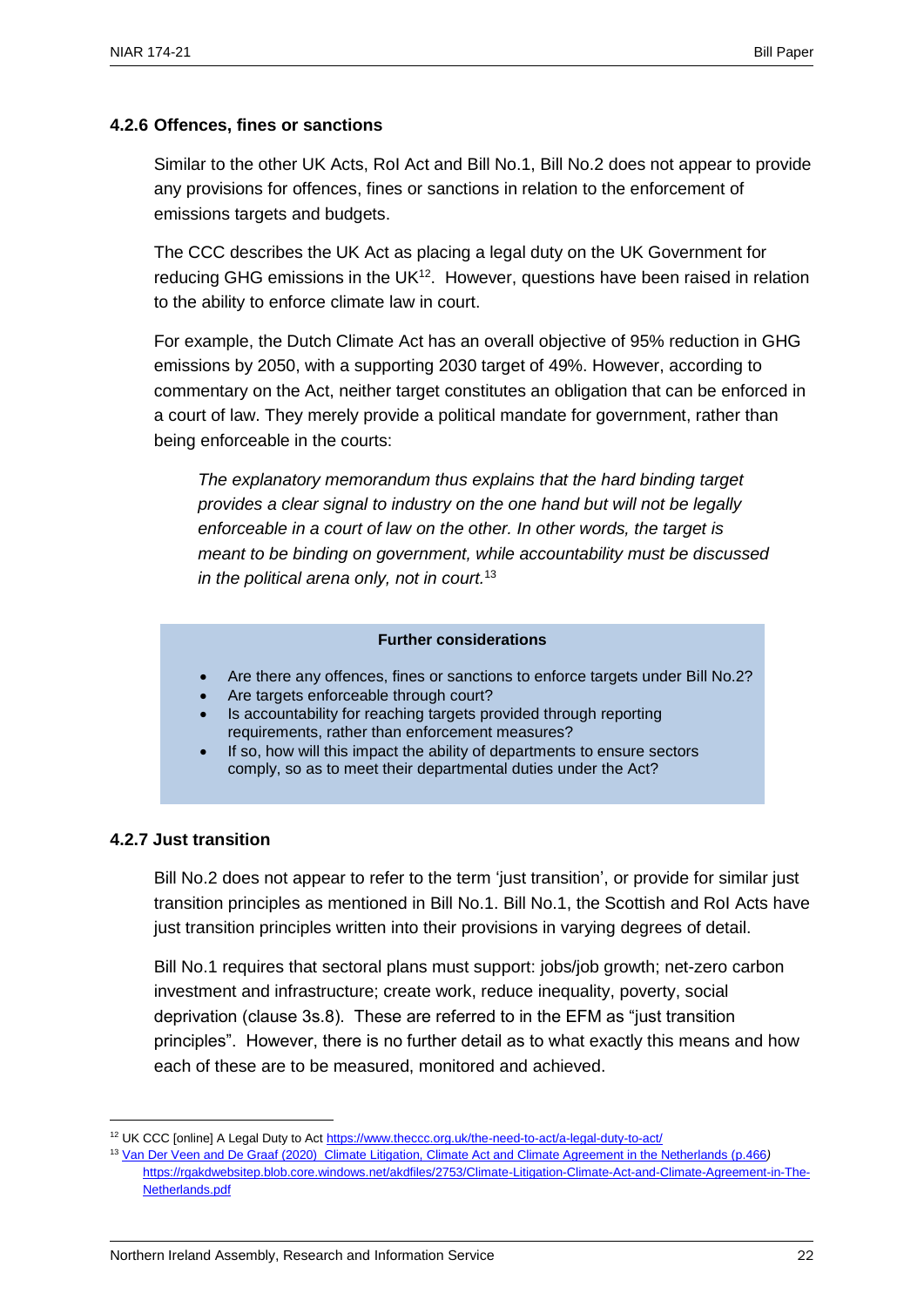The Scottish Act 2019, compared to Bill No.1, provides more detail on the face of the Act, in relation to how these provisions are to be achieved through its climate action plan<sup>14</sup> . It defines just transition on the face of the Act as "*reducing emissions in a way which tackles inequality and promotes fair work, at the heart of Scotland's approach to reaching net-zero" (s.35).* 

The Scottish Act also provides for a [Just Transition Commission](https://www.gov.scot/groups/just-transition-commission/) to advise Ministers on this aspect of sectoral plans. It has set out 24 recommendations to Scottish Minister for achieving just transition while delivering emissions targets. Examples include:

- Just Transition plans for high-emitting industrial sectors and land and agriculture, to include clear milestones out to 2045.
- Support small and medium sized enterprises to invest in their workforces.
- Scottish Government, local authorities and developers must commit to creating communities that embed low-carbon lifestyles, while improving our health and wellbeing.

Further detail see: [Just Transition Commission: A National Mission for a fairer, greener](https://www.gov.scot/publications/transition-commission-national-mission-fairer-greener-scotland/pages/5/)  **[Scotland](https://www.gov.scot/publications/transition-commission-national-mission-fairer-greener-scotland/pages/5/)** 

In September 2021, the Scottish Government made a response to these recommendations in relation to how it would address them. These can be found here: Just Transition - [A Fairer, Greener Scotland: Scottish Government response](https://www.gov.scot/publications/transition-fairer-greener-scotland/documents/)

The RoI Act 2021 does not provide the same level of detail as the Scottish Act; however, it requires just transition to be taken into account in the production of its CAP and long-term strategy in order to "(i) maximise employment opportunities, and (ii) support persons and communities that may be negatively affected by the transition;"  $(s.6(4k)).$ 

#### **Further considerations**

- It would appear that there aren't any just transition principles in Bill No.2, compared to Bill No.1.
- Is there a need for just transition principles to be written into the provisions?
- Is the Department considering addressing just transition principles through further policy?
- <span id="page-24-0"></span>• E.g. Could just transition principles, as they're applied under the Scottish Act in relation to its CAP and sectoral plans, be provided in relation to departmental reports on achieving budgets (cl.16) or departmental plans and policies (cl.29)?

<sup>&</sup>lt;sup>14</sup> Section 35c of the Scottish Act explains just transition as reducing emissions in a way which tackles inequality and promotes fair work, at the heart of Scotland's approach to reaching net-zero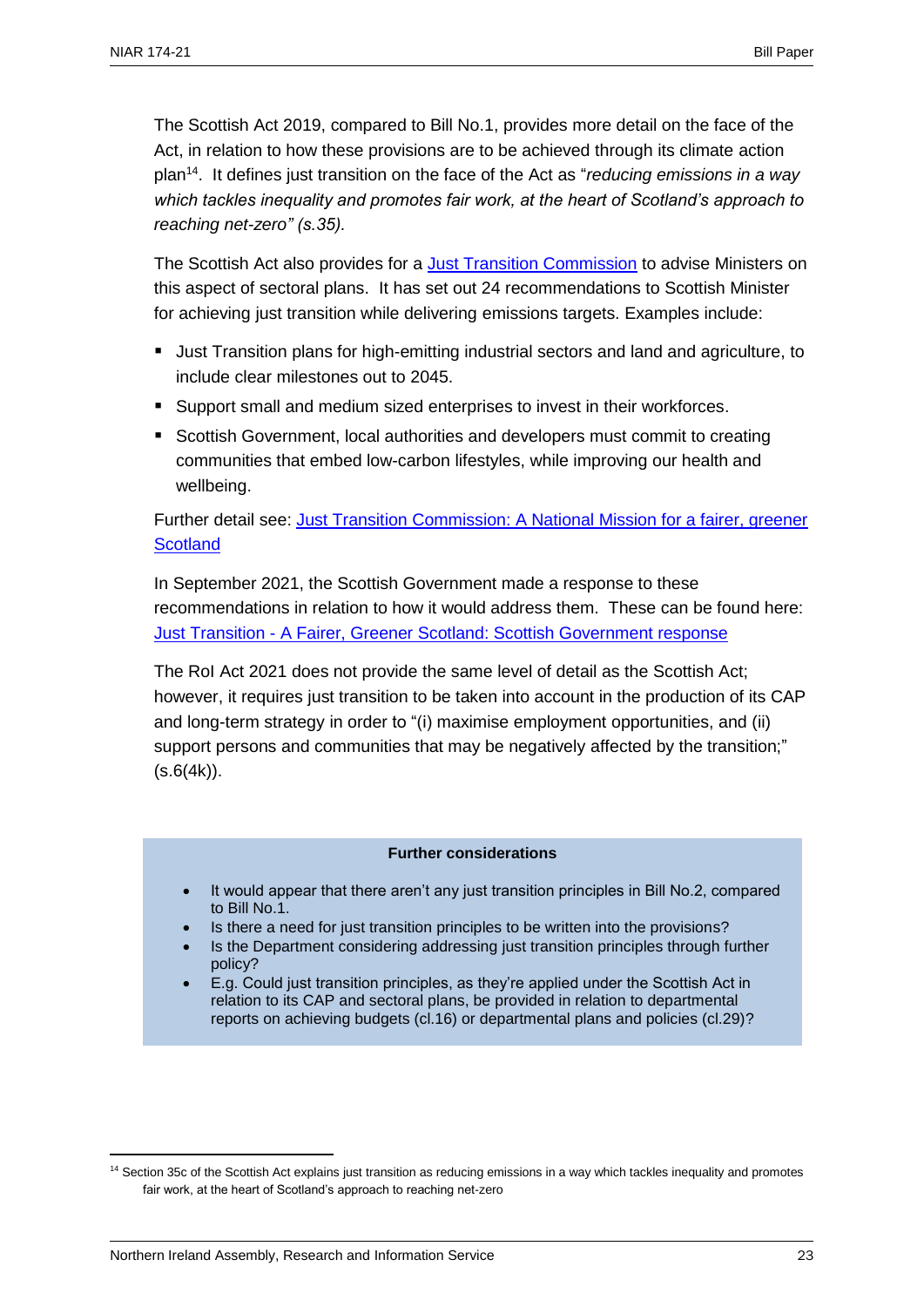#### **4.2.8 Transboundary element**

Bill No.2 does not appear to provide for the same transboundary element that Bill No.1 refers to in relation to the production of its budgets under clause 3. Bill No.1 defines transboundary element as:

*any negative impact on the environment of NI, including its waters and atmosphere, from activity which occurs in any of the following areas— (a) the Republic of Ireland; (b) Scotland; (c) Wales; and (d) England. <sup>15</sup>*

In fact, none of the other jurisdictions, including the RoI, appear to explicitly mention similar provisions for transboundary or cross border impacts.

There are slight differences in targets between both NI Bills and the RoI Act 2021. For example, Bill No.1 aims for the same target of net zero, but five years before the RoI Act of 2050. Bill No.2 aims for the same year of 2050, but a lower reduction target of 82% compared to net zero under the RoI Act.

However, both NI Bills are similar to the RoI Act in relation to methane where it must contribute to the overall target, and there is no separate target for it.

That being said, the full scale of differences may not be fully evident until the development of sectoral emission ceilings under the RoI Act and any further details on potential contribution from individual gases to the overall target and departmental plans under Bill No.2.

#### **Further considerations**

- Does the lack of a similar provision in RoI, mean that any transboundary/ impact is a one-way consideration?
- How will both Bills ensure co-operation and consideration of cross border impacts is a two-way process?
- Could the earlier target under Bill No.1 result in more stringent measures for sectors in NI compared to the RoI?
- Will the line-up of targets and measures under the RoI Act and both NI Bills depend on emissions ceilings developed by the RoI and further detail of individual gas contributions to the overall targets under both Bills?
- Will further development of approaches, budgets, plans etc under both Bills take into account sectoral emissions ceilings and sectoral plans under the RoI Act?

<sup>15</sup> Under clause 3 of Bill. No.1.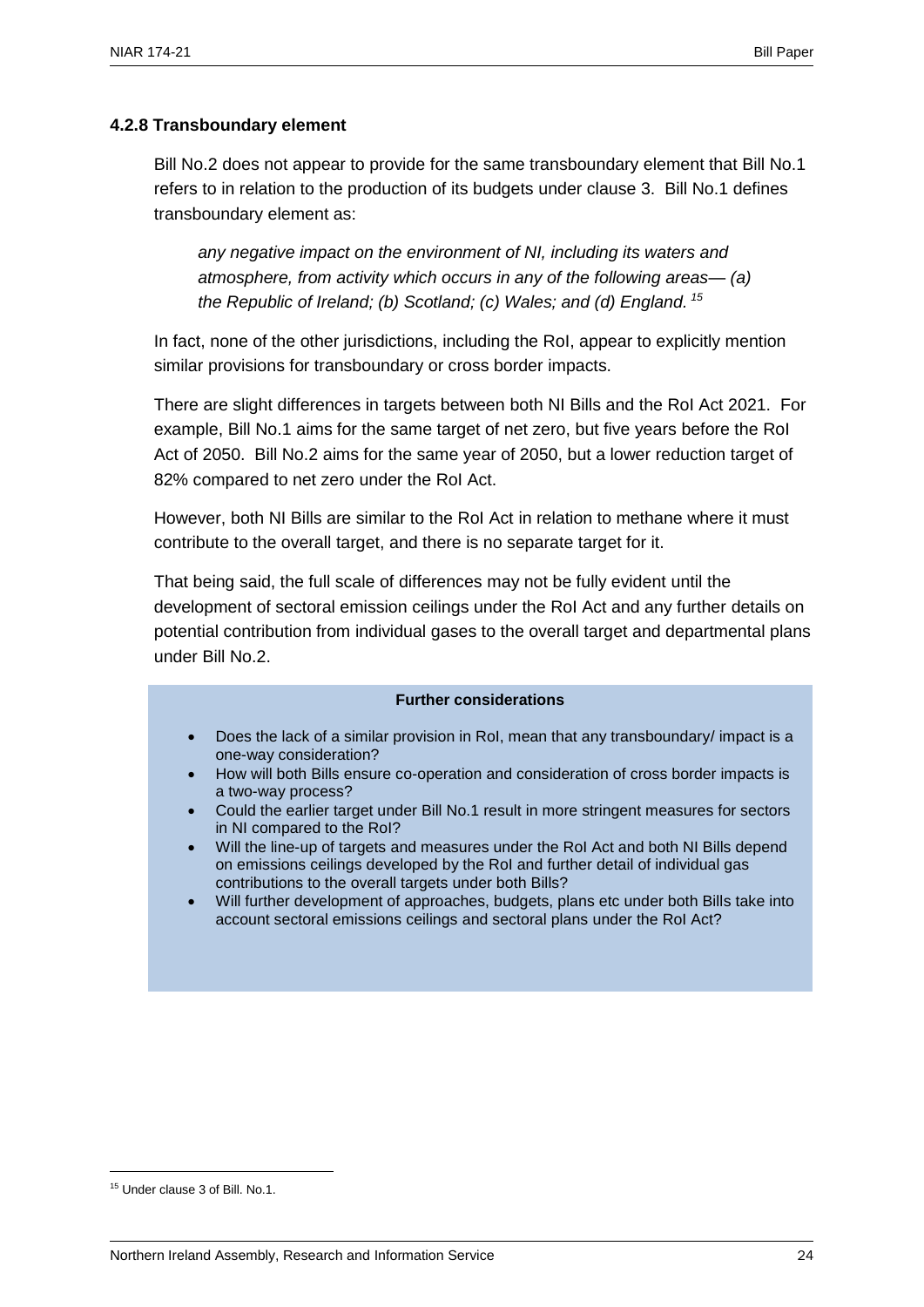#### <span id="page-26-0"></span>**4.2.9 Carbon leakage**

Bill No.1 and Bill No.2 don't appear to specifically mention the term carbon leakage in the same way as the RoI Act 2021 does. The European Commission describes carbon leakage as:

*Carbon leakage refers to the situation that may occur if, for reasons of costs related to climate policies, businesses were to transfer production to other countries with laxer emission constraints. This could lead to an increase in their total emissions.<sup>16</sup>*

Compared to the other UK jurisdictions, the RoI Act appears to be the only one that refers to it specifically. S.6(4 (8)k) of the RoI Act 2021 requires the Ministers and Government to have regard to:

*the risk of substantial and unreasonable carbon leakage as a consequence of measures implemented by the State to pursue the national climate objective;".* 

S.6 (4(12) defines carbon leakage as:

*the transfer, due to climate policies, of production to other countries with less restrictive policies with regard to greenhouse gas emissions;*

#### **Further considerations**

- What is NI's ability to measure and monitor carbon leakage?
- Would carbon leakage sit between the remit of both DETI and DAERA?
- Do the carbon accounting provisions provided under Bill No.2 provide the necessary safeguards in relation to carbon leakage?
- Is there a need to have a carbon leakage provision, similar to the RoI Act 2021?
- Or does DAERA consider sufficient safeguards are provided under the UK and **EU Emissions Trading Scheme (ETS)** for carbon leakage which encourage ETS companies not to outsource to other countries?

<sup>&</sup>lt;sup>16</sup> EC [online] Carbon leakag[e https://ec.europa.eu/clima/policies/ets/allowances/leakage\\_en](https://ec.europa.eu/clima/policies/ets/allowances/leakage_en)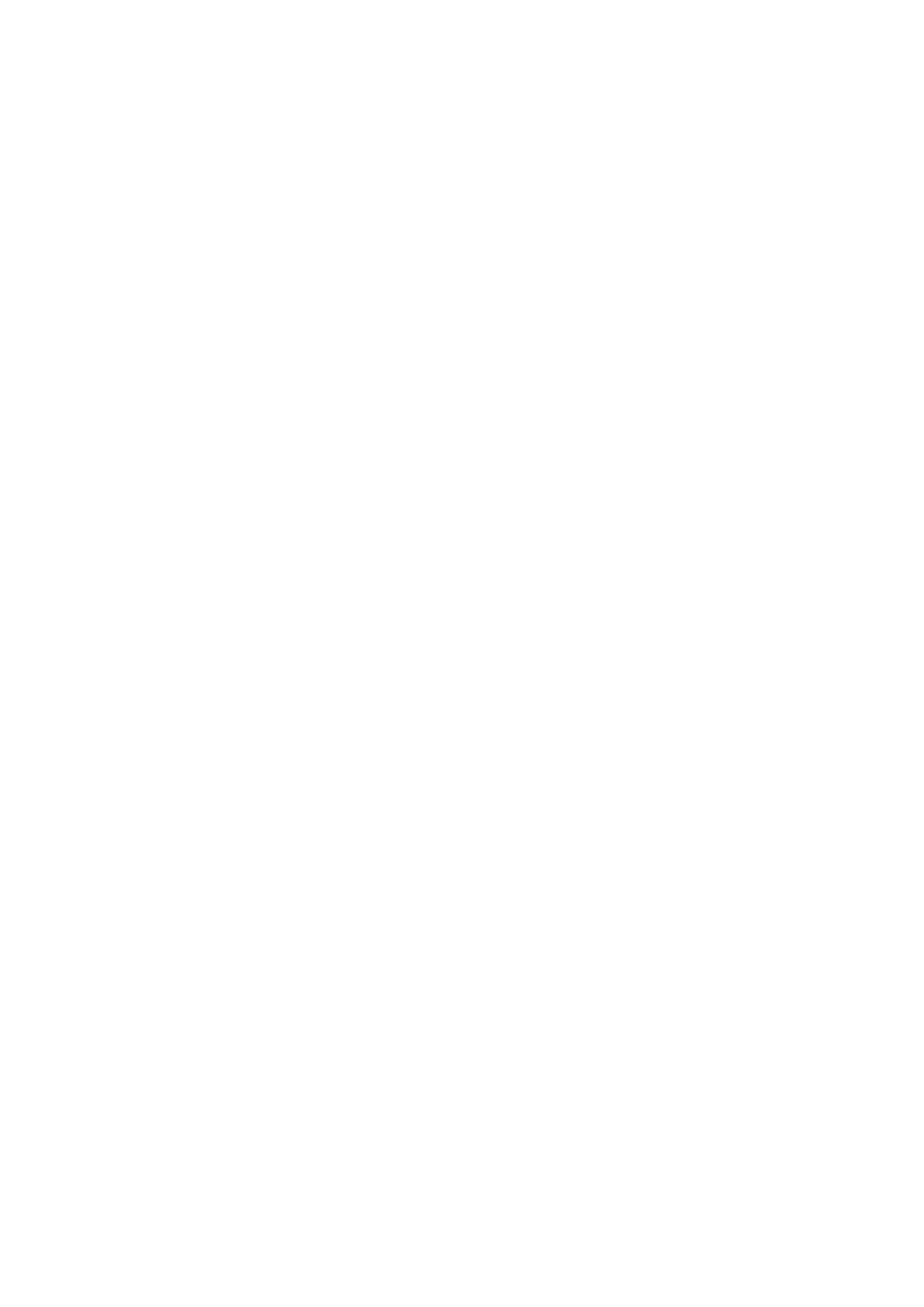### <span id="page-28-0"></span>Appendix 1: Comparison of main provisions across NI Bills, UK jurisdictions and RoI

The following table, and commentary under Appendix 2, make high-level comparisons of the main provisions of Bill No.2 with Bill No.1, and other primary Climate Change Acts from UK jurisdictions and the RoI. Legislation referred to in this section is as follows:

- [Climate Change Bill](http://www.niassembly.gov.uk/assembly-business/legislation/2017-2022-mandate/non-executive-bill-proposals/climate-change-bill/) (Bill No.1);
- [Climate Change \(No.2\) Bill](http://www.niassembly.gov.uk/assembly-business/legislation/2017-2022-mandate/primary-legislation---bills-2017---2022-mandate/climate-change-bill/) (Bill No.2);
- **[UK Climate Change Act 2008](https://www.legislation.gov.uk/ukpga/2008/27/contents)** (the UK Act);
- [Scottish Climate Change Act 2009](https://www.legislation.gov.uk/asp/2009/12/contents) (Scottish Act 2009) as amended by the Climate [Change \(Emissions Reduction Targets\) \(Scotland\) Act 2019](https://www.legislation.gov.uk/asp/2019/15/contents) (Scottish Act 2019);
- The Rol [Climate Action and Low Carbon Development \(Amendment\) Act 2021](https://www.oireachtas.ie/en/bills/bill/2021/39/) enacted 23 July 2021 (the RoI Act 2021) amending the [Climate Action and Low](http://www.irishstatutebook.ie/eli/2015/act/46/enacted/en/html)  [Carbon Development Act 2015](http://www.irishstatutebook.ie/eli/2015/act/46/enacted/en/html) (RoI Act 2015);
- Also the UK CCC advice letter provided to Minister Poots in [April 2021.](https://www.theccc.org.uk/publication/letter-economic-costs-of-setting-and-delivering-a-2050-emissions-target-for-northern-ireland/)

The following sections provide examples of primary climate change legislation. Therefore, Wales is not specifically discussed. The UK Climate Change Act extends to Wales. However, [the Environment \(Wales\) Act 2016](https://www.legislation.gov.uk/anaw/2016/3/contents/enacted) (as amended) introduces a duty on Welsh Government to develop carbon budgets for Wales.

The Welsh Government accepted the [new advice from the CCC in December 2020](https://www.theccc.org.uk/publication/the-path-to-net-zero-and-progress-reducing-emissions-in-wales/) for net zero by 2050 and has produced the following regulations, which came into force in March 2021:

- [The Environment \(Wales\) Act 2016 \(Amendment of 2050 Emissions Target\)](https://senedd.wales/media/be5gx0vh/sub-ld14108-e.pdf)  [Regulations 2021](https://senedd.wales/media/be5gx0vh/sub-ld14108-e.pdf) - amends the 2050 target from 80% to net zero.
- **The Climate Change (Interim Emissions Targets) (Wales) (Amendment) Regulations** [2021](https://senedd.wales/media/jionfw2c/sub-ld14105-e.pdf) - changes the 2030 target to 63% (currently 45%) and the 2040 target to 89% (currently 67%).
- [The Climate Change \(Carbon Budgets\) \(Wales\) \(Amendment\) Regulations 2021](https://senedd.wales/media/lrjadaus/sub-ld14106-e.pdf) sets Wales' third carbon budget.
- The Climate Change (Net Welsh Emissions Account Credit Limit) (Wales) [Regulations 2021](https://senedd.wales/media/ffnb5daw/sub-ld14107-e.pdf) - set a limit on the amount of carbon units that may be credited to the net Welsh emissions account in accordance with section 33(4) of the Environment (Wales) Act 2016.

Further detail can be found [here.](https://gov.wales/climate-change-targets-and-carbon-budgets)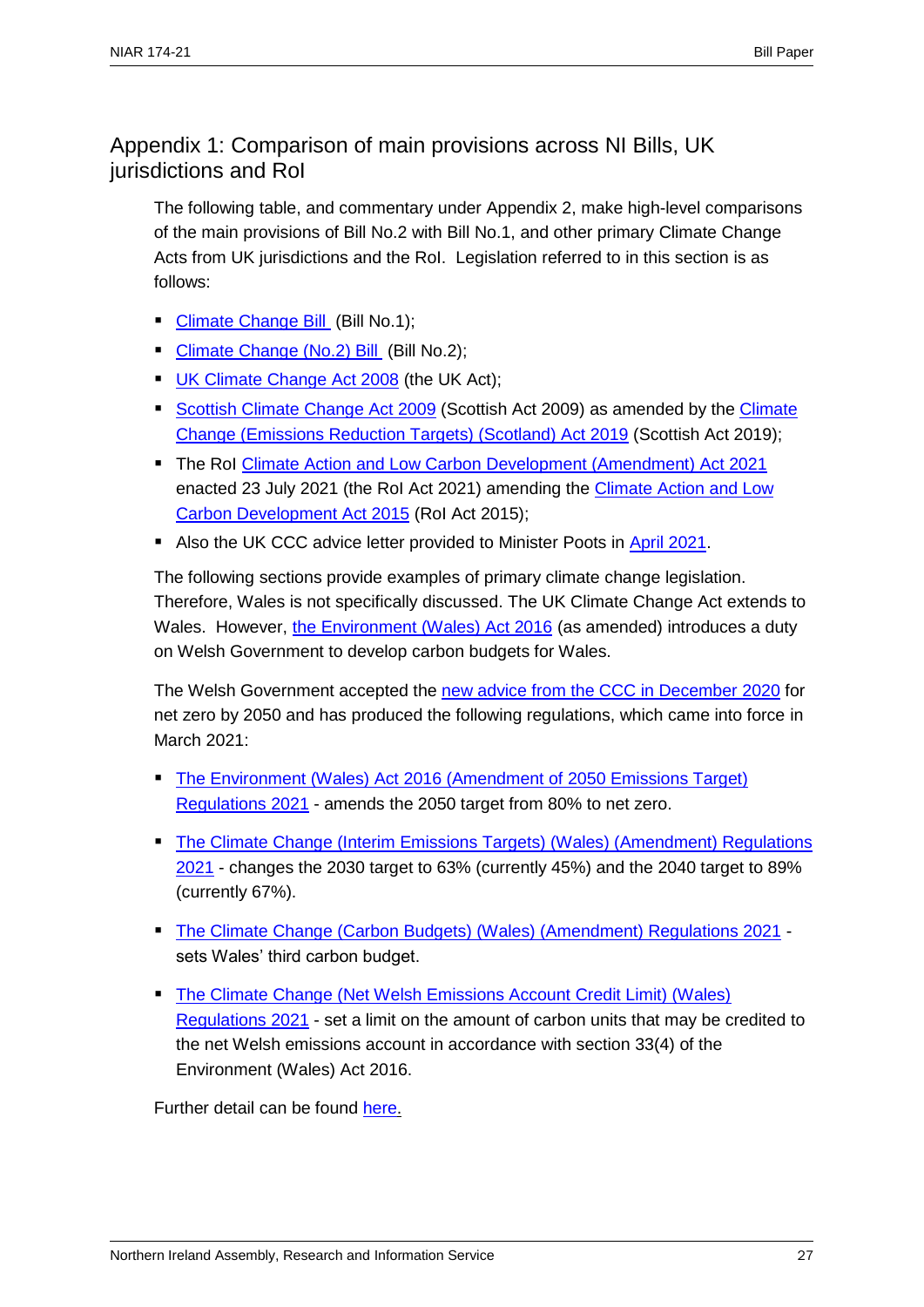#### **Important to note:**

Net zero GHG means "*achieving a balance between the amount of greenhouse gas emissions produced and the amount removed from the atmosphere*". It does not mean reducing all emissions to zero (which would be gross zero). Net zero recognises that there will be some emissions, and that these need to be off-set through natural sinks and carbon removal technologies<sup>17</sup>.

Before considering the different targets displayed in the following table, it is important to establish the difference between net zero all GHGs and net zero carbon. Achieving net zero carbon means that only carbon must reach zero i.e. emissions will be in equilibrium with removals. Achieving net zero for all GHGs means that all gases must contribute to an overall zero, and therefore some may be required to reduce (or be removed) further than those not able to reduce as close to zero as possible.<sup>18</sup>

It is important to note here that Climate Change Bill No.1 refers to achieving "net zero carbon" in its overall 2045 target, but later defines this as meaning net zero all GHGs (cl2 (6)).

**Consideration:** There appears to be a complexity around the range of terms and definitions used in association with emissions targets. For example, there is the the use of net zero carbon (which in some cases is defined as including all GHGs (e.g. Bill No.1) and net zero CO2 (which the CCC advice for NI (2021) refers to as meaning CO2 only). These inconsistencies make consideration of methane emissions and comparisons of targets across different legislation, using different terminologies, challenging.

<sup>17</sup> Institute for Government [online] <https://www.instituteforgovernment.org.uk/explainers/net-zero-target>

<sup>&</sup>lt;sup>18</sup> For further information see World Resources Institute (2019) What Does "Net-Zero Emissions" Mean? 8 Common Questions, Answered <https://www.wri.org/insights/net-zero-ghg-emissions-questions-answered>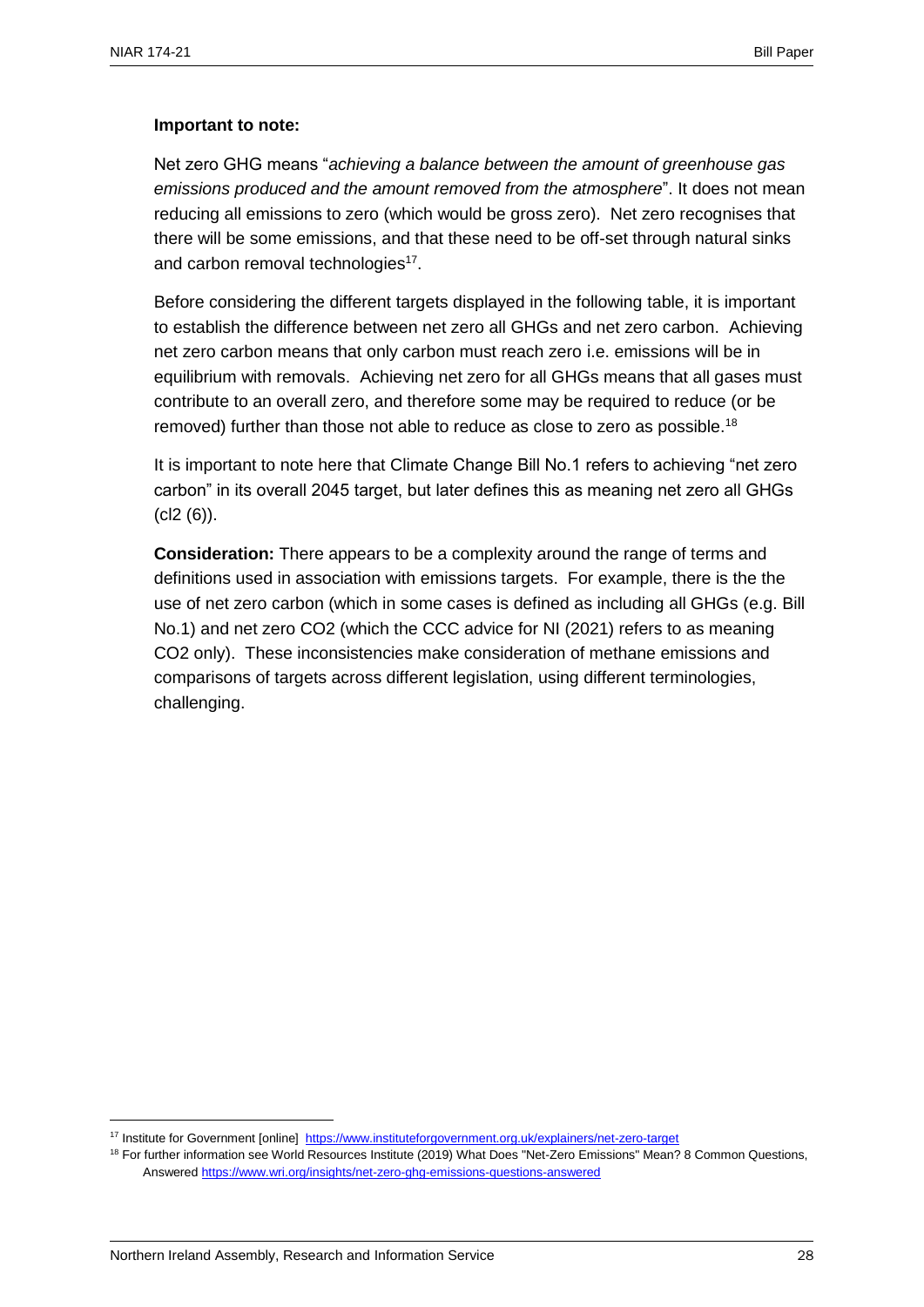| <b>Provisions</b>     | <b>Bill No.2</b>                                                                                                                                                            | <b>Bill No.1</b>                                                                                                                                                                                                                                                                                                       | <b>UK Climate Act</b>                                                                                                                                                                                                                                                                                                                                                                                                                                                                                                                 | <b>Scottish Act</b>                                                                                                                                                                                                                                                                                           | <b>Rol Bill</b>                                                                                                                                                                                                                                                                                                                                                                                                                                                                      |
|-----------------------|-----------------------------------------------------------------------------------------------------------------------------------------------------------------------------|------------------------------------------------------------------------------------------------------------------------------------------------------------------------------------------------------------------------------------------------------------------------------------------------------------------------|---------------------------------------------------------------------------------------------------------------------------------------------------------------------------------------------------------------------------------------------------------------------------------------------------------------------------------------------------------------------------------------------------------------------------------------------------------------------------------------------------------------------------------------|---------------------------------------------------------------------------------------------------------------------------------------------------------------------------------------------------------------------------------------------------------------------------------------------------------------|--------------------------------------------------------------------------------------------------------------------------------------------------------------------------------------------------------------------------------------------------------------------------------------------------------------------------------------------------------------------------------------------------------------------------------------------------------------------------------------|
| <b>Overall target</b> | The Northern Ireland<br>departments must<br>ensure that the net<br>Northern Ireland<br>emissions account for<br>the year 2050 is at<br>least 82% lower than<br>the baseline | The establishment in<br>Northern Ireland of a net-<br>zero carbon, climate<br>resilient and<br>environmentally<br>sustainable economy by<br>the year 2045.<br>Also provides for aannual<br>targets for GHGs,<br>biodiversity, water and soil<br>quality. To be set out in a<br><b>Climate Action Plan</b><br>$(CAP)$ . | It is the duty of the<br>Secretary of State to ensure<br>that the net UK carbon<br>account for the year 2050 is<br>at least [100%] lower than<br>the 1990 baseline.<br>Net UK carbon account<br>means the amount of net<br>UK emissions of targeted<br>greenhouse gases (s.27).<br><b>GHGs listed: carbon</b><br>dioxide, methane, nitrous<br>oxide, hydrofluorocarbons,<br>perfluorocarbons, sulphur<br>hexafluoride, and any others<br>identified by SoS.<br>Interim of 78% reduction by<br>2030 as set under 6th<br>Carbon Budget. | The Scottish<br>Ministers must<br>ensure that the net<br>Scottish emissions<br>account for the net-<br>zero emissions<br>target year is at<br>least 100% lower<br>than the baseline<br>(the target is known<br>as the "net-zero<br>emissions target").<br>The "net-zero<br>emissions target<br>year" is 2045. | <b>National Climate</b><br>Objective:<br>The State shall, so<br>as to reduce the<br>extent of further<br>global warming,<br>pursue and achieve,<br>by no later than the<br>end of the year<br>2050, the transition<br>to a climate<br>resilient, biodiversity<br>rich,<br>environmentally<br>sustainable and<br>climate neutral<br>economy.<br>51% reduction of<br>GHG by 2030<br>relative to a<br>baseline of 2018 to<br>be set through first<br>2 carbon budgets.<br>((cI.96A6B)). |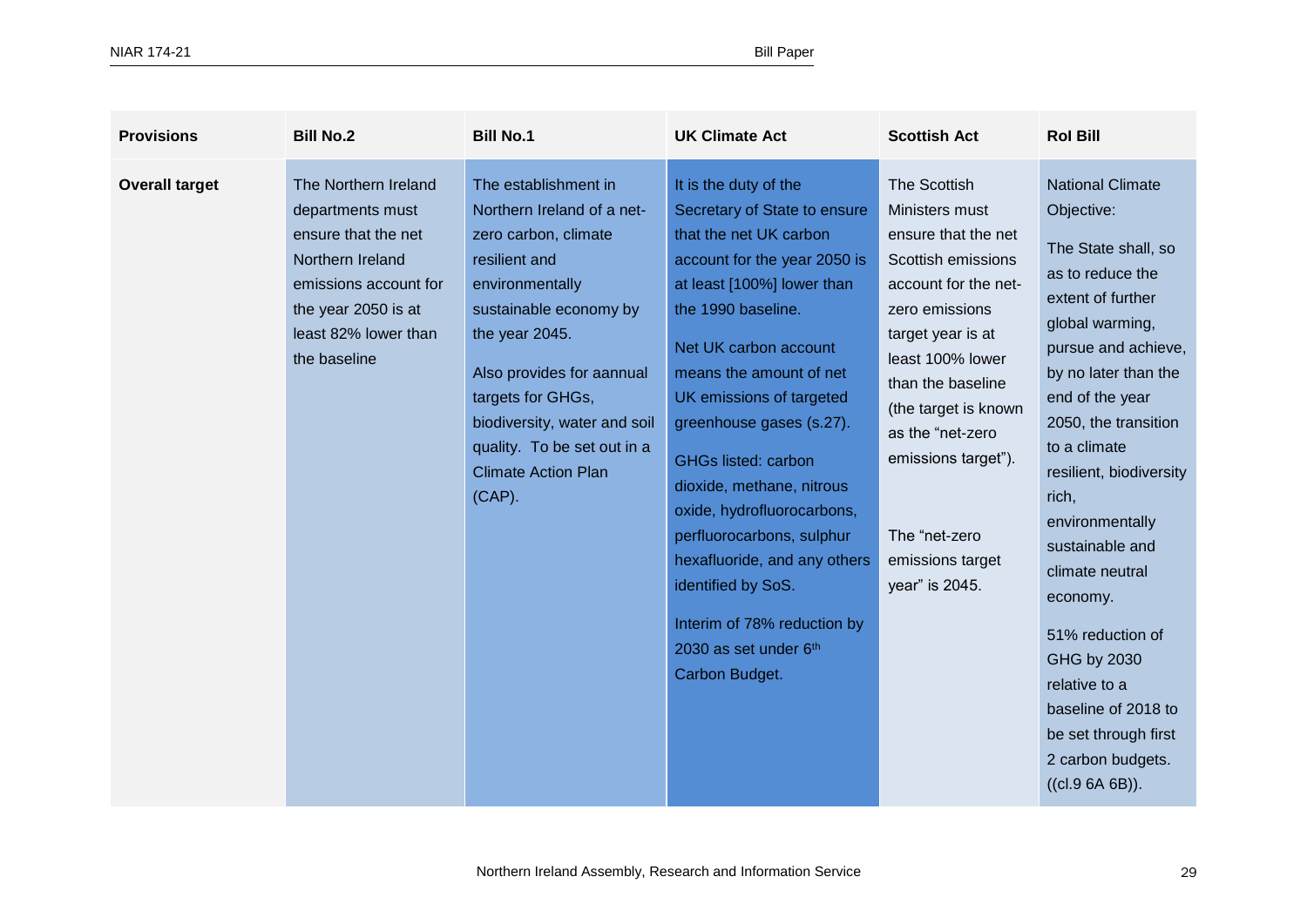| <b>Provisions</b> | <b>Bill No.2</b>                                                                                                                                                                                                                                                                                                                                                                                                                                                                    | <b>Bill No.1</b>                                                                                                                                                                                                                                                                                                                                                                                                                                                                                                                            | <b>UK Climate Act</b>                                                                                                                                                                                                | <b>Scottish Act</b>                                                                                                                                                                                                                                                                                                     | <b>Rol Bill</b>                                                                                                                                                                                                                                                                                                                                                                                                                                                                          |
|-------------------|-------------------------------------------------------------------------------------------------------------------------------------------------------------------------------------------------------------------------------------------------------------------------------------------------------------------------------------------------------------------------------------------------------------------------------------------------------------------------------------|---------------------------------------------------------------------------------------------------------------------------------------------------------------------------------------------------------------------------------------------------------------------------------------------------------------------------------------------------------------------------------------------------------------------------------------------------------------------------------------------------------------------------------------------|----------------------------------------------------------------------------------------------------------------------------------------------------------------------------------------------------------------------|-------------------------------------------------------------------------------------------------------------------------------------------------------------------------------------------------------------------------------------------------------------------------------------------------------------------------|------------------------------------------------------------------------------------------------------------------------------------------------------------------------------------------------------------------------------------------------------------------------------------------------------------------------------------------------------------------------------------------------------------------------------------------------------------------------------------------|
| What this means   | Target refers to net<br>zero all GHGs as<br>defined under clause<br>37 of the Bill (carbon<br>dioxide; methane;<br>nitrous oxide;<br>hydrofluorocarbons;<br>perfluorocarbons;<br>sulphur hexafluoride;<br>nitrogen triflouride).<br>Therefore, all GHGs<br>must contribute to<br>overall 82% net<br>reduction. This does<br>not mean all gases<br>must reach 82%<br>individually. Therefore,<br>some may need to<br>balance out others.<br>Similar to the CCC<br>2021 advice, which | The Bill defines "net zero<br>carbon" as: a net reduction<br>of greenhouse gas<br>emissions by at least<br>100% from the 1990<br>baseline.<br>This definition means the<br>target relates to net zero<br>all GHGs, so all GHGs<br>must collectively<br>contribute to net zero, 5<br>years ahead of any of the<br>other examples in this<br>table.<br>The baseline is 1990 for<br>all GHGs, whereas Bill<br>No.2 and UK Act has a<br>different baseline for some<br>GHGs (e.g. UK Act: 1990<br>for carbon dioxide,<br>methane, nitrous oxide | Net zero by 2050 for all<br>targeted GHGs (same as<br>Bill No.2 list, but doesn't<br>include nitrogen trifluoride).<br>Similar to Bill No.2 in<br>relation to net zero and not<br>gross zero as explained<br>above*. | Net zero by 2045 for<br>all GHG emissions<br>(s.10, same as Bill<br>No.2 list). Same as<br>net zero meaning<br>under No.2 Bill*.<br><b>Annual GHG</b><br>targets<br>These coincide with<br>the interim 2030 and<br>2040 targets (s.2):<br>2021-57.9%<br>$2022 - 59.8%$<br>2023 - 61.7%<br>$2030 - 75%$<br>$2040 - 90\%$ | 51% reduction all<br>GHGs by 2030 with<br>net zero by the end<br>of 2050 at the latest.<br>The face of the Bill<br>does not explicitly<br>mention net zero,<br>but refers to terms<br>such as a <b>climate</b><br>neutral economy<br>by 2050, to which<br>the definition implies<br>net zero<br>emissions <sup>19</sup> .<br>Ministerial and<br>Government<br>commentary on the<br>Act also describe it<br>as setting the path<br>for net zero <sup>20</sup> , in<br>line with the Rol's |

<sup>&</sup>lt;sup>19</sup> The RoI Act defines climate neutral economy as: "a sustainable economy and society where greenhouse gas emissions are balanced or exceeded by the removal of greenhouse gases" (s. 3). This definition therefore implies net zero emissions.

<sup>&</sup>lt;sup>20</sup> DECC(23 July 2021) Press release: Ireland's ambitious Climate Act signed into law <https://www.gov.ie/en/press-release/9336b-irelands-ambitious-climate-act-signed-into-law/>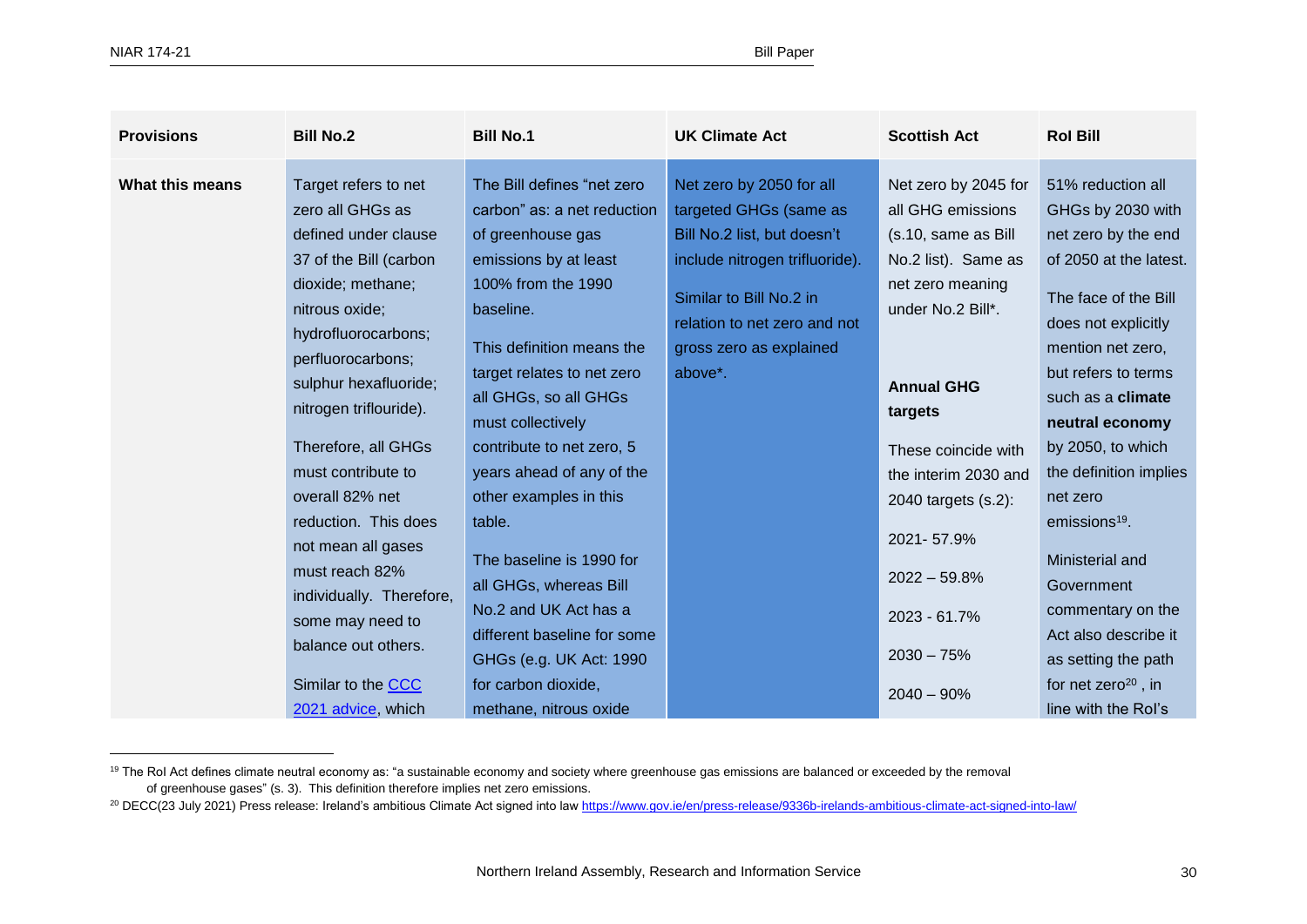| <b>Provisions</b>                | <b>Bill No.2</b>                                                                                                                                                                                                                                                                                           | <b>Bill No.1</b>                                                                                                                                                                                                                                                                                                                            | <b>UK Climate Act</b>                                                                                                                                                                        | <b>Scottish Act</b>                                                                                                                                                                                                                                | <b>Rol Bill</b>                                                                                                                                                                                                 |
|----------------------------------|------------------------------------------------------------------------------------------------------------------------------------------------------------------------------------------------------------------------------------------------------------------------------------------------------------|---------------------------------------------------------------------------------------------------------------------------------------------------------------------------------------------------------------------------------------------------------------------------------------------------------------------------------------------|----------------------------------------------------------------------------------------------------------------------------------------------------------------------------------------------|----------------------------------------------------------------------------------------------------------------------------------------------------------------------------------------------------------------------------------------------------|-----------------------------------------------------------------------------------------------------------------------------------------------------------------------------------------------------------------|
|                                  | suggest 82% reduction<br>on all GHGs.<br>However, it states that<br>this requires net zero<br>CO2 and 42%<br>reduction in methane<br>(2020-2050). Bill No.2<br>does not specify this.                                                                                                                      | and 1995 for f-gases etc.<br>$(s.25)$ ).                                                                                                                                                                                                                                                                                                    |                                                                                                                                                                                              | The full list up to<br>net-zero in 2045 is<br>provided here                                                                                                                                                                                        | PfG Our Shared<br><b>Future</b> (detailed<br>below).                                                                                                                                                            |
| <b>Overall</b><br>responsibility | The duty on all NI<br>Departments makes<br>them responsible for<br>achieving the overall<br>2050 target and<br>budgets (cl.1-3 and<br>$12$ ).<br>DAERA is responsible<br>for producing them,<br>including amendments.<br>However, advice is to<br>be sought by the CCC<br>and approval by the<br>Assembly. | The Executive Office is to<br>produce and lay before the<br><b>Assembly the Climate</b><br>Action Plan (CAP)<br>(contains annual targets,<br>budgets, plans to meet<br>overall the target) (cl.3).<br>But the Bill does not<br>explicitly say who is<br>responsible and held<br>accountable for achieving<br>the overall target and<br>CAP. | SoS is both responsible for<br>producing and achieving the<br>targets, budgets, and<br>policies and plans etc.<br>Advice is to be sought b the<br>UK CCC with approval by<br>the Parliament. | <b>Scottish Ministers</b><br>are both responsible<br>for producing and<br>achieving overall<br>target, annual<br>targets, polices and<br>plans etc<br>Advice is to be<br>sought from the UK<br>CCC with approval<br>by the Scottish<br>Parliament. | State and<br>Government<br>responsible for<br>achieving the<br>"national transition<br>objective" (cl.3)<br>Minister responsible<br>for producing<br>carbon budgets,<br>sectoral emission<br>ceilings, CAP etc. |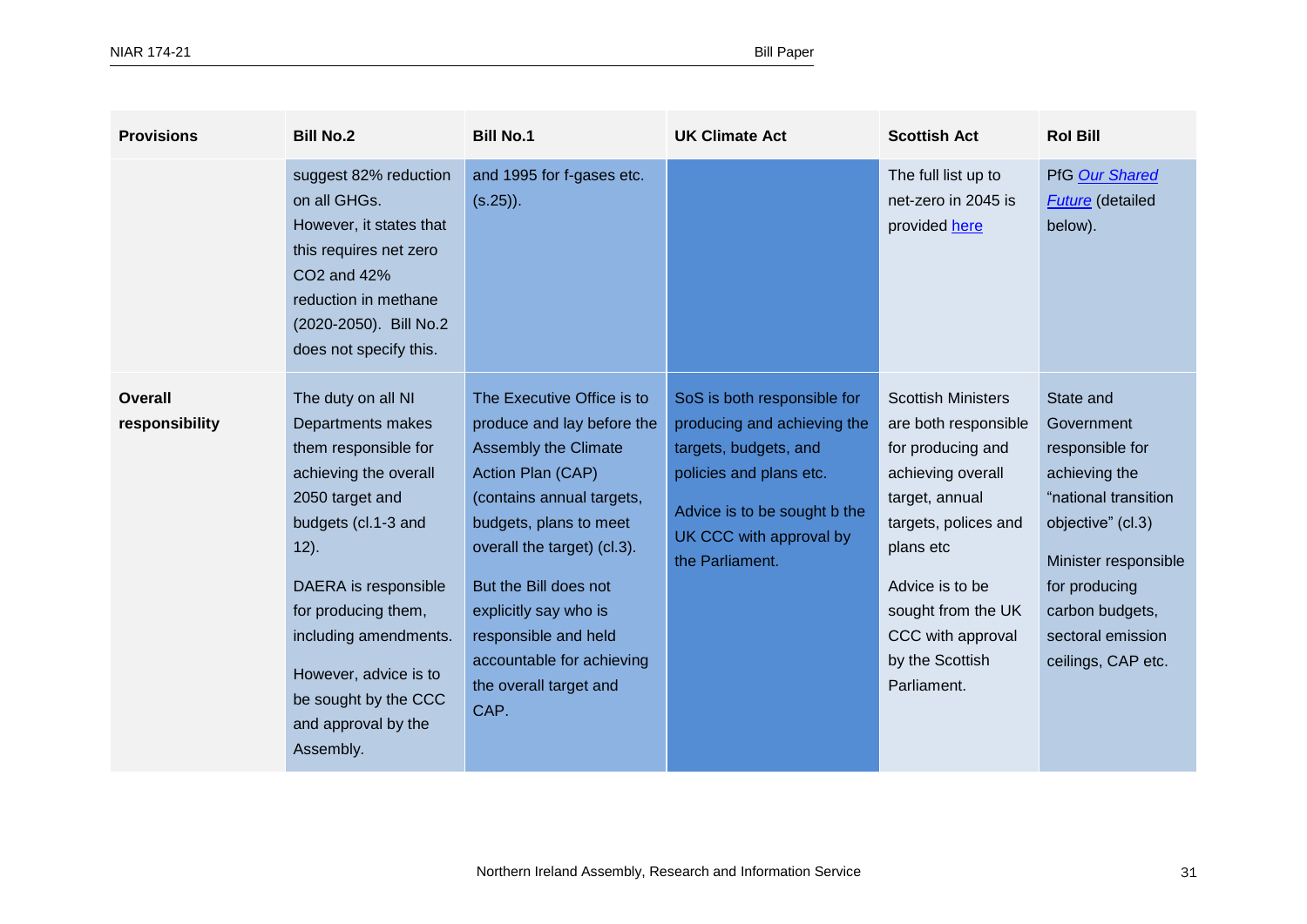| <b>Provisions</b>          | <b>Bill No.2</b>                                                                                                                                                                                                                                     | <b>Bill No.1</b>                                                                                                                                                       | <b>UK Climate Act</b>                                                                                                                                                                                                                                     | <b>Scottish Act</b>                                                                                                                                                                      | <b>Rol Bill</b>                                                                                                                                                                                          |
|----------------------------|------------------------------------------------------------------------------------------------------------------------------------------------------------------------------------------------------------------------------------------------------|------------------------------------------------------------------------------------------------------------------------------------------------------------------------|-----------------------------------------------------------------------------------------------------------------------------------------------------------------------------------------------------------------------------------------------------------|------------------------------------------------------------------------------------------------------------------------------------------------------------------------------------------|----------------------------------------------------------------------------------------------------------------------------------------------------------------------------------------------------------|
|                            | NI Departments are<br>also responsible for:<br>- Providing information<br>on their responsible<br>areas to DAEARA and<br>CCC for progress<br>reporting (cl.16)<br>- Development and<br>implementation of<br>plans, polices and<br>strategies (cl.29) |                                                                                                                                                                        |                                                                                                                                                                                                                                                           |                                                                                                                                                                                          |                                                                                                                                                                                                          |
| <b>Power of adjustment</b> | Under Cl.4, by<br>regulations, DAERA<br>may amend the overall<br>2050 target and interim<br>2030, 2040 targets and<br>may:<br>(a) specify a different<br>year for a particular<br>emissions target;                                                  | This target cannot be<br>adjusted to lower the<br>target or move the date<br>back.<br>The EO may move the<br>date forward and DAERA<br>may add to the list of<br>GHGs. | SoS may, by order, alter the<br>percentage of the 2050<br>target and baseline year,<br>add to gases listed, or<br>aviation and shipping.<br>Must be based on advice<br>from CCC, developments in<br>scientific knowledge on<br>climate change, or changes | <b>The Scottish</b><br>Ministers may by<br>regulations alter the<br>net zero target to:<br>(a)an earlier year, or<br>(b)a later year if-<br>May alter the interim<br>target (2020, 2030, | <b>The National</b><br><b>Climate Objective</b><br>under s.5 must be<br>achieved "no later<br>than the end of the<br>year 2050"<br>This suggests there<br>is flexibility for it to<br>be achieved before |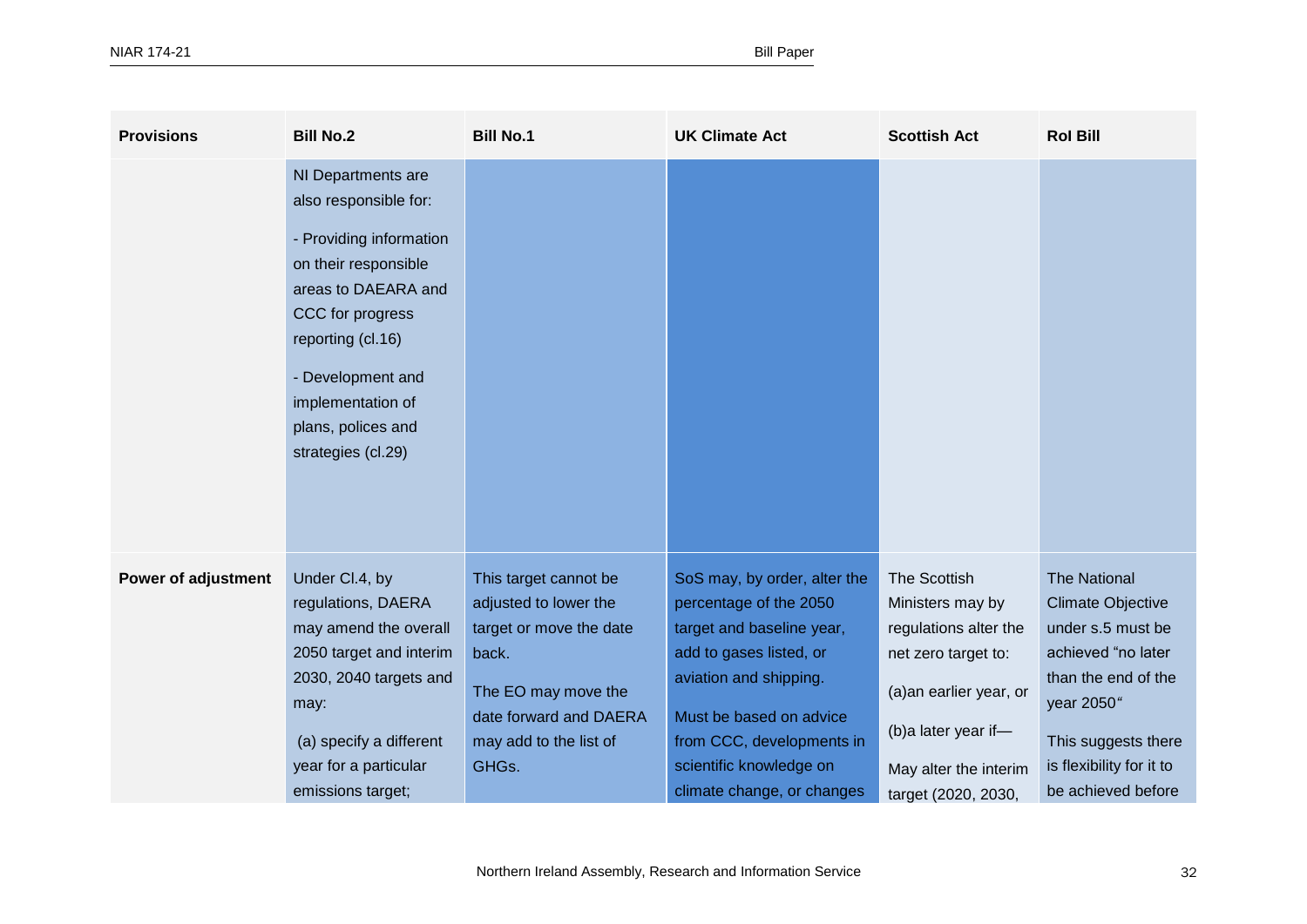| <b>Provisions</b> | <b>Bill No.2</b>                                                                                                                                                                                                                  | <b>Bill No.1</b>                                                                                                                                                                                                                                | <b>UK Climate Act</b>                                                                                                                                                                           | <b>Scottish Act</b>                                                                                                                                                                                                                                          | <b>Rol Bill</b>                                                                                                                                        |
|-------------------|-----------------------------------------------------------------------------------------------------------------------------------------------------------------------------------------------------------------------------------|-------------------------------------------------------------------------------------------------------------------------------------------------------------------------------------------------------------------------------------------------|-------------------------------------------------------------------------------------------------------------------------------------------------------------------------------------------------|--------------------------------------------------------------------------------------------------------------------------------------------------------------------------------------------------------------------------------------------------------------|--------------------------------------------------------------------------------------------------------------------------------------------------------|
|                   | (b) specify a different<br>percentage for a<br>particular year.<br>All regulations<br>produced under the Bill<br>must be based on<br>advice from the CCC,<br>scientific knowledge<br>and technology on<br>climate change (cl.31). |                                                                                                                                                                                                                                                 | to EU or international law<br>and consultation with<br>national authorities.<br>$(s.2$ and $s.3)$                                                                                               | 2040) percentages<br>to higher or lower<br>percentage<br>Any alterations must<br>be consistent with<br>advice from the<br>CCC, scientific<br>knowledge about<br>climate change or<br>current international<br>carbon reporting<br>practice.<br>(s.A1 and 2A) | 2050. However,<br>there is no detail on<br>the ability to<br>formally amend the<br>National Objective.                                                 |
| <b>Budgets</b>    | 5 yearly carbon<br>budgets which set a<br>cap on GHG emissions<br>over 5 years (Part 2).<br>The NI departments<br>are responsible for<br>ensuring that budgets<br>are not exceeded.                                               | Carbon budgets set under<br>5 year CAP for all GHGs.<br>Also includes budgets for<br>nitrogen (similar to<br>process used under s.8<br>Scottish 2019 Act).<br>However, this is used as a<br>tool to monitor nitrogen<br>and its contribution to | 5 yr budgets setting limits<br>on the amount of<br>greenhouse gas emissions<br>for a particular 5 year<br>period. (s.4 and 27)<br>Advised by CCC, SoS<br>decides and presents to<br>Parliament. | Doesn't have 5 yr<br>budgets. Has a<br>longer term 40 yr<br>(Fair and Safe)<br>budget (2021-<br>$2050)^{22}$                                                                                                                                                 | 5 year carbon<br>budgets starting<br>$2021$ (s.6).<br>Proposed by the<br>Advisory Council,<br>finalised by the<br>Minister, approved<br>by Oireachtas. |

<sup>22</sup> Reducing emission in Scotland 2019 Progress Report to Parliament (CCC) P.19. <https://www.theccc.org.uk/publication/reducing-emissions-in-scotland-2019-progress-report-to-parliament/>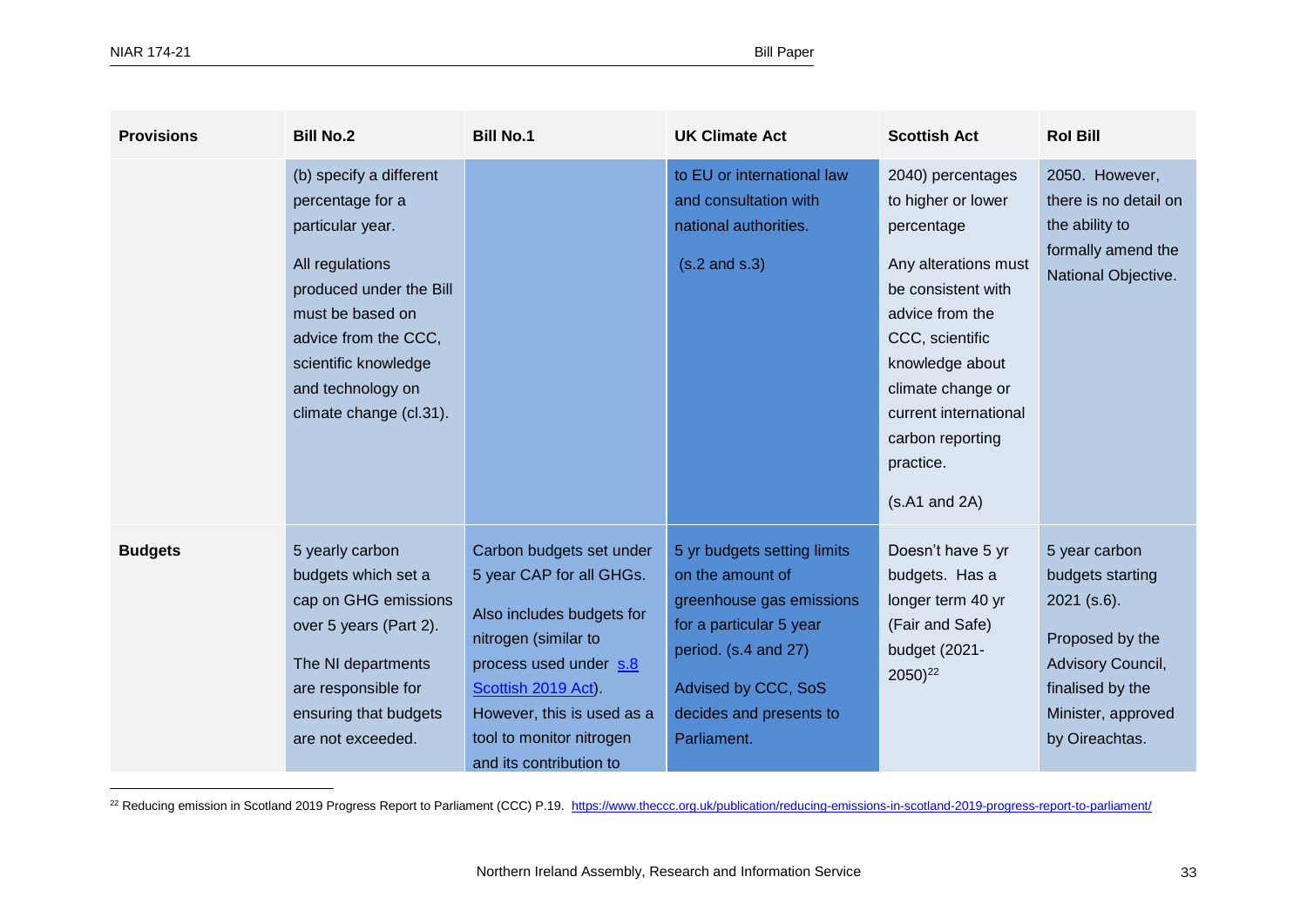| <b>Provisions</b> | <b>Bill No.2</b>                                                                                                           | <b>Bill No.1</b>                                                                                                        | <b>UK Climate Act</b>                                                                                                                                                     | <b>Scottish Act</b>                                                                                                                                        | <b>Rol Bill</b>                                                                                                                                                                                                                                                                           |
|-------------------|----------------------------------------------------------------------------------------------------------------------------|-------------------------------------------------------------------------------------------------------------------------|---------------------------------------------------------------------------------------------------------------------------------------------------------------------------|------------------------------------------------------------------------------------------------------------------------------------------------------------|-------------------------------------------------------------------------------------------------------------------------------------------------------------------------------------------------------------------------------------------------------------------------------------------|
|                   | Also sets the carbon<br>accounting practices:<br>timing for setting<br>budgets, carry over etc.                            | achieving the overall<br>target, it does not appear<br>to set 5 year nitrogen<br>budgets $)^{21}$ .                     |                                                                                                                                                                           |                                                                                                                                                            | <b>Sectoral</b><br>emissions ceilings<br>Put a cap on<br>emissions from<br>each sector over 5<br>yr budget period<br>$(S.9(6C))$ .<br><b>Relevant Ministers</b><br>to account for their<br>performance in<br>achieving these<br>before an<br><b>Oireachtas</b><br>Committee each<br>year. |
| <b>Delivery</b>   | Targets and budgets to<br>be set under<br>regulations made by<br>DAERA, advised by<br>CCC and approved by<br>the Assembly. | CAP to achieve the overall<br>2045 target, through<br>production of:<br>annual targets;<br>$\bullet$<br>carbon budgets; | A climate action plan is not<br>referred to, but s.14 requires<br>the SoS to produce a report<br>setting out proposals and<br>policies for meeting the<br>carbon budgets. | A strategic delivery<br>plan (Climate Action<br>Plan) on sector by<br>sector policies and<br>actions for meeting<br>the overall target.<br>To be published | <b>Annual CAP</b><br>detailing a roadmap<br>of actions and<br>measures for each<br>sector in line with<br>binding sectoral<br>emission ceilings.                                                                                                                                          |

<sup>21</sup> For more information see[: https://www.gov.scot/policies/climate-change/nitrogen-balance-sheet/](https://www.gov.scot/policies/climate-change/nitrogen-balance-sheet/)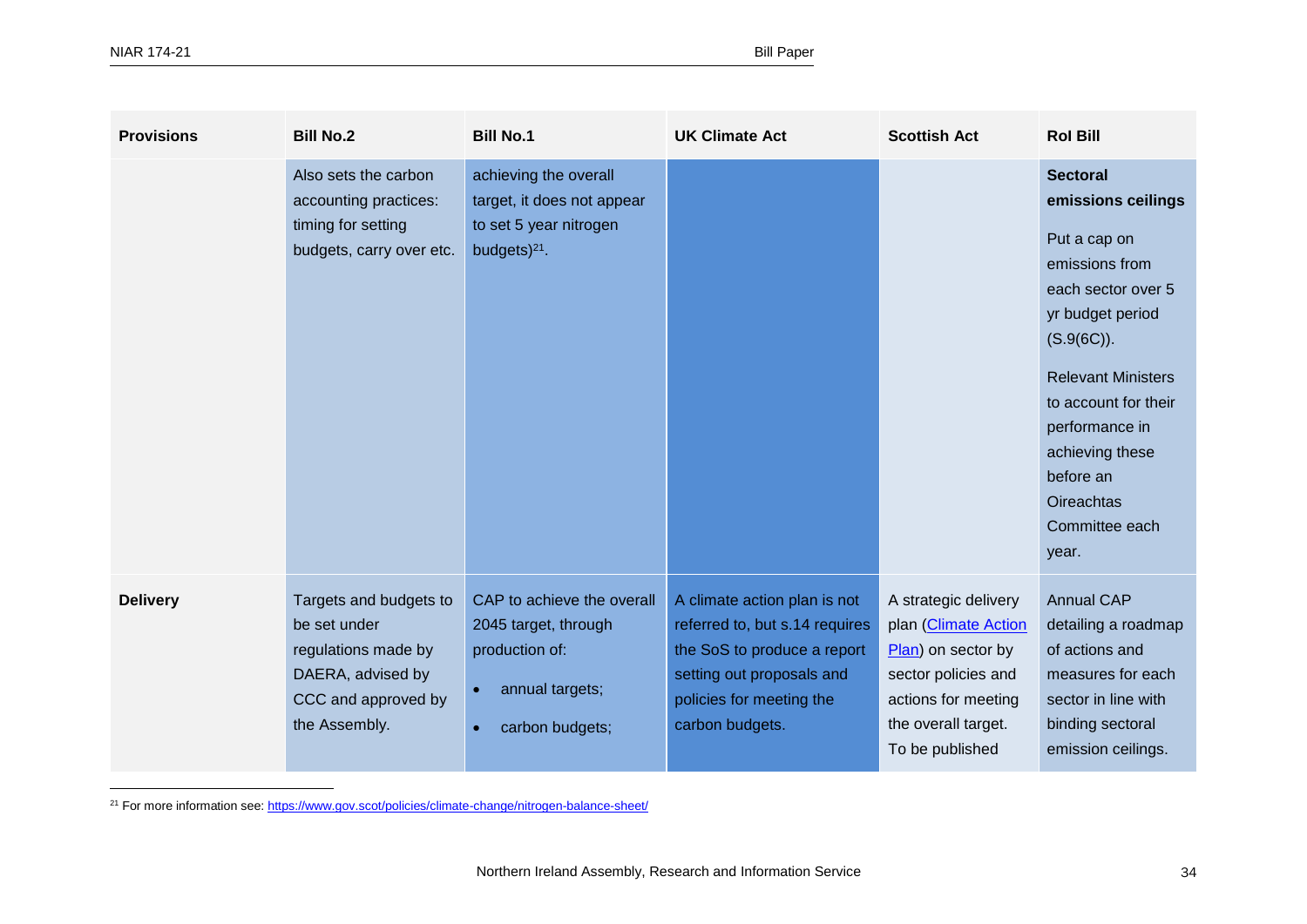| <b>Provisions</b>                     | <b>Bill No.2</b>                                                                                                                                                                                                                                                                                                                                                                                                                                                          | <b>Bill No.1</b>                                                                                                                                                                                                                                     | <b>UK Climate Act</b>                                                                                                                            | <b>Scottish Act</b>                                                                                                                                                                                                                                         | <b>Rol Bill</b>                                                                                                                                                   |
|---------------------------------------|---------------------------------------------------------------------------------------------------------------------------------------------------------------------------------------------------------------------------------------------------------------------------------------------------------------------------------------------------------------------------------------------------------------------------------------------------------------------------|------------------------------------------------------------------------------------------------------------------------------------------------------------------------------------------------------------------------------------------------------|--------------------------------------------------------------------------------------------------------------------------------------------------|-------------------------------------------------------------------------------------------------------------------------------------------------------------------------------------------------------------------------------------------------------------|-------------------------------------------------------------------------------------------------------------------------------------------------------------------|
|                                       | No specific reference<br>to a climate action<br>plan. However, under<br>c.16 DAERA is to<br>produce a report on<br>plans etc. to achieve<br>budgets, to which<br>departments are to<br>provide details on their<br>plans etc.<br>And under cl 29, NI<br>departments are to<br>develop and implement<br>plans, policies and<br>strategies in relation to<br>their duties.<br>In performing their<br>functions, all<br>departments are to<br>cooperate with one<br>another. | nitrogen budgets;<br>$\bullet$<br>sectoral plans; and<br>adaptation programme<br>under s.60 UK Act).<br>To be prepared by<br><b>Executive Office and</b><br>approved by Assembly.<br>First within 3 years of Bill<br>enacted. Then every 5<br>years. | No specific mention of<br>sectoral plans or policies,<br>but SoS to report on<br>implications for different<br>sectors of the economy<br>(s.14). | every 5 years.<br>Provides for just<br>transition principle<br>(s.35 of 2019 Act).<br>Does not set annual<br>targets or carbon<br>budgets, but refers<br>to the actions and<br>policies of the plan<br>for achieving the<br>overall and interim<br>targets. | Minister to request<br>each local authority<br>to prepare a Climate<br><b>Action Plan to</b><br>include both<br>mitigation<br>and adaptation<br>measures (cl.16). |
| <b>Carbon units and</b><br>accounting | Clauses 5-9 provide:                                                                                                                                                                                                                                                                                                                                                                                                                                                      | Carbon Budgets in the<br>CAP will outline:                                                                                                                                                                                                           | UK allows for the crediting<br>and debiting of carbon units                                                                                      | 2019 Act (Part 2)<br>sets an annual limit<br>on the amount of                                                                                                                                                                                               | There does not<br>appear to be any<br>provisions in the                                                                                                           |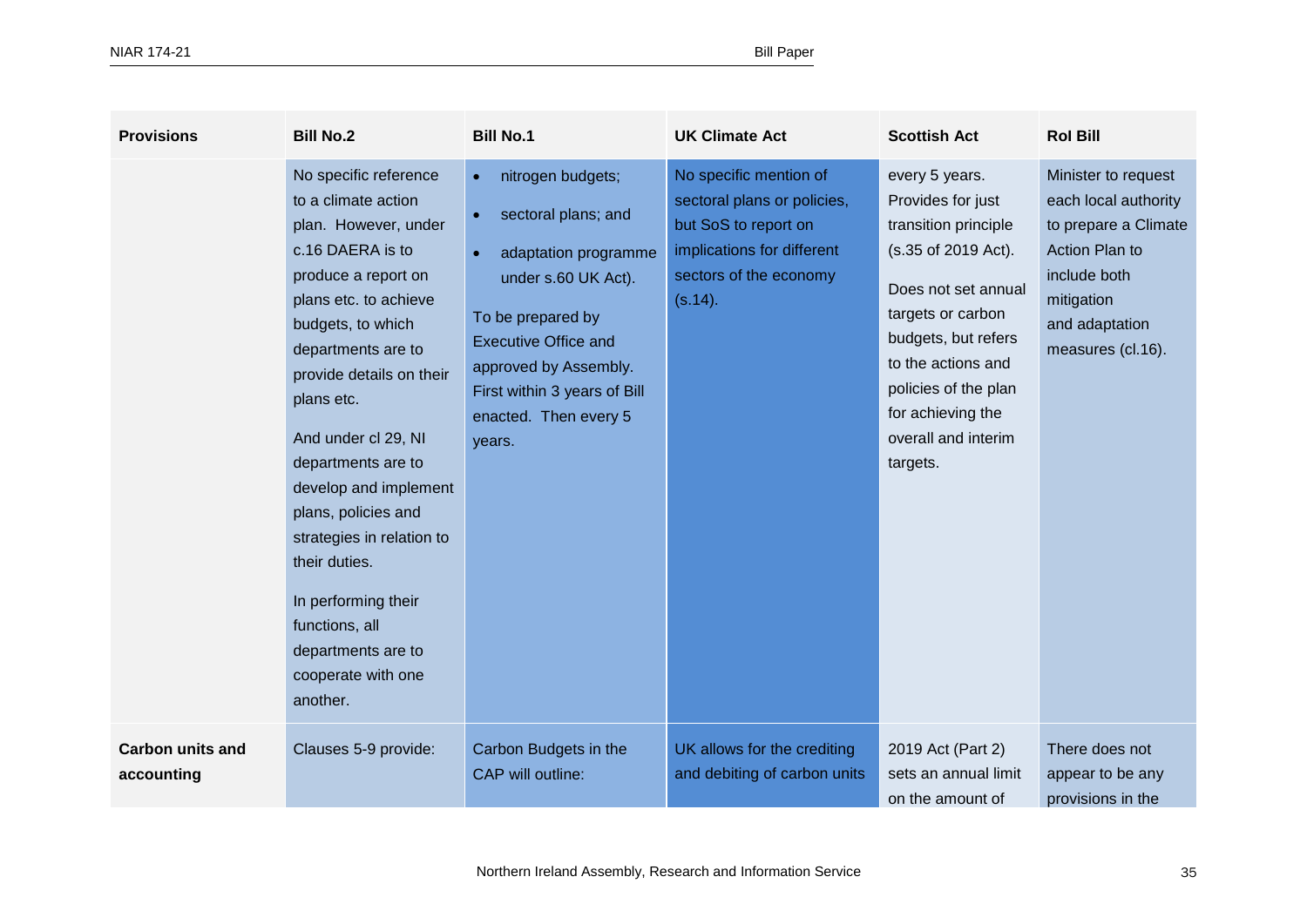| <b>Provisions</b> | <b>Bill No.2</b>                                                                                                                                                                                                                                                                                                                                                                                                    | <b>Bill No.1</b>                                                                                                                                                                                                                                                                                                  | <b>UK Climate Act</b>                                                                                                                                                                                                                                                                                                                                                                                                                                                                                                                                                                                                | <b>Scottish Act</b>                                                                                                                                                                                   | <b>Rol Bill</b>                                                                                                |
|-------------------|---------------------------------------------------------------------------------------------------------------------------------------------------------------------------------------------------------------------------------------------------------------------------------------------------------------------------------------------------------------------------------------------------------------------|-------------------------------------------------------------------------------------------------------------------------------------------------------------------------------------------------------------------------------------------------------------------------------------------------------------------|----------------------------------------------------------------------------------------------------------------------------------------------------------------------------------------------------------------------------------------------------------------------------------------------------------------------------------------------------------------------------------------------------------------------------------------------------------------------------------------------------------------------------------------------------------------------------------------------------------------------|-------------------------------------------------------------------------------------------------------------------------------------------------------------------------------------------------------|----------------------------------------------------------------------------------------------------------------|
|                   | An explanation of<br>accounting<br>definitions and<br>methodologies. NI<br>emissions are from<br>NI sources<br>(including<br>international<br>aviation and<br>shipping), removals<br>from LULUCF<br>sector.<br>DAERA may<br>provide for the<br>crediting/debiting of<br>carbon units as<br>part of the total<br><b>GHG</b> emissions<br>through<br>regulations.<br>DAERA may set up<br>a scheme for<br>registering, | The maximum annual<br>$\bullet$<br>carbon units<br>purchased by DAERA<br>that must not exceed<br>25% of the GHG<br>reduction target for<br>that year.<br>Will detail the annual<br>GHG amount that will<br>be removed via land-<br>use or land-use<br>change.<br>DAERA oversight of<br>carbon tracking<br>scheme. | to the net carbon account<br>(s.27).<br>The UK Government must<br>set a limit on the number of<br>international carbon units<br>that can be credited for<br>each budgetary period<br>$(s.11)$ . Limit under $4th$<br>carbon budget (2023-2027)<br>is 2.8% of the total carbon<br>budget. It excludes use of<br>credits from EU ETS<br>(particularly for those in NI<br>under the EU ETS). <sup>23</sup><br>Advice must be sought from<br>the CCC (s.34).<br>SoS may set up a scheme<br>to register, track and keep<br>accounts for transfer of<br>carbon units. May use an<br>existing scheme for this<br>$(s.26)$ . | carbon units<br>purchased by<br>Ministers that can<br>be credited towards<br>the net Scottish<br>emissions for a year<br>(<20% of planned<br>reduction in net<br>emissions account<br>for that year). | 2021 Act in relation<br>to carbon crediting,<br>debiting, accounting<br>or setting up of a<br>tracking scheme. |

<sup>23</sup> House of Lords Hansard 15 June 202[1 https://hansard.parliament.uk/Lords/2021-06-15/debates/458B398F-7636-4FB2-8981-C600E23DFA54/ClimateChangeAct2008\(CreditLimit\)Order2021](https://hansard.parliament.uk/Lords/2021-06-15/debates/458B398F-7636-4FB2-8981-C600E23DFA54/ClimateChangeAct2008(CreditLimit)Order2021)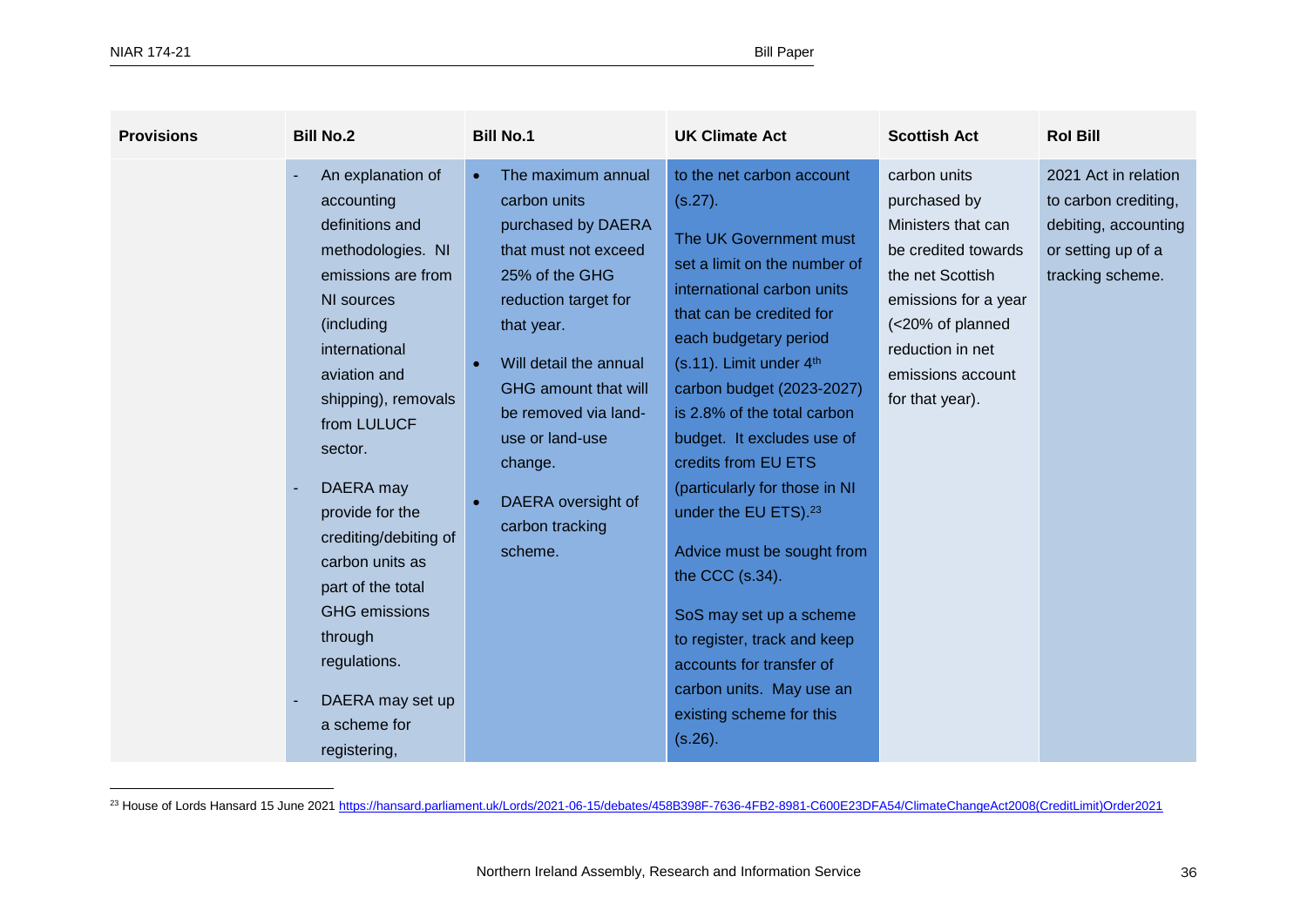| <b>Provisions</b> | <b>Bill No.2</b>                                                                                                                                                                                                                                                                                                                                                                      | <b>Bill No.1</b>                                                                                                                                                                                                                                                                                                                                                                                                                                                                                          | <b>UK Climate Act</b>                                                                                                                                                                                                                                                                                                                                                                                                                     | <b>Scottish Act</b>                                                                                                                                                                                                                                                                                                                   | <b>Rol Bill</b>                                                                                                                                                                                                                                                 |
|-------------------|---------------------------------------------------------------------------------------------------------------------------------------------------------------------------------------------------------------------------------------------------------------------------------------------------------------------------------------------------------------------------------------|-----------------------------------------------------------------------------------------------------------------------------------------------------------------------------------------------------------------------------------------------------------------------------------------------------------------------------------------------------------------------------------------------------------------------------------------------------------------------------------------------------------|-------------------------------------------------------------------------------------------------------------------------------------------------------------------------------------------------------------------------------------------------------------------------------------------------------------------------------------------------------------------------------------------------------------------------------------------|---------------------------------------------------------------------------------------------------------------------------------------------------------------------------------------------------------------------------------------------------------------------------------------------------------------------------------------|-----------------------------------------------------------------------------------------------------------------------------------------------------------------------------------------------------------------------------------------------------------------|
|                   | tracking and<br>transfer of carbon<br>units. May use an<br>existing scheme<br>(cl.10).                                                                                                                                                                                                                                                                                                |                                                                                                                                                                                                                                                                                                                                                                                                                                                                                                           |                                                                                                                                                                                                                                                                                                                                                                                                                                           |                                                                                                                                                                                                                                                                                                                                       |                                                                                                                                                                                                                                                                 |
| <b>Reporting</b>  | Sets 'minimum<br>reporting requirements'<br>to be prepared by<br>DAERA and laid before<br>the Assembly, which<br>include:<br>Carbon budget<br>implementation<br>reports laying out<br>proposals and<br>policies to meet a<br>budget $(cl.16);$<br>Interim progress<br>$\bullet$<br>reports on budget.<br>All NI Departments<br>to provide DAERA<br>with progress on<br>their areas of | Reporting to be carried out<br>by the independent<br><b>Climate Commissioner</b><br>and Climate Office, laid<br>before the Assembly, with<br>a response to be made by<br>the Executive Office:<br>1) Annual CAP reports by<br>the Climate Commissioner<br>(cl.4) must be laid before<br>Assembly on meeting<br>annual targets, budgets<br>and implementing sectoral<br>plans.<br>2) Act Review Reports<br>(cl.9) by Climate<br>Commissioner on the<br>working, adequacy and<br>effectiveness of the Bill. | Reporting carried out by the<br>SoS and laid before<br>Parliament:<br>1) An annual Statement<br>each year on the amount of<br>emissions and how this<br>compares to previous years.<br>2) A final statement for each<br>budgetary period to be laid<br>within 2 years of the final<br>budget period.<br>3) A final statement for<br>2050, by 2052. If target not<br>met, must state why.<br>4) Impact report every 5<br>years giving risk | Reporting carried<br>out by Scottish<br>Ministers and laid<br>before Scottish<br>Parliament:<br>Each carbon<br>$\bullet$<br>year stating the<br>amount,<br>whether the<br>target was met<br>and the<br>cumulative<br>amount over the<br>years and the<br>fair and safe<br>emissions<br>budget (s.33<br>and s.34 of the<br>2009 Act as | Reporting carried<br>out by Government<br>and Minister, with<br>consultation of<br>Advisory Council on<br>performance of their<br>functions: producing<br>budgets, sectoral<br>emission ceiling,<br>cap etc (Minister)<br>and approval of<br>them (Government). |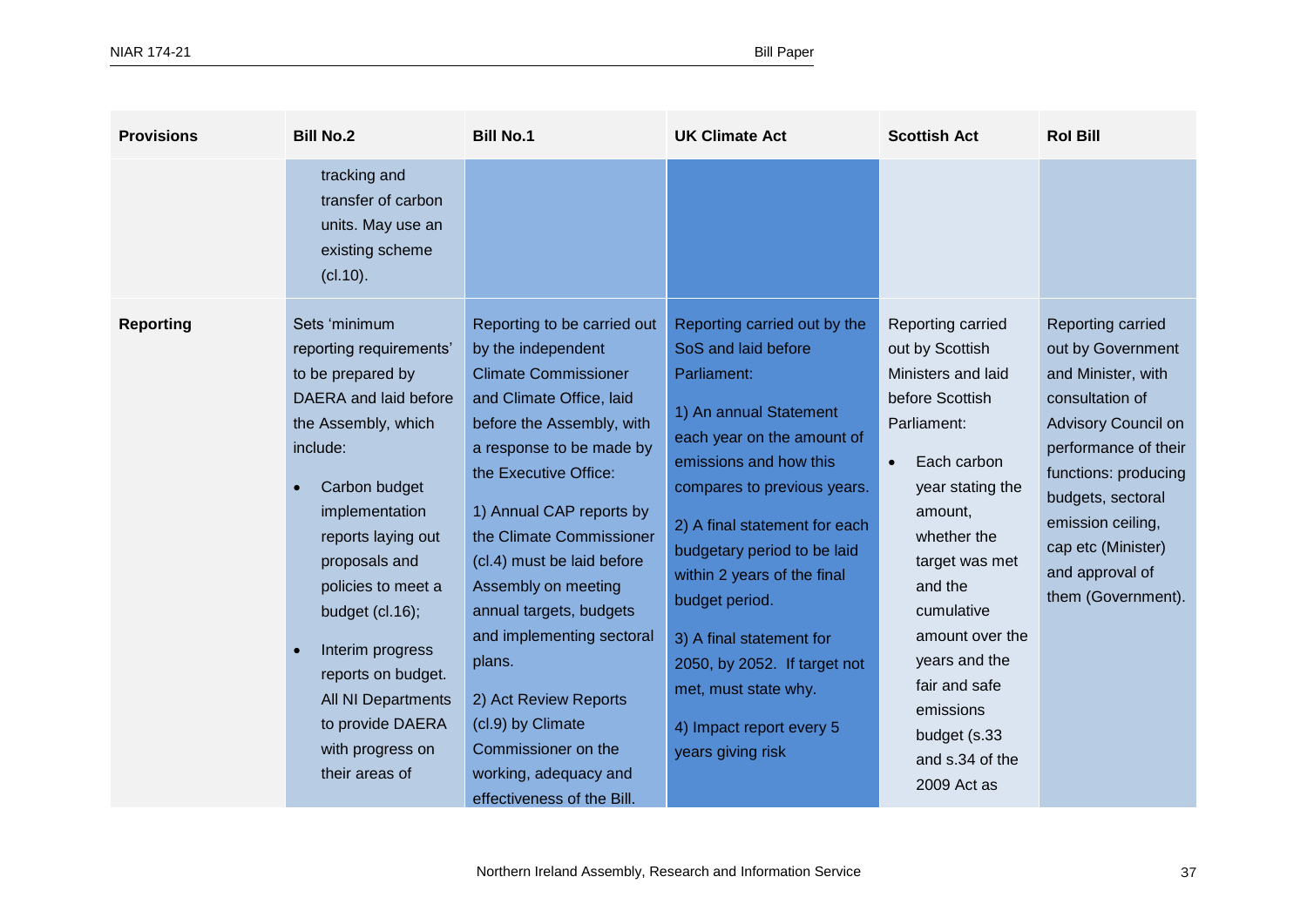| <b>Provisions</b> | <b>Bill No.2</b>                                                                                                                                                                                                                                                                                                                                                                                                                                                           | <b>Bill No.1</b>                                                   | <b>UK Climate Act</b>                                                                                              | <b>Scottish Act</b>                                                                                                                                                                                                                                                                                                                                                                           | <b>Rol Bill</b> |
|-------------------|----------------------------------------------------------------------------------------------------------------------------------------------------------------------------------------------------------------------------------------------------------------------------------------------------------------------------------------------------------------------------------------------------------------------------------------------------------------------------|--------------------------------------------------------------------|--------------------------------------------------------------------------------------------------------------------|-----------------------------------------------------------------------------------------------------------------------------------------------------------------------------------------------------------------------------------------------------------------------------------------------------------------------------------------------------------------------------------------------|-----------------|
|                   | responsibility under<br>the budget.(cl.17).<br>Final carbon<br>$\bullet$<br>budget statement<br>reports - these<br>state how well<br>budget is met<br>(cl.18);<br>'Shortfall reports'<br>$\bullet$<br>stating how any<br>shortfalls in<br>meeting budgets<br>will be met<br>(cl.19);<br>Statements for<br>$\bullet$<br>interim target years<br>and the long term<br>2050 target (cl.20);<br>and<br>Reports on climate<br>$\bullet$<br>change duties by<br>specified public | To be produced every 5<br>years or each Assembly<br>term $(cl.9).$ | assessment of climate<br>change (s.56).<br>5) Adaptation Programme to<br>address risks in Impact<br>Report (s.58). | amended by<br>s.18 2019 Act).<br>Climate change<br>$\bullet$<br>plan annual<br>progress<br>reports.<br>However, if the<br>Scottish<br><b>Ministers</b><br>consider that<br>information is<br>not available,<br>then it is to be<br>produced as<br>soon as<br>possible<br>(s.35B).<br>report annually<br>$\bullet$<br>on progress<br>implementing<br>the adaptation<br>programme<br>$(s.54)$ . |                 |
|                   |                                                                                                                                                                                                                                                                                                                                                                                                                                                                            |                                                                    |                                                                                                                    |                                                                                                                                                                                                                                                                                                                                                                                               |                 |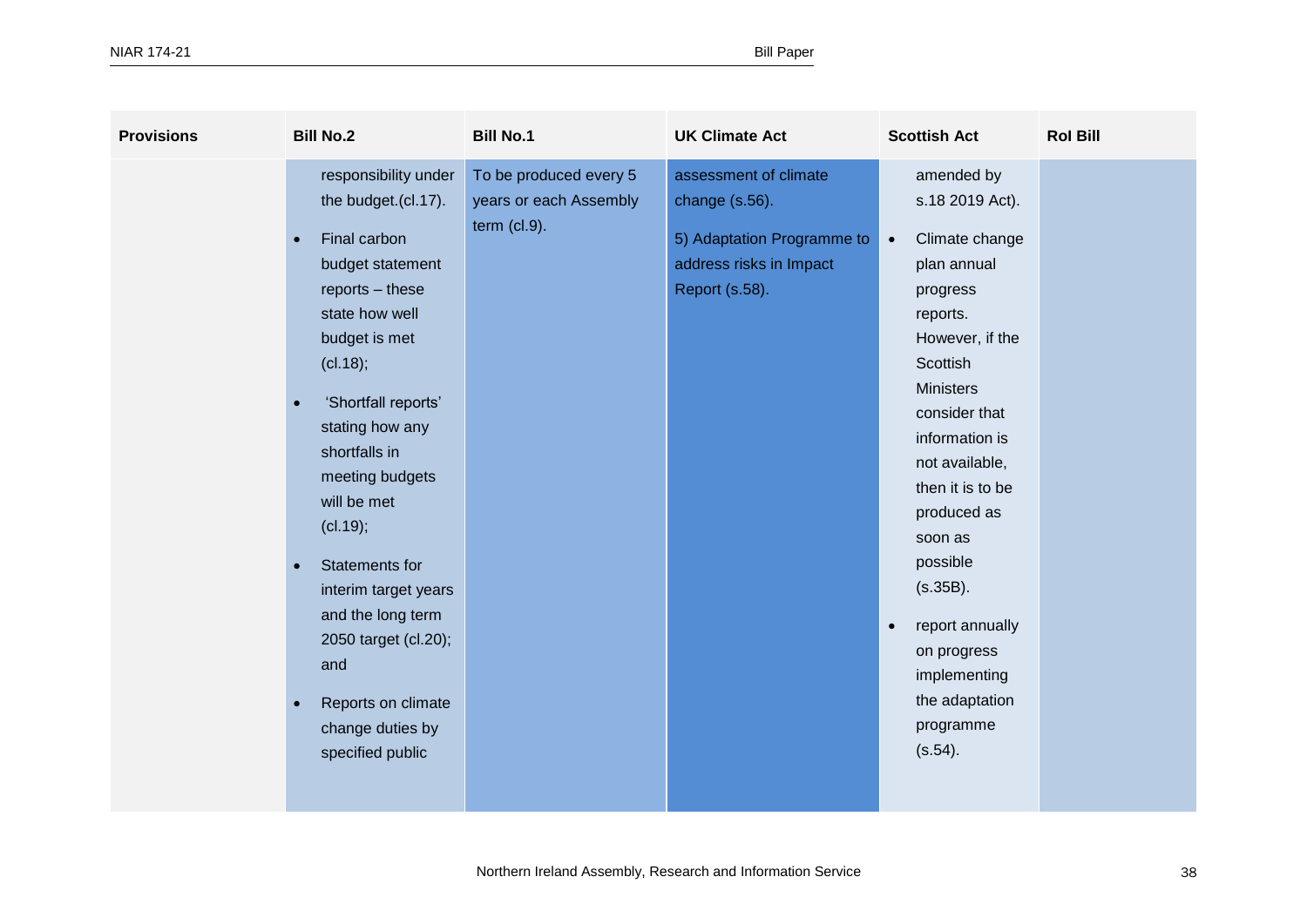| <b>Provisions</b>  | <b>Bill No.2</b>                                                                                                                                                                                                                                                                                                                                                                                                                        | <b>Bill No.1</b>                                                                                                                                                                                                                                                                                                                                                                                                                              | <b>UK Climate Act</b>                                                                                                                                                                                                                                                                                                                                                                                         | <b>Scottish Act</b>                                                                                                                                                                                    | <b>Rol Bill</b>                                                                                                                                                                                                                                                                                                                                                                                |
|--------------------|-----------------------------------------------------------------------------------------------------------------------------------------------------------------------------------------------------------------------------------------------------------------------------------------------------------------------------------------------------------------------------------------------------------------------------------------|-----------------------------------------------------------------------------------------------------------------------------------------------------------------------------------------------------------------------------------------------------------------------------------------------------------------------------------------------------------------------------------------------------------------------------------------------|---------------------------------------------------------------------------------------------------------------------------------------------------------------------------------------------------------------------------------------------------------------------------------------------------------------------------------------------------------------------------------------------------------------|--------------------------------------------------------------------------------------------------------------------------------------------------------------------------------------------------------|------------------------------------------------------------------------------------------------------------------------------------------------------------------------------------------------------------------------------------------------------------------------------------------------------------------------------------------------------------------------------------------------|
|                    | bodies (cl.21) (see<br>section below).                                                                                                                                                                                                                                                                                                                                                                                                  |                                                                                                                                                                                                                                                                                                                                                                                                                                               |                                                                                                                                                                                                                                                                                                                                                                                                               |                                                                                                                                                                                                        |                                                                                                                                                                                                                                                                                                                                                                                                |
| Independent advice | A requirement to obtain<br>independent but non-<br>binding review of<br>progress form the UK<br>CCC, on meeting<br>emissions reduction<br>targets, carbon<br>budgets, and<br>implementation of<br>adaptation<br>programmes (cl21-27).<br>DAERA must respond<br>to the reports and each<br>NI Department must<br>provide information to<br>the CCC.<br>Cl.33 - 35 UK CCC<br>gives advice on<br>targets, budgets and<br>the making of nay | CCC to give advice on<br>annual targets, budgets<br>and plans under CAP<br>annual reports (cl.4(5c)).<br>Other advisory bodies:<br>Rol Advisory Council,<br>$\bullet$<br><b>IPCC</b> advice on<br>emergency declaration<br>(cl.1).<br>Part V bodies<br>(north/south bodies)<br>under NI Act, advice<br>on transboundary<br>element.(cl.3(10))<br><b>SEM Committee on</b><br>advice on sectoral<br>plans impacting<br>energy sector (cl.3(7i)) | Advice on overall targets,<br>budgets plans by the UK<br><b>Climate Change Committee.</b><br>CCC provides progress<br>reports on:<br>1) Annual reports to<br>parliament on progress<br>towards the targets. To<br>which the government must<br>respond. (s.36)<br>2) A report to SoS giving<br>advice on adaptation Impact<br>Report (s.57)<br>3) Progress report on<br><b>Adaptation Programme</b><br>(s.59) | The CCC provides<br>advice on overall<br>targets, budgets,<br>and plans.<br>Conducts progress<br>reviews every 2<br>years on the<br>adaptation<br>programme and lays<br>it before Parliament<br>(s.56) | The Climate<br><b>Change Advisory</b><br>Council is an<br>independent<br>advisory body<br>established under<br>the 2015 Act.<br><b>The Council</b><br>provides non-<br>binding advice on<br>plans and policies<br>and now targets and<br>budgets (amended<br>by s.9 2021 Act). It<br>reports annually and<br>periodically on the<br>Rol's progress on<br>targets (s.12 of<br>2021 Act amending |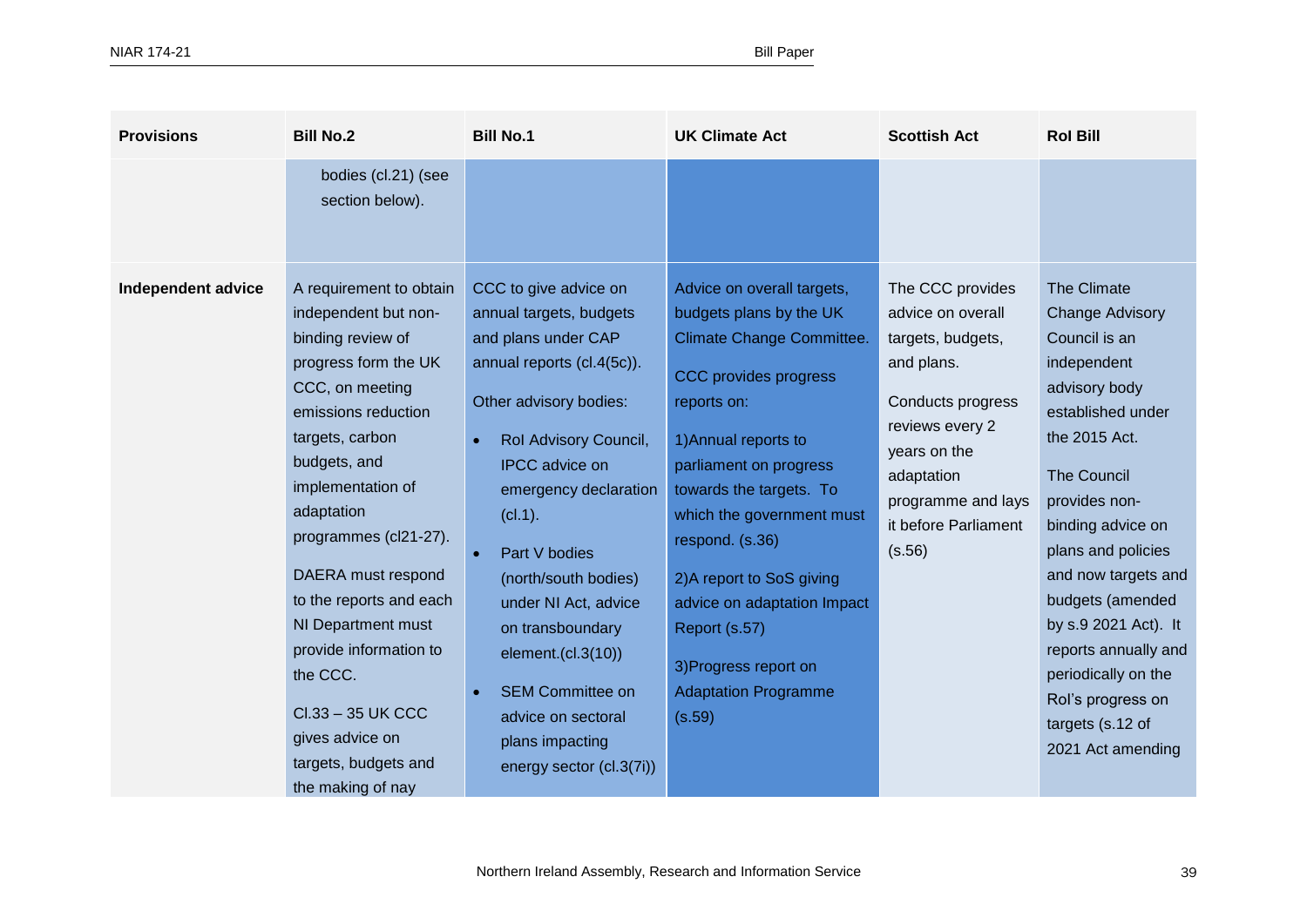| <b>Provisions</b>        | <b>Bill No.2</b>                                                                                                                                                                                                                                                                                                                                              | <b>Bill No.1</b>                                                                                                                                                    | <b>UK Climate Act</b>                                                                                                                                                                                                                                                    | <b>Scottish Act</b>                                                                                                                                                                                                                                                                                                                  | <b>Rol Bill</b>                                                                                                                                                                                                                                                                                                                                                         |
|--------------------------|---------------------------------------------------------------------------------------------------------------------------------------------------------------------------------------------------------------------------------------------------------------------------------------------------------------------------------------------------------------|---------------------------------------------------------------------------------------------------------------------------------------------------------------------|--------------------------------------------------------------------------------------------------------------------------------------------------------------------------------------------------------------------------------------------------------------------------|--------------------------------------------------------------------------------------------------------------------------------------------------------------------------------------------------------------------------------------------------------------------------------------------------------------------------------------|-------------------------------------------------------------------------------------------------------------------------------------------------------------------------------------------------------------------------------------------------------------------------------------------------------------------------------------------------------------------------|
|                          | regulations under the<br>Bill.                                                                                                                                                                                                                                                                                                                                |                                                                                                                                                                     |                                                                                                                                                                                                                                                                          |                                                                                                                                                                                                                                                                                                                                      | s.11-13 of 2015<br>Act).                                                                                                                                                                                                                                                                                                                                                |
| Duty on public<br>bodies | CI 21 gives power for<br>DAERA, through<br>regulations, to require<br>climate change<br>reporting by public<br>bodies.<br>A "public body"<br>$means$ —<br>(a) a person or body<br>with functions of a<br>public nature;<br>(b) a person who is a<br>statutory undertaker<br>within the meaning of<br>s.250 of the Planning<br>Act (Northern Ireland)<br>2011. | No public body climate<br>change duty.<br>Voluntary approach to<br>adaptation reporting by<br>public bodies as required<br>under UK Act 2008 (s.60)<br>- cl.3 (3d). | Requires priority authorities<br>to report, but has voluntary<br>adaptation reporting by<br>public bodies on climate<br>adaptation <sup>24</sup> . The UK<br>Government keeps a list of<br>those that agree to report in<br>each round (the latest to<br>December 2021). | S.44 -46 of the<br>Scottish 2009 Act<br>requires public<br>bodies considered<br>'major players' <sup>25</sup> to<br>report on their<br>adaptation and<br>mitigation duties<br>under the <b>Climate</b><br><b>Change (Duties of</b><br><b>Public Bodies:</b><br><b>Reporting</b><br><b>Requirements)</b><br>(Scotland) Order<br>2015. | Cl.15 Ministers can<br>request public<br>bodies to report on<br>its performance in<br>terms of measures<br>used and progress<br>made in performing<br>its functions<br>(including mitigation<br>and adaptation)<br>In the 2015 Act<br>(s.15), public bodies<br>have a general<br>obligation to<br>perform their<br>functions<br>consistently with the<br>adaptation and |

<sup>24</sup> Defra (2010) *Adaptation Reporting Power Frequently Asked Questions and Answers* (p.5 and 26)

[https://assets.publishing.service.gov.uk/government/uploads/system/uploads/attachment\\_data/file/182636/report-faq-110126.pdf](https://assets.publishing.service.gov.uk/government/uploads/system/uploads/attachment_data/file/182636/report-faq-110126.pdf)

<sup>&</sup>lt;sup>25</sup> Accompanying guidance considers these Major Players to be bodies with large estates and/or staff numbers, high impact and influence, large expenditure, or an auditing or regulatory function, and suggests that these bodies should be ambitious in their action on climate change and seek to do more than others. See Scottish Gov Guidance[: https://www.gov.scot/publications/public](https://www.gov.scot/publications/public-bodies-climate-change-duties-putting-practice-guidance-required-part/)[bodies-climate-change-duties-putting-practice-guidance-required-part/](https://www.gov.scot/publications/public-bodies-climate-change-duties-putting-practice-guidance-required-part/)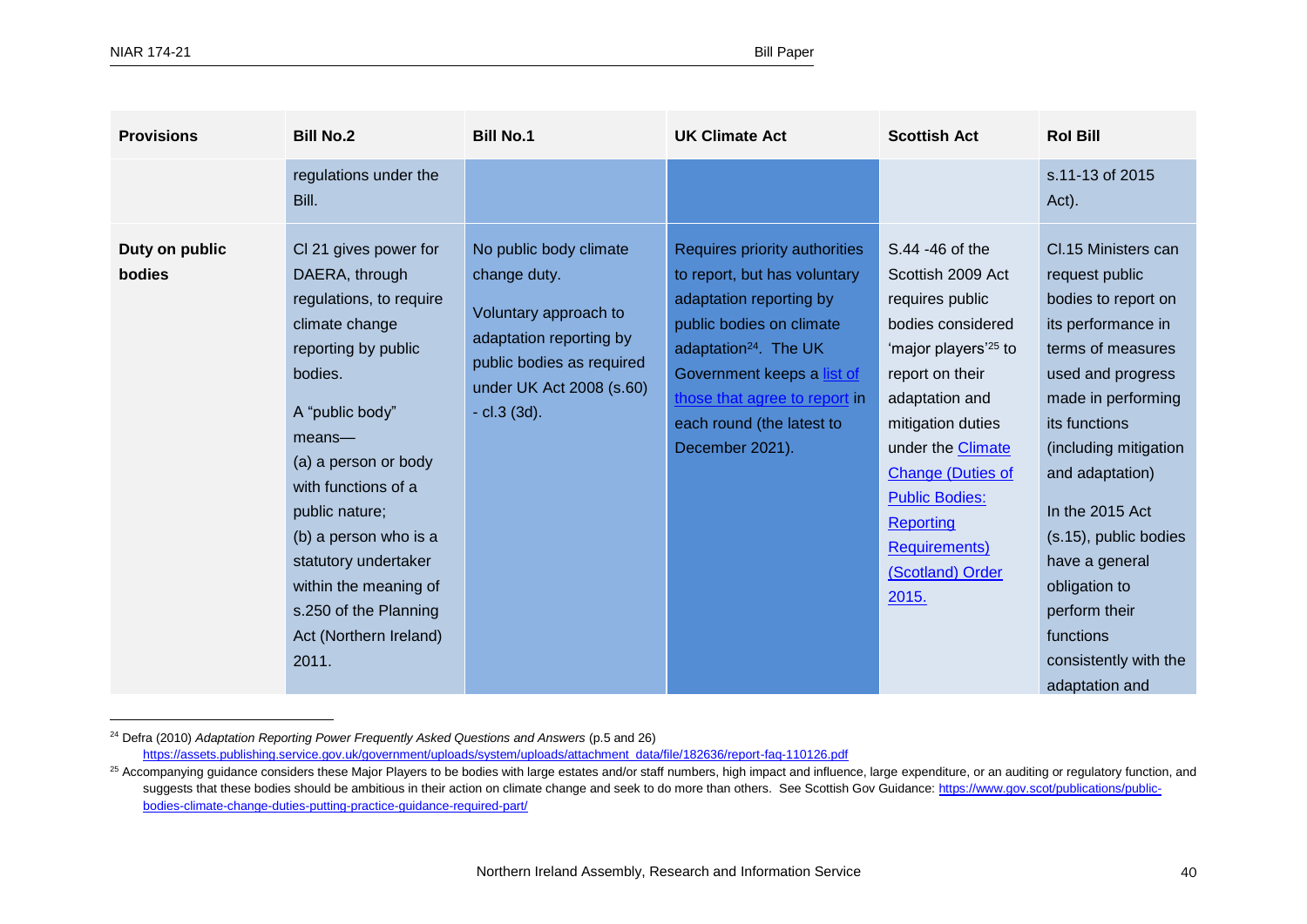| <b>Provisions</b>                         | <b>Bill No.2</b>                                                                                                                     | <b>Bill No.1</b>                                                                                                                  | <b>UK Climate Act</b>                                                                                                                                                                                                                                                                                                                                                                                                                                                                                  | <b>Scottish Act</b>                                                                                                                                                                                                           | <b>Rol Bill</b>                                                                                                                         |
|-------------------------------------------|--------------------------------------------------------------------------------------------------------------------------------------|-----------------------------------------------------------------------------------------------------------------------------------|--------------------------------------------------------------------------------------------------------------------------------------------------------------------------------------------------------------------------------------------------------------------------------------------------------------------------------------------------------------------------------------------------------------------------------------------------------------------------------------------------------|-------------------------------------------------------------------------------------------------------------------------------------------------------------------------------------------------------------------------------|-----------------------------------------------------------------------------------------------------------------------------------------|
|                                           |                                                                                                                                      |                                                                                                                                   |                                                                                                                                                                                                                                                                                                                                                                                                                                                                                                        |                                                                                                                                                                                                                               | mitigation<br>requirements of the<br>various plans and<br>strategies.                                                                   |
| Enforcement,<br>sanctions/fines<br>powers | There does not appear<br>to be any provision in<br>relation to offences,<br>fines/sanctions for not<br>reaching emission<br>targets. | There does not appear to<br>be any provision in relation<br>to offences,<br>fines/sanctions for not<br>reaching emission targets. | CCC describes the Act as<br>placing a legal duty on the<br>UK Government to reduce<br>the UK's emissions <sup>26</sup> .<br>However, there does not<br>appear to be any power for<br>enforcing sanctions or fines<br>for not reaching emission<br>targets under the Act.<br>It provides for sanctions/<br>penalties and offences in<br>relation to other areas, for<br>example: a trading scheme<br>(Part 3 Sch2), carrier bags<br>charges (s77) and<br>renewable transport fuel<br>obligations (s78), | There does not<br>appear to be any<br>power for enforcing<br>sanctions or fines<br>for not reaching<br>emission targets<br>under the Act.<br>Fixed penalty<br>notices are provided<br>in relation to carrier<br>bags (s.88A). | There does not<br>appear to be any<br>provision in relation<br>to offences,<br>fines/sanctions for<br>not reaching<br>emission targets. |

<sup>&</sup>lt;sup>26</sup> UK CCC [online] A Legal Duty to Ac[t https://www.theccc.org.uk/the-need-to-act/a-legal-duty-to-act/](https://www.theccc.org.uk/the-need-to-act/a-legal-duty-to-act/)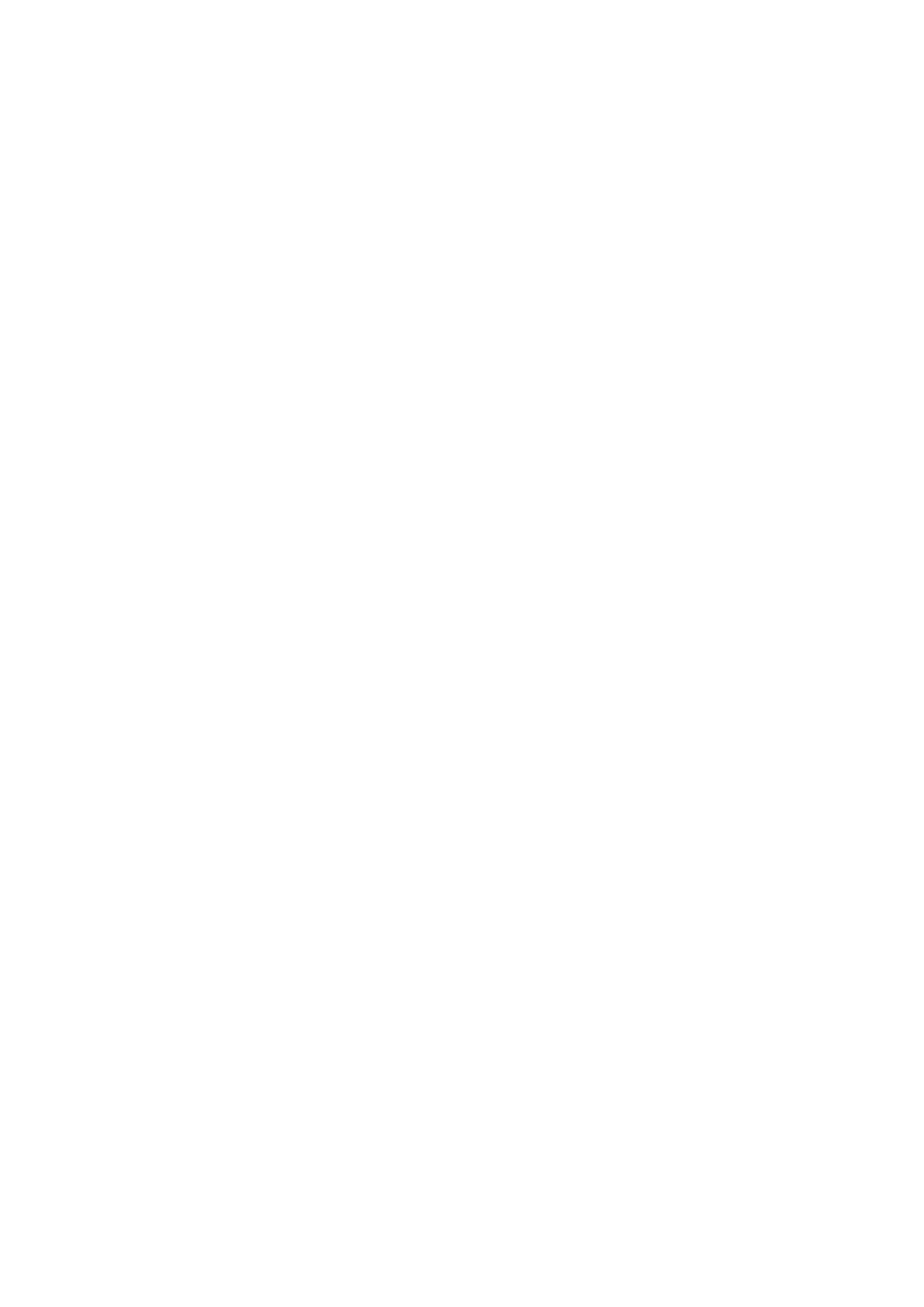### Appendix 2: Observations and considerations

#### 1 Targets

Similar to the [CCC advice](https://www.theccc.org.uk/publication/letter-economic-costs-of-setting-and-delivering-a-2050-emissions-target-for-northern-ireland/) (2021), Bill No.2 provides for a net at least 82% reduction of GHGs by 2050. It is the only piece of legislation provided in the examples that requires an at least 82% reduction over net zero. However, the CCC advice suggests that a reduction of 82% across all GHGs requires net zero CO2 and a 42% reduction in methane over the period 2020-2050. However, Bill No.2 does not specify this.

Both Bill No.1 and RoI Act 2021 aim for net zero on all GHG by 2045 and 2050 respectively. While the face of the RoI Act 2021 does not explicitly mention net zero, the definition of a "climate neutral economy"<sup>27</sup> under the National Objective implies net zero. Ministerial and Government commentary on the Act also describe it as setting the path for net zero:

*Today is a landmark day, as we turn climate ambition into law, and set out on a journey to net zero emissions.<sup>28</sup>*

The Rol's PfG [Our Shared Future](https://www.gov.ie/en/publication/7e05d-programme-for-government-our-shared-future/) (2020), suggests it is the mechanism to deliver net zero 2050:

*an average 7% per annum reduction in overall greenhouse gas emissions from 2021 to 2030 (a 51% reduction over the decade) and to achieving net zero emissions by 2050. The 2050 target will be set in law by the Climate Action Bill, which will be introduced in the Dáil within the first 100 days of government, alongside a newly established Climate Action Council. The Bill will define how five-year carbon budgets will be set.<sup>29</sup>*

Bill No.2, similar to the UK, Scottish Act and RoI (2021) Acts, provides for GHG related targets only. Bill No.1 is the only one to go further by providing specific targets for biodiversity, soil and water quality also.

Bill No.2 and the UK Act have similar baselines for GHGs of both 1990 (carbon, methane, nitrous oxide) and 1995 (f-gases etc). However, Bill No.1 has the same baseline of 1990 for all GHGs.

#### ▪ **Is there a need to consider the rationale and reasons for this going forward for monitoring purposes?**

In terms of methane, as yet, none of the examples provide for a separate biogenic methane target similar to New Zealand under its [Climate Change Response \(Zero](https://www.legislation.govt.nz/act/public/2019/0061/latest/LMS183736.html) 

 $27$  The RoI Act defines climate neutral economy as: "a sustainable economy and society where greenhouse gas emissions are balanced or exceeded by the removal of greenhouse gases" (s. 3)

<sup>&</sup>lt;sup>28</sup> DECC(23 July 2021) Press release: Ireland's ambitious Climate Act signed into law [https://www.gov.ie/en/press](https://www.gov.ie/en/press-release/9336b-irelands-ambitious-climate-act-signed-into-law/)[release/9336b-irelands-ambitious-climate-act-signed-into-law/](https://www.gov.ie/en/press-release/9336b-irelands-ambitious-climate-act-signed-into-law/)

<sup>&</sup>lt;sup>29</sup> Rol PfG Our Shared Future (2020) <https://www.gov.ie/en/publication/7e05d-programme-for-government-our-shared-future/>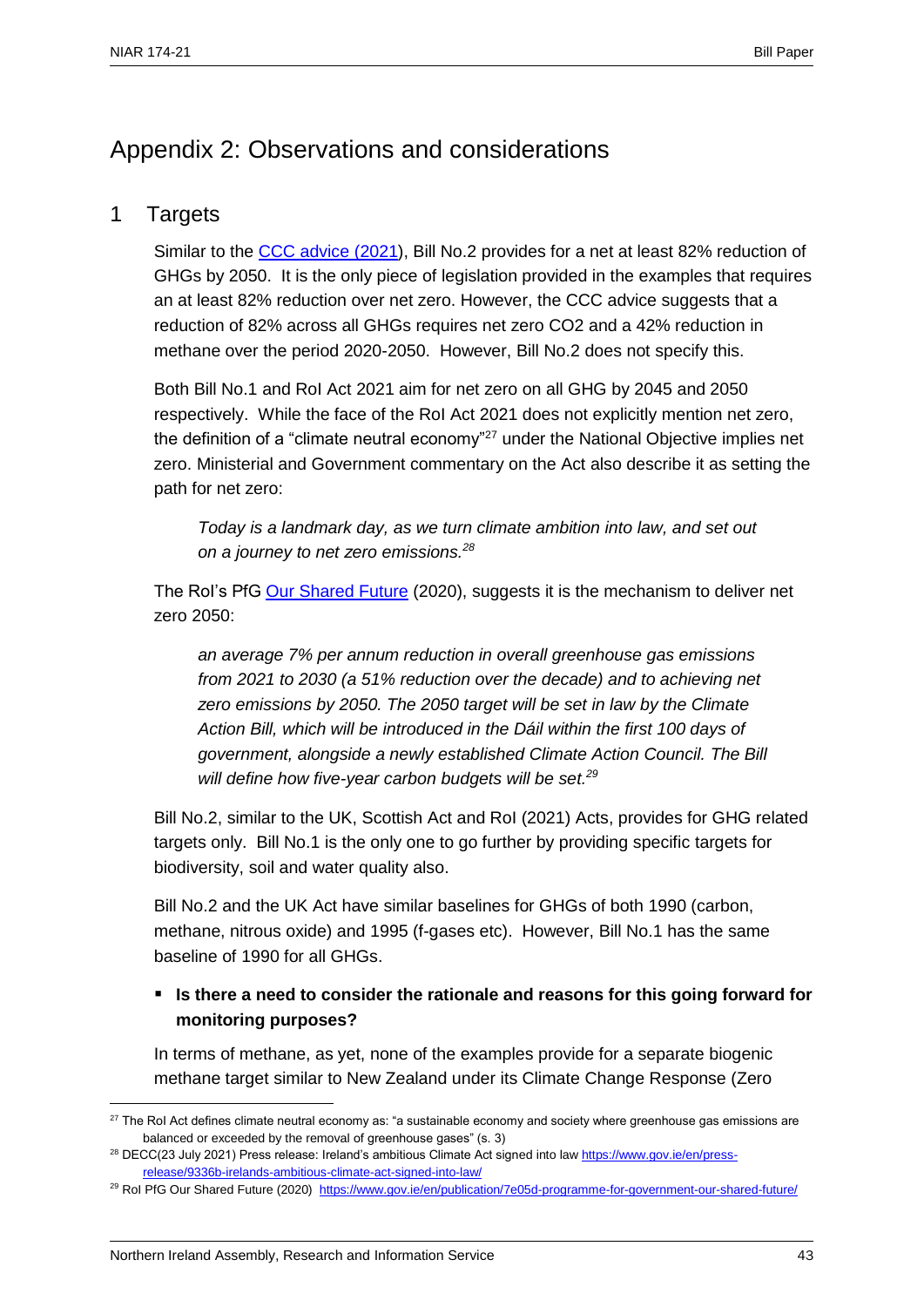[Carbon\) Amendment Act 2019.](https://www.legislation.govt.nz/act/public/2019/0061/latest/LMS183736.html) Under the NZ act biogenic methane does not count towards its overall net zero 2050 target. The Biogenic methane target is a reduction of 24%-47% below 2017 levels by 2050 and 10% by 2030. (see RaISe paper *[Methane](http://www.niassembly.gov.uk/globalassets/documents/raise/publications/2017-2022/2021/aera/17521.pdf)  [and Biogenic Methane -](http://www.niassembly.gov.uk/globalassets/documents/raise/publications/2017-2022/2021/aera/17521.pdf) an overview* (NIAR 175-21) s.6 for more detail).

The [CCC 2021 advice](https://www.theccc.org.uk/publication/letter-economic-costs-of-setting-and-delivering-a-2050-emissions-target-for-northern-ireland/) does not suggest a separate target for methane/biogenic methane. However, the CCC suggests that methane should make a fair contribution towards the overall target of 42% reduction from 2020-2050. This is different to Bill No.1 which requires all GHG (including methane) to contribute to net zero by 2045.

Bill No.2, similar to the CCC advice, provides for methane to contribute to the overall 82%. However, unlike the CCC advice, it has not stated methane's specific contribution to the overall target.

The RoI Act 2021 does not provide for a separate methane (or biogenic methane) target. However, discussion around the inclusion of a separate target had been ongoing since the pre-legislative stage<sup>30</sup>. The CCC acknowledged ROI's consideration of a separate methane/bio methane target.<sup>31</sup> An amendment for accounting for biogenic methane separately under the overall objective, was made at the Dáil Report stage<sup>32</sup>. However, this was not included in the final enacted version. It remains to be seen what targets will be placed on sectors under the emissions ceilings.

#### 2 Power of adjustment

 $\overline{a}$ 

The UK Act, Scottish Act and Bill No.2 allow for alteration of targets, albeit with slight differences, but more so than Bill No.1. The UK Act allows for the overall target percentage to be adjusted, but not the overall target year of 2050. It also allows the baseline years to be altered. The Scottish Act allows for the overall target year to be altered, but not net zero. Any change to percentages can only be made to the interim targets which must still deliver the overall net zero target.

Both the UK and Scottish Acts require changes through regulation to be based on the advice of UK CCC, developments in scientific understanding of climate change, changes to EU/international laws and practices etc.

Bill No.2 offers more flexibility by allowing for the overall target year and percentage to be altered, and allows for the baselines to be adjusted. Similar to the UK and Scottish Act, changes must be made through regulation based on UK CCC advice, scientific knowledge and technology on climate change (cl.31).

<sup>30</sup> Oireachtas Joint Committee PLS Report [https://www.oireachtas.ie/en/press-centre/press-releases/20201218-joint-committee](https://www.oireachtas.ie/en/press-centre/press-releases/20201218-joint-committee-on-climate-action-launch-report-on-pre-legislative-scrutiny-on-the-draft-of-the-climate-action-and-low-carbon-development-amendment-bill-2020/)[on-climate-action-launch-report-on-pre-legislative-scrutiny-on-the-draft-of-the-climate-action-and-low-carbon](https://www.oireachtas.ie/en/press-centre/press-releases/20201218-joint-committee-on-climate-action-launch-report-on-pre-legislative-scrutiny-on-the-draft-of-the-climate-action-and-low-carbon-development-amendment-bill-2020/)[development-amendment-bill-2020/](https://www.oireachtas.ie/en/press-centre/press-releases/20201218-joint-committee-on-climate-action-launch-report-on-pre-legislative-scrutiny-on-the-draft-of-the-climate-action-and-low-carbon-development-amendment-bill-2020/) (p.12/13)

<sup>31</sup> See CCC (2020) Advice on the UK's Sixth Carbon Budget 2033-37 – implications for Northern Ireland (p.30). Available at <https://www.theccc.org.uk/publication/sixth-carbon-budget/>

<sup>32</sup> Oireachtas Report Stage (15 June) Amendment 35 <https://data.oireachtas.ie/ie/oireachtas/bill/2021/39/dail/4/amendment/numberedList/eng/b39a21d-drnl.pdf>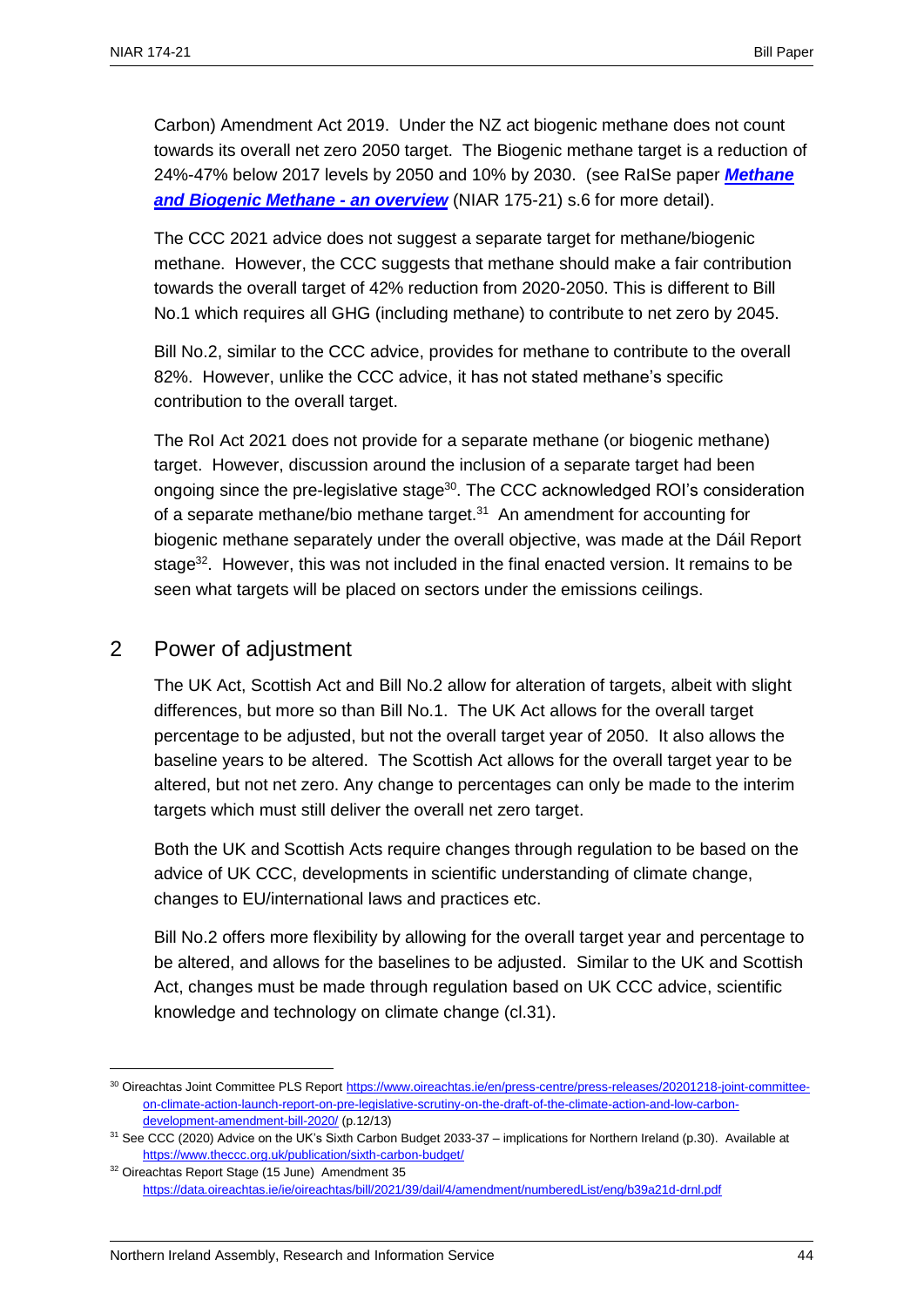In comparison, Bill No.1 does not allow for the same degree of flexibility in the alteration of its 2045 target. It only allows for the 2045 target year to be brought forward (cl.2 (8)) through advice from the CCC and approval of the Assembly (Cl.2 (9)).

- **Does the power to amend emission targets under Bill No.2, allow for the 2050 target year to be brought forward or pushed back, and allow for its percentage reduction to be reduced? Does it allow for separate emissions targets?**
- How important is the power of adjustment to keep targets in line with **changing methodologies etc?** For example, we have already seen changes to emission reporting with the addition of peatlands, as seen in the latest [Northern](https://www.daera-ni.gov.uk/publications/northern-ireland-greenhouse-gas-inventory-1990-2019-statistical-bulletin)  [Ireland Greenhouse Gas Emissions 2019 \(Appendix A\)](https://www.daera-ni.gov.uk/publications/northern-ireland-greenhouse-gas-inventory-1990-2019-statistical-bulletin) . UK and NI emissions reporting follow the IPCC methodologies and guidance<sup>33</sup>. According to the IPCC, the latest methodological update in 2019, provides:

*The 2019 Refinement provides supplementary methodologies to estimate sources that produce emissions of greenhouse gases and sinks that absorb these gases. It also addresses gaps in the science that were identified, new technologies and production processes have emerged, or for sources and sinks that were not included in the 2006 IPCC Guidelines. 34*

### 3 Carbon accounting

Bill No.2 (Part 1) provides information on methodologies around carbon accounting and emphasises that NI Emissions are only those from NI sources and removals are only those removed from the land use, land use change and forestry (LULUCF) sector in NI (however, definition of removals may be amended by DAERA cl.7)). Bill No.2 also provides DAERA with the power to make regulations to include international aviation and shipping emissions in NI's overall emissions (cl.8). It also provides powers for DAERA to determine when carbon units may or may not be debited or credited to the NI account (cl.9).

Bill No.1 does not appear to provide the same level of detail on methodologies. However, it provides a limit of 25% on carbon credits purchased by DAERA, and refers to removals from the LULUCF sector (similar to Bill No.2, but with no power to amend this).

Similar to Scotland and the UK Act, Bill No.2 provides for a tracking scheme with the options to be set up under an existing scheme. While Bill No.1 also provides for a tracking scheme, the use of an existing scheme is not provided as an option.

#### ▪ **Similar to Bill No.1 and the UK Act, does Bill No.2 provide a limit on the purchase of international credits?**

34

<sup>33</sup> DAERA [online] Northern Ireland greenhouse gas inventory [https://www.daera-ni.gov.uk/articles/northern-ireland-greenhouse](https://www.daera-ni.gov.uk/articles/northern-ireland-greenhouse-gas-inventory)[gas-inventory](https://www.daera-ni.gov.uk/articles/northern-ireland-greenhouse-gas-inventory)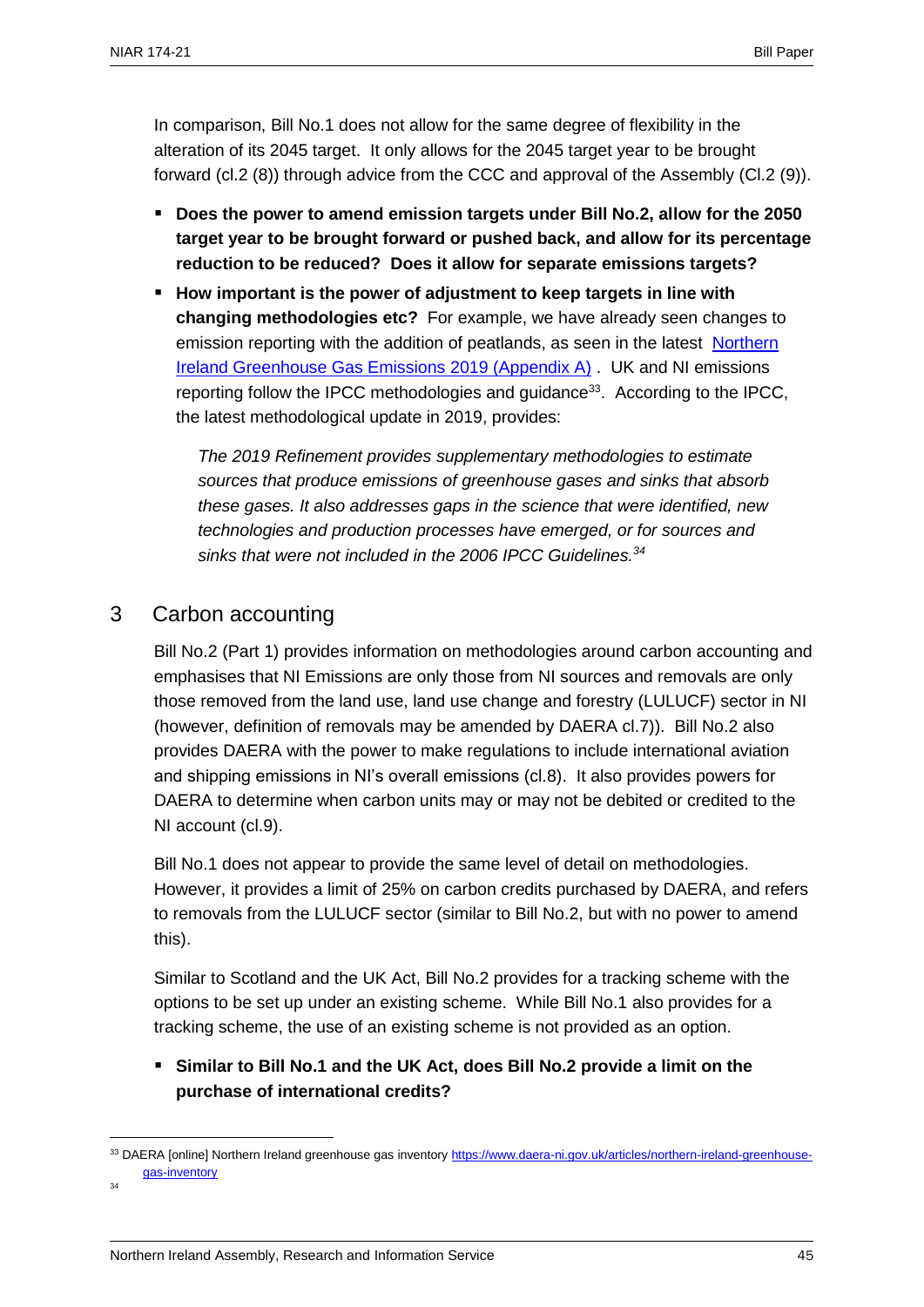- **And will this be per budgetary period (as under the UK Act)?**
- Does Bill No.2, allow for the definition of net NI emissions to be altered to **include both land use sector and engineered removals, particularly should science/technology develop over time? By contrast, Bill No.1 only accounts for removal by the land use sector under its carbon budget with no provision for amendment.**
- Do both Bills provide for a different type of limit on the use of credits e.g. **limits on their use towards the net amount under Bill No.2 (cl.9), and limits on their purchase by DAERA in Bill No.1?**
- Bill No.2 does not allow credited units to offset other gases elsewhere, so as **to avoid double counting. Does Bill No.1 have this precaution?**
- **Does DAERA have remit over international aviation and shipping or is this purely for emission monitoring rather than regulatory purposes?**

#### 4 Budgets

Similar to the UK Act and Bill No.1, Bill No.2 also provides for 5 year carbon budgets. Carbon budgets relate to all GHGs, not just carbon alone, similar to the UK Act, RoI Act and Bill No.1. The main difference is that Bill No.1 also provides for nitrogen budgets also whereas Bill No.2 does not. Bill No.2 allows for the carrying backwards and forwards of emissions from one budget period to the previous or next. However, it is not clear whether Bill No.1 provides for such adjustments. Both Bills require advice from the CCC with the setting of budgets. However, under Bill No.1, budgets are set under the CAP by the Executive Office, but they are set through regulations by DAERA under Bill No.2.

Bill No.2 also provides for carbon accounting practices such as carbon setting principles in line with overall and interim targets (cl13) and timing for setting budgets (cl.14). It also provides details on the ability to carry over from one budgetary period to another and the impacts this may have on budgets. This compares with Bill No.1, which does not appear to provide the same level of detail under cl.3 (5) in relation to the setting of budgets.

- **The development of NI specific budgets is a first for NI. What benchmarking exercises will be required/carried out for the development of budgets under secondary legislation in Bill No.2?**
- **Will benchmarking be done on a per department, sector and/or gas basis?**
- How easy will it be to benchmark all gases, particularly those gases for which **it is harder to capture data from all sources?**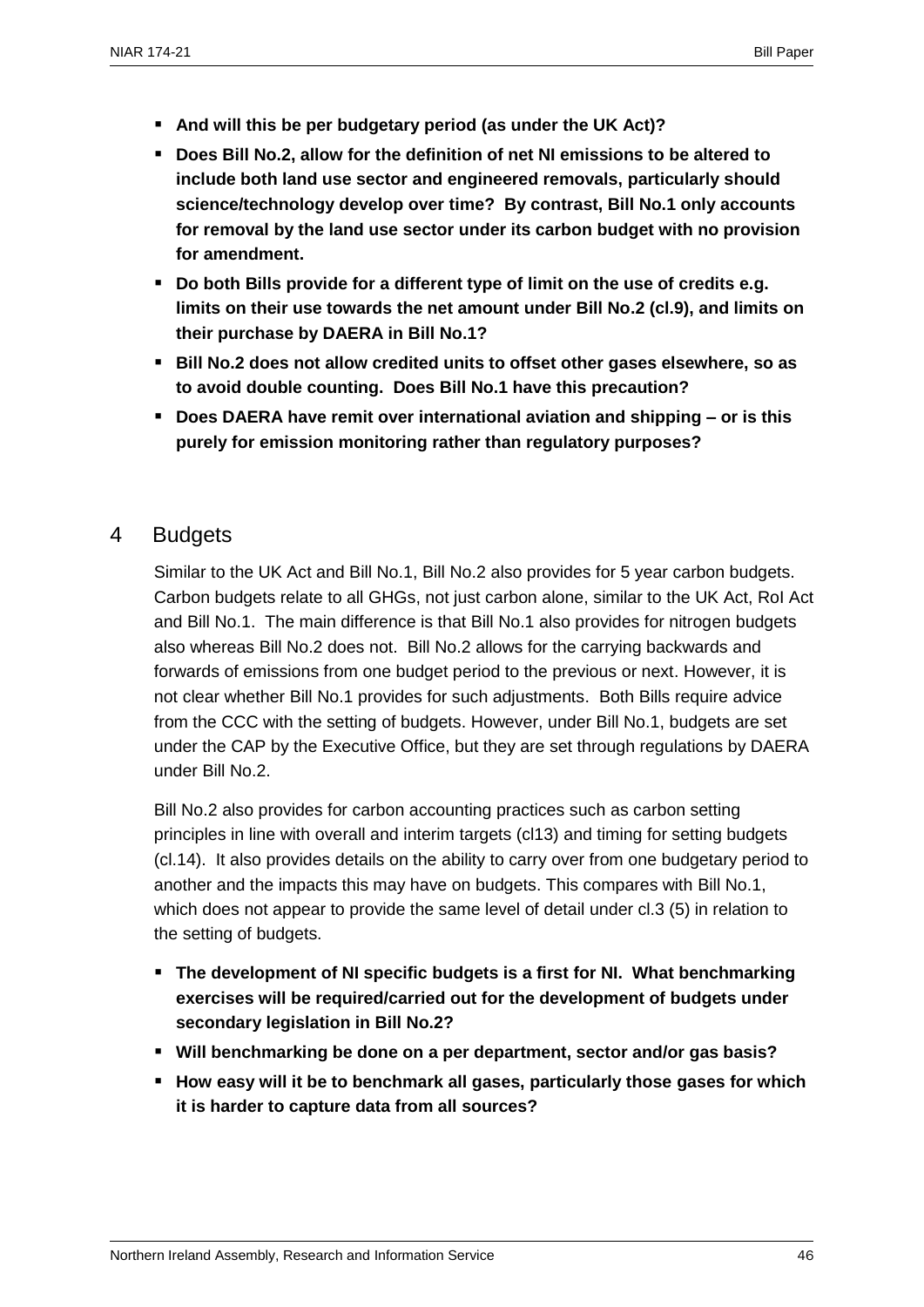#### 5 Delivery

Bill No.1 provides for budgets, annual targets, sectoral plans to be set out under a climate action plan (CAP). UK and Scotland provide for a form of CAP, which provides for policy and plans for meeting budgets (UK Act s.14), but not the setting of binding targets similar to Bill No.1. The RoI Act 2021 is slightly different because its CAP is to be in line with binding sectoral emissions ceilings. The RoI Act 2021 also requires local authorities to prepare a local authority climate action plan (cl.16).

Bill No.2 does not appear to provide for a specific climate action plan (CAP) setting binding targets, similar to the CAP to be produced by the EO under Bill No1. Under Bill No.2, any budgets and targets are to be laid out under secondary legislation, rather than a CAP.

However, under Bill No.2, similar to the UK Act, DAERA must submit a report to the Assembly outlining the implementation of the carbon budget to include proposals and policies that will be taken forward by NI Government departments to meet a carbon budget. (cl16).

- **Is the report by DAERA on the implementation of the budgets similar to a CAP that provides for policies and plans (like the UK and Scottish Acts)?**
- **If not, will Bill No.2 provide for a form of CAP?**

#### *Sectoral plans*

Under their CAPs, most of the other jurisdictions and Bill No.1 produce sectoral plans which are policy based and don't provide for binding sectoral targets. However, the UK Act is less specific in relation to the production of sectoral plans, with reference made to SoS reporting requirements on how budget policies and proposals will "affect different sectors of the economy" (S.14). The RoI appears to be the only jurisdiction providing binding sectoral targets, known as sectoral emissions ceilings, to which sectoral measures and actions under the CAP must align.

Bill No.2 does not refer to sectoral plans under a CAP, similar to those under Bill No.1. Instead it refers to plans, policies and strategies produced at departmental level. Under cl. 29, NI departments are to develop and implement plans, policies and strategies in relation to their duties and functions. And in performing their functions, all departments are to cooperate with one another (cl.29). Under the DAERA report in cl.16, each NI department is required to provide DAERA with detail on its proposals and policies within its areas of responsibility.

■ Is the duty on departments to produce and provide detail on their respective **plans and policies (cl.16 and 29) considered a form of sectoral plan, similar to Bill No.1 and other jurisdictions?**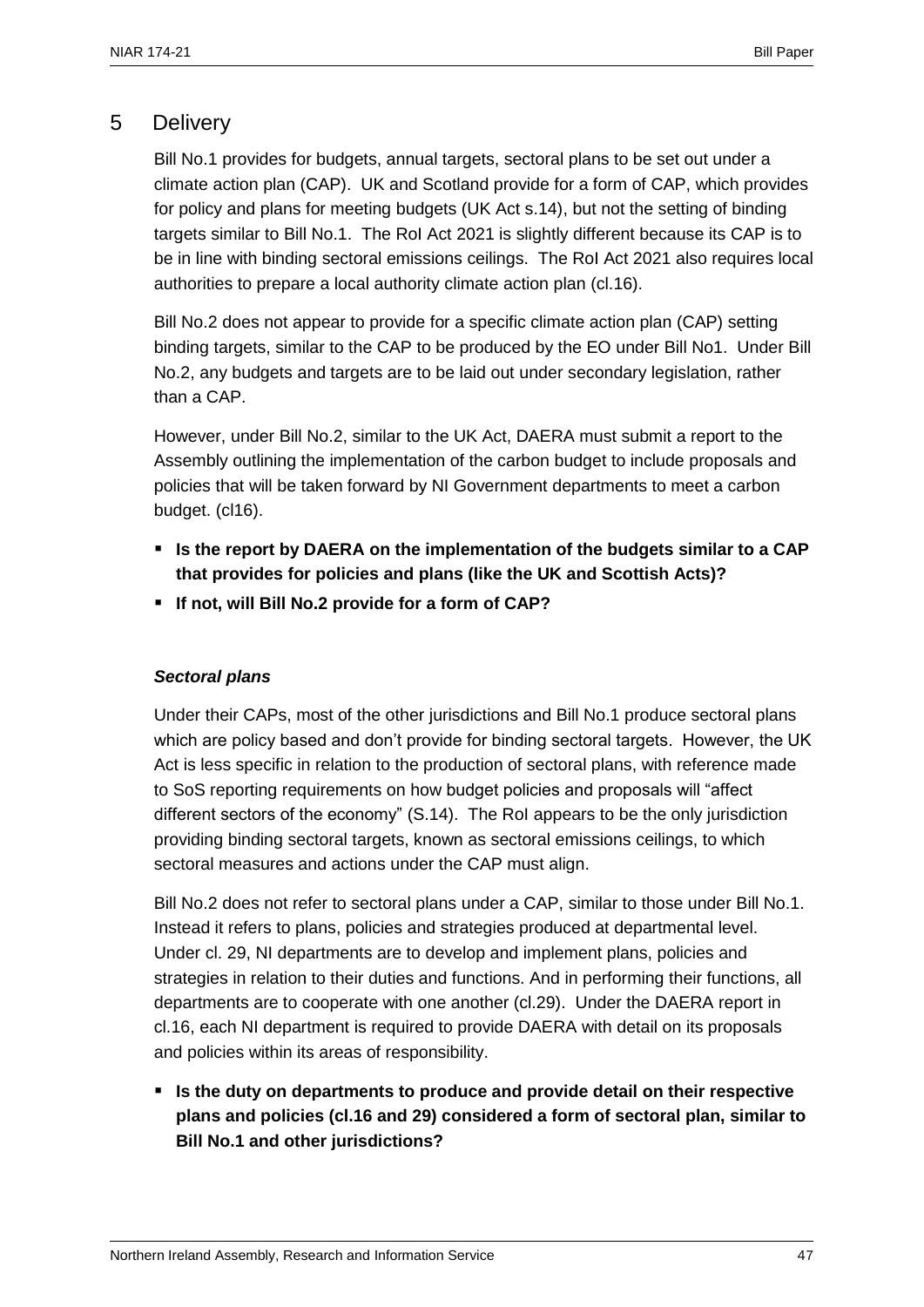- **If not, will a form of sector plans or policies be produced to help meet the overall target?**
- **How will departments cooperate under the duty in cl.29? Through the production of an overall cross-departmental plan/policies/strategy? Or individual departmental ones?**

#### 6 Responsibility

Bill No.2 is different from other examples in the table as it holds all NI Departments responsible for meeting the overall 2050 target, budgets and objectives of the Bill. While DAERA is responsible for producing targets, budgets and any alterations. Other UK jurisdictions hold Ministers (Scottish Acts) and SoS (UK Act) responsible for achieving and producing targets. Under the RoI Act 2021, the State and Government are responsible for achieving the "national transition objective" (cl.3) and the Minister is responsible for producing targets, carbon budgets, sectoral emission ceilings, CAP etc.

Bill No.1 requires budgets and targets to be produced under the CAP by the Executive Office, compared to DAERA under Bill No.2. Also, Bill No.1 is not clear about who is responsible and accountable for achieving targets, budgets, CAP etc.

Bill No.2 also specifically requires each NI Department to provide information to DAERA for reporting purposes. RoI also requires each Minister to give a progress report for their respective sector in relation to sector specific progress under the CAP.

- **Who is best placed and resourced to produce targets/budgets – Executive Office under Bill No.1 or DAERA under Bill No.2?**
- **Under Bill No.2 will some sectors be required to make more reductions than others?**
- **Will NI departments be held accountable for achieving targets and budgets under Bill No.2?**
- **Will departments be responsible for making sure sectors comply with targets?**
- **Will departments have powers to ensure sectors comply?**
- **What happens with sectors that cross cut a number of departments?**
- **Are the targets under both Bills enforceable in Court? What are the potential sanctions that could be brought?**

#### 7 Enforcement

Similar to the other UK Acts, ROI Act and Bill No.1, Bill No.2 does not appear to provide any provisions for offences, fines or sanctions in relation to the enforcement of emissions targets under the Bill.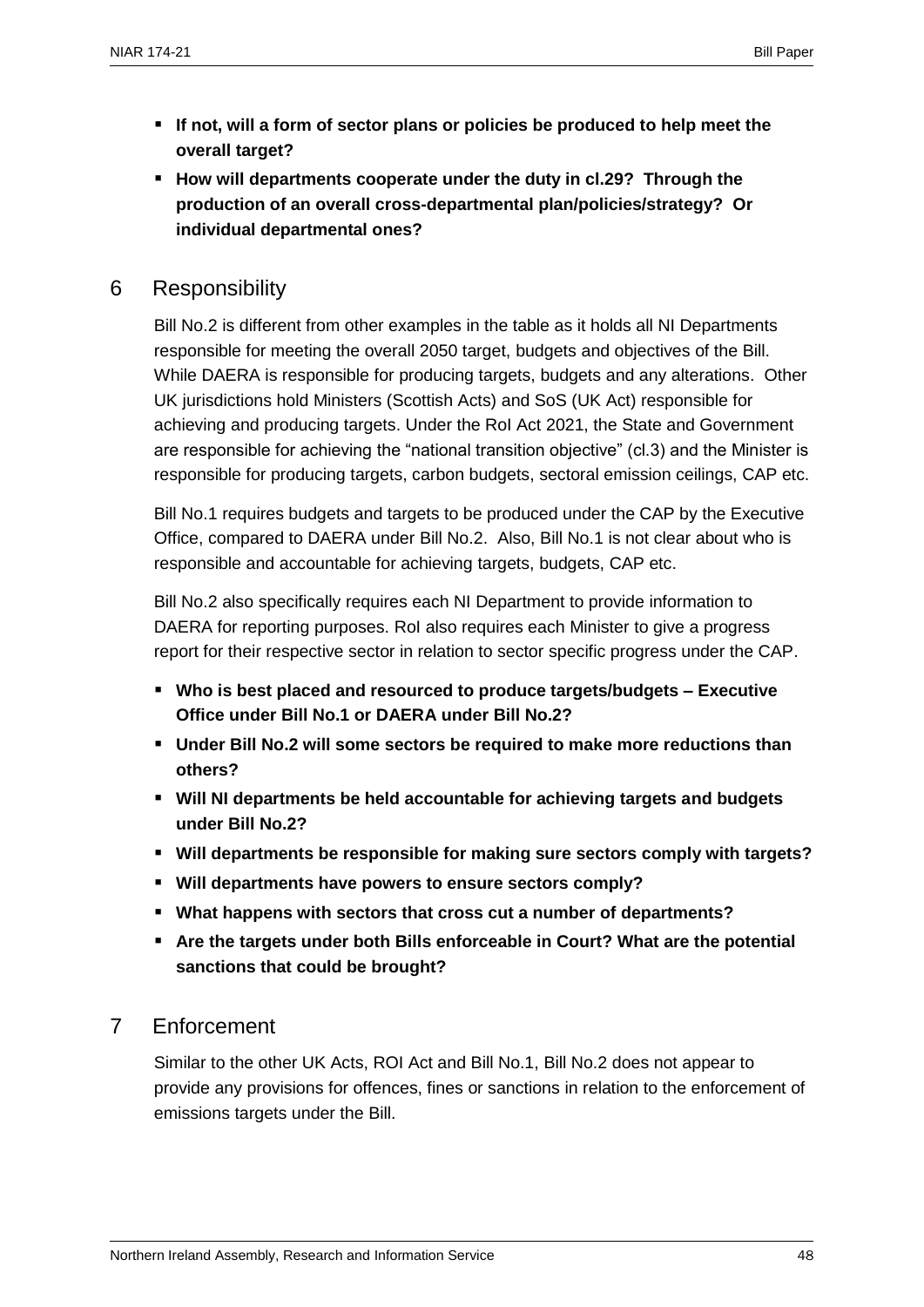The CCC describes the UK Act as placing a legal duty on the UK Government for reducing GHG emissions in the UK<sup>35</sup>. However, questions have been raised in relation to the ability to enforce climate law in court.

For example, the Dutch Climate Act has an overall objective of 95% reduction in GHG emissions by 2050, with a supporting 2030 target of 49%. However, according to commentary on the Act, neither target constitutes an obligation that can be enforced in a court of law. They merely provide a political mandate for government, rather than being enforceable in the courts:

*The explanatory memorandum thus explains that the hard binding target provides a clear signal to industry on the one hand but will not be legally enforceable in a court of law on the other. In other words, the target is meant to be binding on government, while accountability must be discussed in the political arena only, not in court.<sup>36</sup>*

- **Are there any offences, fines or sanctions to enforce targets under Bill No.2?**
- **Are targets enforceable through court?**
- **Is accountability for reaching targets, provided through reporting requirements, rather than enforcement measures?**
- If so, how will this impact the ability of departments to ensure sectors comply, **so as to meet their departmental duties under the Act?**

#### 8 Reporting

 $\overline{a}$ 

Bill No.2 reporting is carried out by DAERA and laid before the Assembly. With the other UK jurisdictions, reporting is carried out by government, either SoS (UK Act) or Ministers (Scottish Act). In the RoI Act 2021, progress reporting is carried out by the Advisory Council, with respective Ministers including reviews of sectoral progress (s.12 of 2021 Act).

Bill No.1 is unique as it requires reporting to be carried out independently by the Climate Commissioner. However, Bill No.2 and the other UK jurisdictions require reporting to be carried out by government, with independent non-binding advice by the UK CCC. This is laid out clearly in Part 3 for DAERA and Part 4 for the CCC in Bill No.2.

Bill No.1 requires more frequent annual progress reporting and on a wider range of targets and budgets (e.g. biodiversity, soil and water quality, nitrogen) compared to the other examples. The RoI Act also requires annual progress reports by the Advisory

<sup>35</sup> UK CCC [online] A Legal Duty to Ac[t https://www.theccc.org.uk/the-need-to-act/a-legal-duty-to-act/](https://www.theccc.org.uk/the-need-to-act/a-legal-duty-to-act/)

<sup>36</sup> [Van Der Veen and De Graaf \(2020\) Climate Litigation, Climate Act and Climate Agreement in the Netherlands \(p.466](file:///C:/Users/caves/AppData/Local/Microsoft/Windows/INetCache/Content.Outlook/O4R90V75/Van%20Der%20Veen%20and%20De%20Graaf%20(2020)%20%20p.466)*)* [https://rgakdwebsitep.blob.core.windows.net/akdfiles/2753/Climate-Litigation-Climate-Act-and-Climate-Agreement-in-The-](https://rgakdwebsitep.blob.core.windows.net/akdfiles/2753/Climate-Litigation-Climate-Act-and-Climate-Agreement-in-The-Netherlands.pdf)[Netherlands.pdf](https://rgakdwebsitep.blob.core.windows.net/akdfiles/2753/Climate-Litigation-Climate-Act-and-Climate-Agreement-in-The-Netherlands.pdf)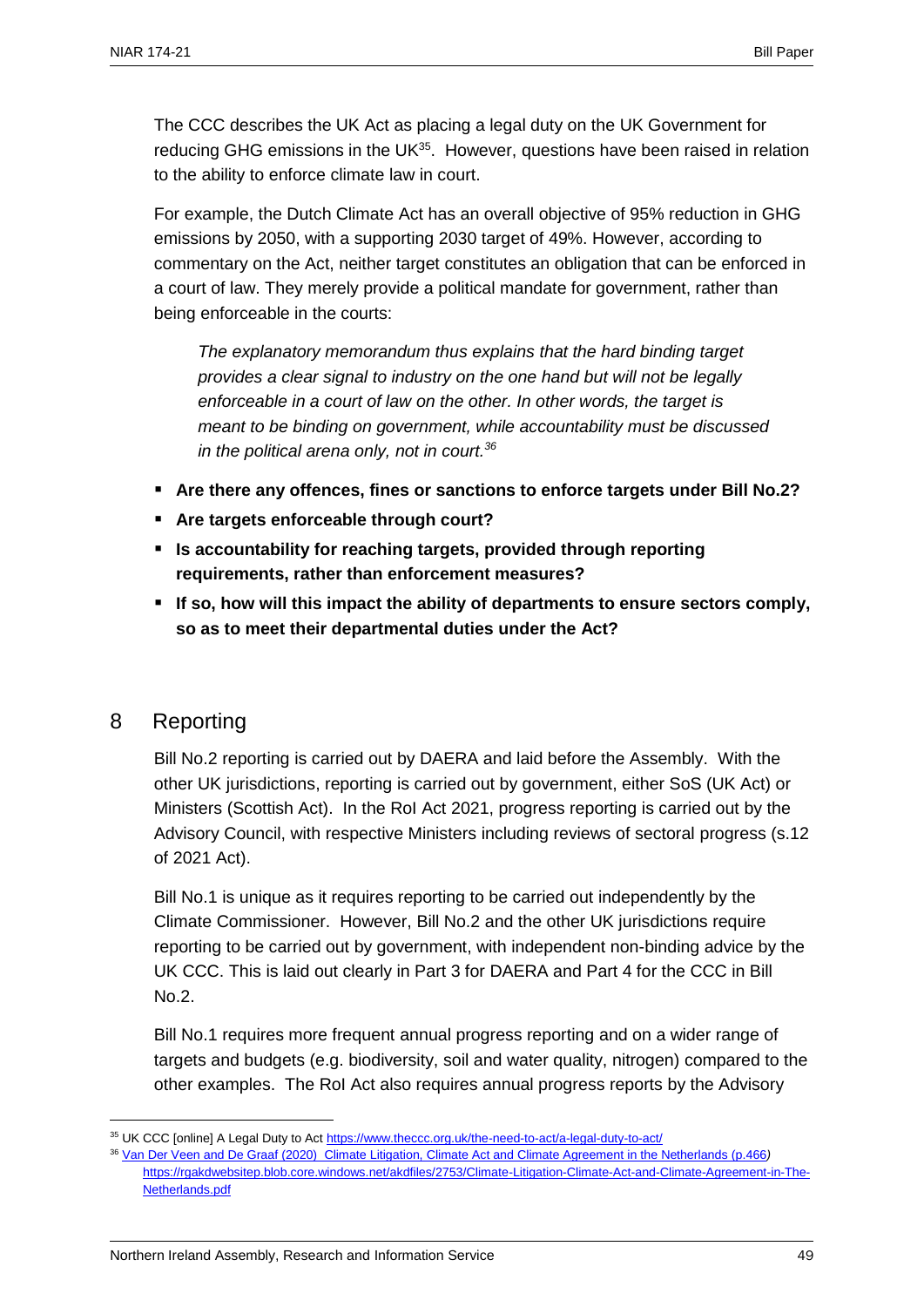Council and annual statements by the Minister, but for GHGs only. However, the UK Act and Bill No.2 require progress reports in line with each 5 year budget period and 10 year target (2030, 2040, 2050).

Scotland also has annual targets, similar to Bill No.1. However, reports on each target year, by Scottish Ministers, are to be laid before the Parliament "*as soon as reasonably practicable after the information to be contained in the report becomes available*." (S.33). Also, annual targets are only for GHGs, and not GHGs, biodiversity, soil and water quality under Bill No.1

The RoI 2021 Act (s.15) also requires the Minister and sectoral Ministers, when requested, to appear before an Oireachtas committee each year to report on targets, budgets, CAP and how individual sectors have performed. The difference being that RoI sectors will have binding emissions ceilings targets to report against. The Oireachtas Committee may make recommendations to respective Ministers, to which the Minister must "consider" and respond in writing. However, this suggests the Committee recommendations are not binding and are left to the discretion of the Minister. None of the other examples, or NI Bills, appear to have a similar provision.

None of the other jurisdictions or Bill No.2, appear to have a similar legislative review and reporting requirement (by the Climate Commissioner) as provided under Bill No.1.

Bill No.2 has a reporting duty for public bodies, unlike Bill No.1, which is voluntary under s.60 of the UK Act 2008. (cl.3(3)) (see s.8 below).

- **Is progress reporting best carried out by an independent body (under Bill No.1) or by DAERA (under Bill No.2)?**
- Do the benefits of independent reporting outweigh the costs of set up for an **independent Commissioner?**
- **Would non-binding advice from the CCC under Bill No.2 be considered enough for objectivity?**
- **Will annual reporting on a wider range of targets (GHGs, nitrogen, biodiversity and soil and water quality) under Bill No.1 require more resources, expertise and costs, compared to reporting every budgetary period on GHGs only under Bill No.2?**
- **Will the CCC be best placed and resourced to provide advice on progress reports under Bill No.1 (annually and wide range of targets) or Bill No.2 (every budgetary period and GHGs only, similar to current roles in other jurisdictions)?**
- **Due to the duty on departments under Bill No.2, will monitoring and reporting be carried out per department, sector, or gas, or a combination?**
- **RoI has provision for the Minister and sectoral Ministers to appear before an Oireachtas committee to report annually, if requested. Would this extra level of reporting requirement be considered useful?**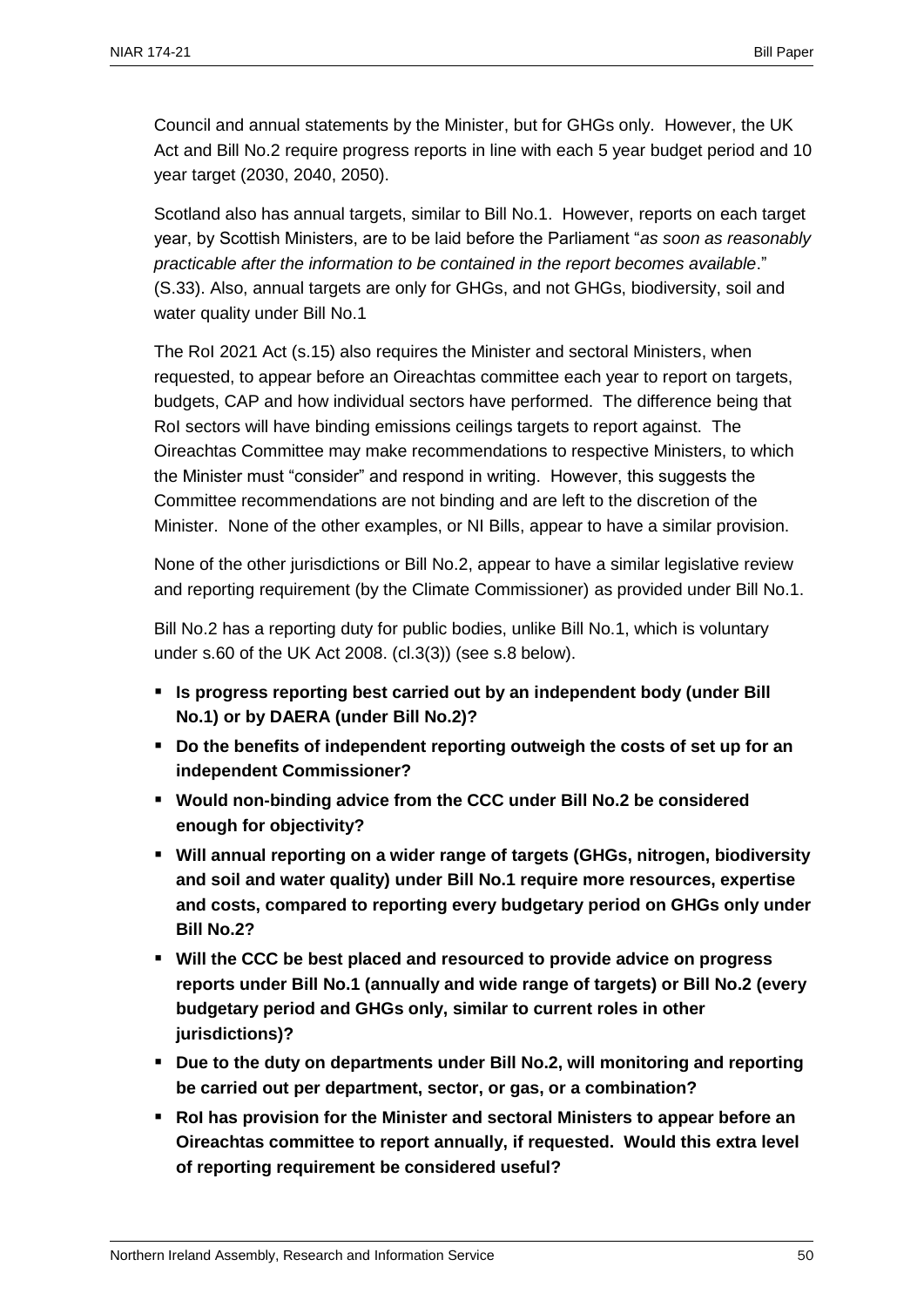- **Is there no form of legislative review report under Bill No.2, similar to Bill No.1?**
- **Will adaptation reporting, including by public bodies, supplement adaptation reporting requirements under the UK Act 2008?**
- 9 Public body duty

Bill No.2 provides the power for DAERA, through regulations, to require public bodies to report on their climate change duties, including adaptation and mitigation (cl 21). Scotland has a duty on public bodies considered 'major players' to report on adaptation and mitigation measures and progress<sup>37</sup>. In fact, its updated Climate Change Plan states:

*Strengthened legislation requires public bodies to report on their targets for achieving zero direct emissions and reducing indirect emissions, and to report how spending aligns with emissions reduction<sup>38</sup> .*

The RoI Acts (2015 and 2021) have the power for Ministers to request public bodies to report on their mitigation and adaptation progress and performance.

In the UK Act, certain priority authorities are required to report, but other public bodies, sectors and organisations may report voluntarily on adaptation<sup>39</sup>. The UK Government keeps a [list of those that agree to report](https://www.gov.uk/government/publications/climate-change-adaptation-reporting-third-round) in each round (the latest to December 2021). Clause 3 (3) of Bill No.1 refers to adaptation reporting duties under s.60 of the UK Act which suggests it uses the same voluntary approach.

- **Under Bill No.2 public bodies are described as those with functions of a public nature; or s.250 of the Planning Act 2011.**
- **Will public bodies be identified under subsequent regulations, similar to "major players" under Scottish Act 2009 (s.44-6)?**

<sup>&</sup>lt;sup>37</sup> Climate Change (Duties of Public Bodies: Reporting Requirements) (Scotland) Order 2015 <https://www.legislation.gov.uk/ssi/2015/347/contents/made>

<sup>38</sup>Scotland Climate Change Plan [https://www.gov.scot/publications/securing-green-recovery-path-net-zero-update-climate](https://www.gov.scot/publications/securing-green-recovery-path-net-zero-update-climate-change-plan-20182032/documents/)[change-plan-20182032/documents/](https://www.gov.scot/publications/securing-green-recovery-path-net-zero-update-climate-change-plan-20182032/documents/) (p.22)

<sup>39</sup> Defra (2010) *Adaptation Reporting Power Frequently Asked Questions and Answers* (p.5 and 26) [https://assets.publishing.service.gov.uk/government/uploads/system/uploads/attachment\\_data/file/182636/report-faq-](https://assets.publishing.service.gov.uk/government/uploads/system/uploads/attachment_data/file/182636/report-faq-110126.pdf)[110126.pdf](https://assets.publishing.service.gov.uk/government/uploads/system/uploads/attachment_data/file/182636/report-faq-110126.pdf)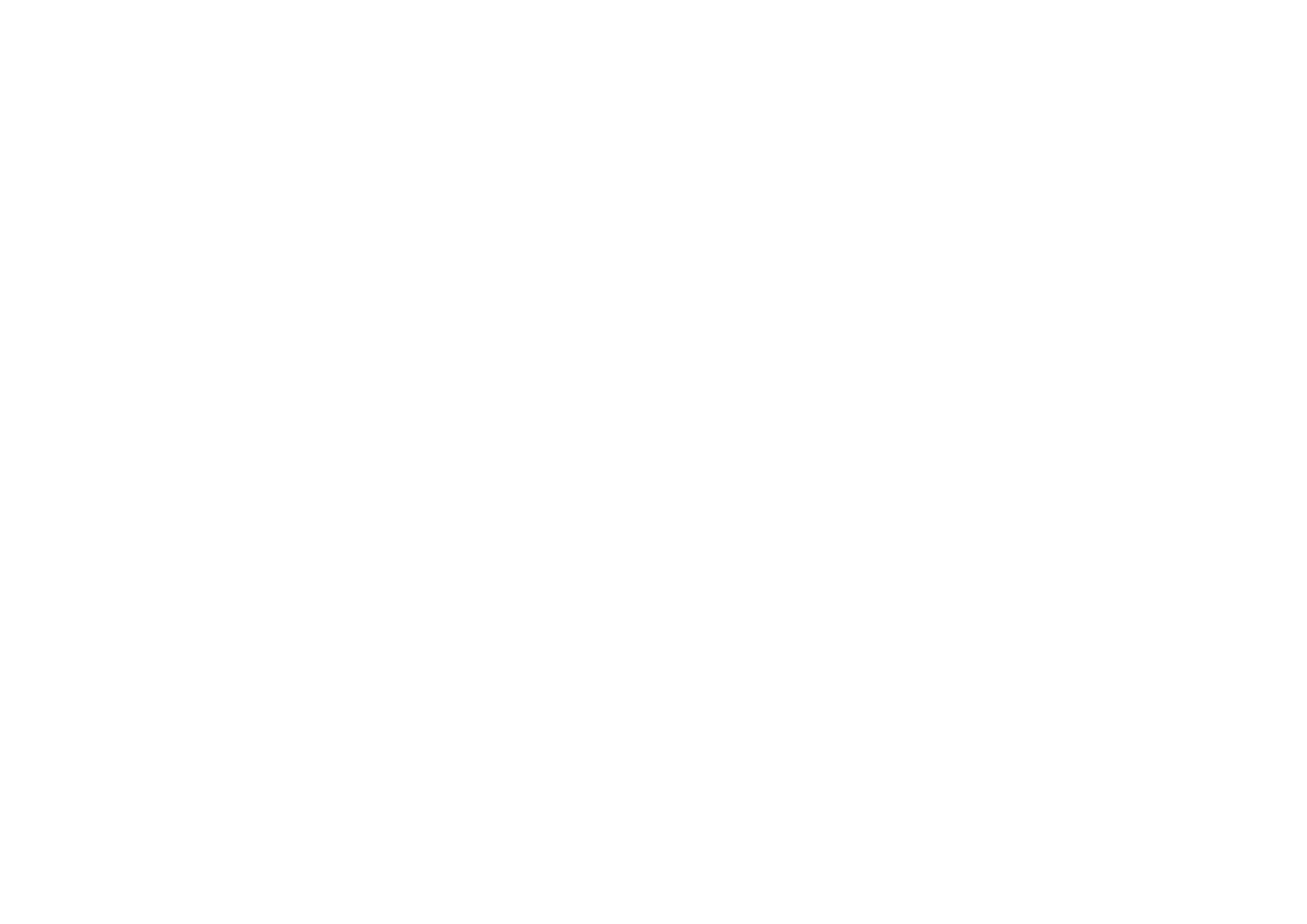#### Appendix 3: Comparison of Climate Change Bill No.1 and Climate Change Bill No.2

The following table takes the main provisions from each NI Climate Change Bill and outlines some observations/differences. This is not a comprehensive list, but merely provides examples of some differences, and largely draws upon sections discussed in Appendix 1 and 2.

<span id="page-54-0"></span>

| <b>Provision</b> | <b>Climate Change Bill No.1</b>                                                                                                                                                                                                                                                                                                                                                                                              | <b>Climate Change Bill No.2</b>                                                                                                                                                                                                                                                                                                                                                                                                                                                                    | <b>Observations</b>                                                                                                                                                                                                                                                                                                                                                                                                                                                                                                                                                                                                                                                                                             |
|------------------|------------------------------------------------------------------------------------------------------------------------------------------------------------------------------------------------------------------------------------------------------------------------------------------------------------------------------------------------------------------------------------------------------------------------------|----------------------------------------------------------------------------------------------------------------------------------------------------------------------------------------------------------------------------------------------------------------------------------------------------------------------------------------------------------------------------------------------------------------------------------------------------------------------------------------------------|-----------------------------------------------------------------------------------------------------------------------------------------------------------------------------------------------------------------------------------------------------------------------------------------------------------------------------------------------------------------------------------------------------------------------------------------------------------------------------------------------------------------------------------------------------------------------------------------------------------------------------------------------------------------------------------------------------------------|
| <b>Targets</b>   | NI to establish "a net-zero<br>carbon, climate resilient and<br>environmentally sustainable<br>economy by the year 2045"<br>"net zero carbon" means: "a net<br>reduction of greenhouse gas<br>emissions by at least 100%<br>from the 1990 baseline"<br>The year to achieve the<br>objective can be brought<br>forward through a resolution of<br>the Assembly.<br>Annual targets for biodiversity,<br>soil and water quality | NI Departments to ensure NI<br>emissions account for the year<br>2050 is at least 82% lower than<br>the baseline<br>NI emissions account for the year<br>2040 is at least 69% lower than<br>the baseline<br>NI emissions account for the year<br>2030 is at least 48% lower than<br>the baseline<br>The year/target percentage can be<br>revised through regulations made<br>by DAERA (subject to<br>UK/international law, science or<br>technology or if the UK CCC has<br>recommended it) (cl.4) | Bill No.1 requires all GHGs to collectively<br>contribute to net zero by 2045. No.2 Bill<br>provides for a less stringent target for all<br>GHGs to contribute to by 2050<br>Both targets do not mean all GHGs must<br>individually reach the target set, but must<br>collectively contribute to it.<br>Will some gases have to go further to<br>make up for those that cannot?<br>In the case of Bill No.1, to achieve net zero<br>collectively, could some gases have to go<br>beyond zero to make up for those that<br>can't get close enough to zero by 2045?<br>Unlike Bill No.2, there do not appear to be<br>any interim targets under Bill No.1. Will<br>these be provided under the annual<br>targets? |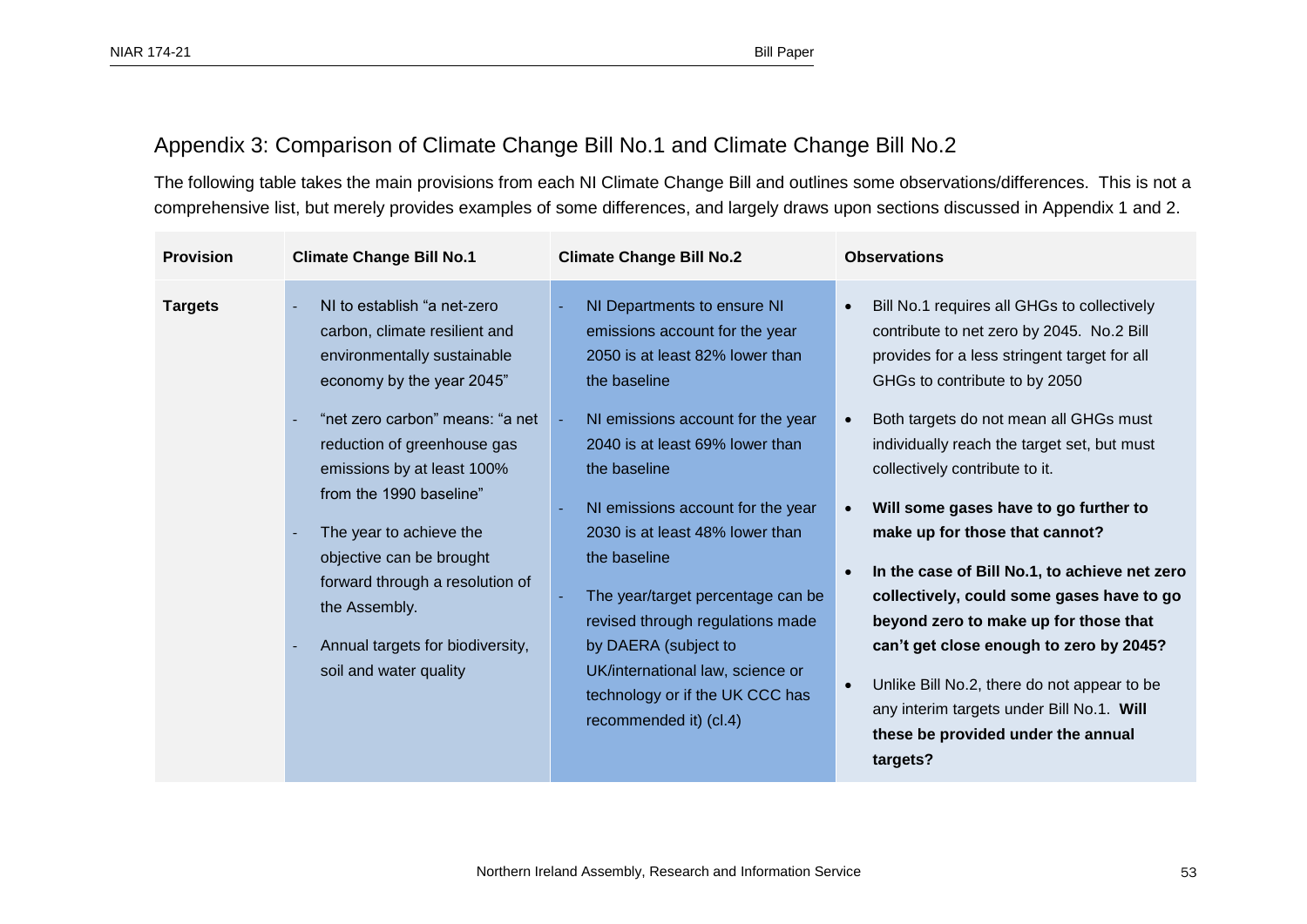| <b>Provision</b> | <b>Climate Change Bill No.1</b> | <b>Climate Change Bill No.2</b>                                                                                                                                                                                     | <b>Observations</b>                                                                                                                                                                                                                                                                                                                                                                                                                                                                                                                                                                                                                                                                                                                                                                                                                                                                                                                                                                    |
|------------------|---------------------------------|---------------------------------------------------------------------------------------------------------------------------------------------------------------------------------------------------------------------|----------------------------------------------------------------------------------------------------------------------------------------------------------------------------------------------------------------------------------------------------------------------------------------------------------------------------------------------------------------------------------------------------------------------------------------------------------------------------------------------------------------------------------------------------------------------------------------------------------------------------------------------------------------------------------------------------------------------------------------------------------------------------------------------------------------------------------------------------------------------------------------------------------------------------------------------------------------------------------------|
|                  |                                 | Baseline years: 1990 for carbon<br>dioxide, methane and nitrous<br>oxide, all other are 1995.<br>Through regulation DAERA may<br>include international shipping and<br>aviation as part of the overall<br>emissions | In Bill No.2, emissions targets (by year and<br>$\bullet$<br>amount) and baseline may be adjusted<br>subject to UK/international law, science and<br>technology, or advised by CCC. However,<br>Bill No.1 does not allow for an adjustment,<br>only the date brought forward (which must be<br>consulted with CCC).<br>How important is the power of adjustment<br>$\bullet$<br>and flexibility to keep targets in line with<br>changing methodologies? For example,<br>we have already seen a change to UK and<br>NI emissions reporting with inclusion of<br>peatlands <sup>40</sup> , international aviation and<br>shipping etc, with more changes to<br>potentially come under IPCC<br>methodologies (see Appendix 2 s.2 for<br>more detail)<br>Bill No.1 does not have interim targets, but a<br>$\bullet$<br>wide range of annual targets for biodiversity,<br>soil and water quality and carbon and<br>nitrogen budgets. Bill No.2 only has GHG<br>targets and carbon budgets. |

<sup>40</sup> DAERA (2021) NI GHG Inventory 1990-2019 Statistical Bulletin (p.18) [https://www.daera-ni.gov.uk/sites/default/files/publications/daera/NI%20Greenhouse%20Gas%20Statistics%201990-](https://www.daera-ni.gov.uk/sites/default/files/publications/daera/NI%20Greenhouse%20Gas%20Statistics%201990-2019_2.pdf) [2019\\_2.pdf](https://www.daera-ni.gov.uk/sites/default/files/publications/daera/NI%20Greenhouse%20Gas%20Statistics%201990-2019_2.pdf)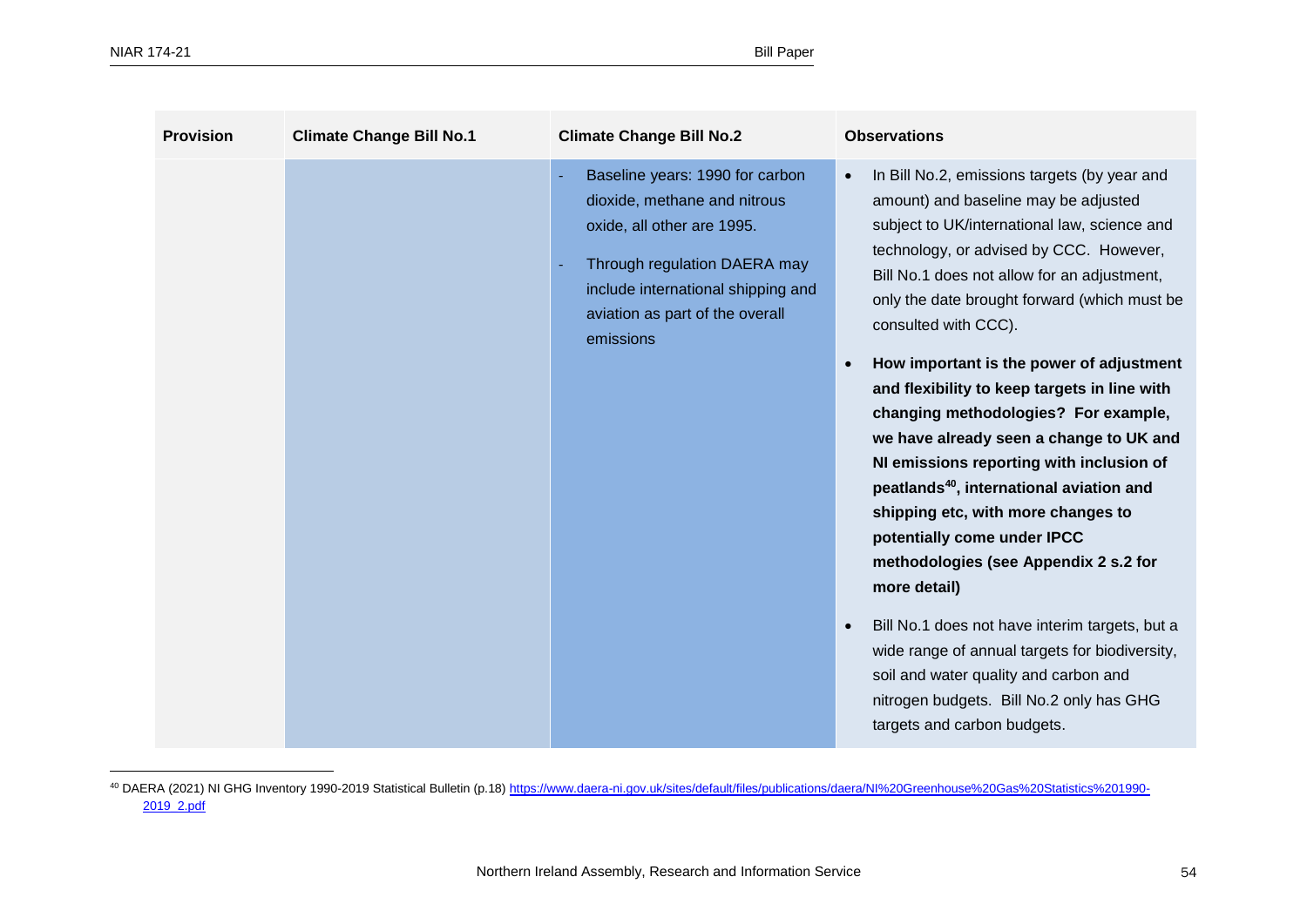| <b>Provision</b>      | <b>Climate Change Bill No.1</b>                                                                                                                                                                                                                                                                                                                                                         | <b>Climate Change Bill No.2</b>                                                                                                                                                                                                                                                                                                                          | <b>Observations</b>                                                                                                                                                                                                                                                                                                                                                                                                                                                                                                                                                |
|-----------------------|-----------------------------------------------------------------------------------------------------------------------------------------------------------------------------------------------------------------------------------------------------------------------------------------------------------------------------------------------------------------------------------------|----------------------------------------------------------------------------------------------------------------------------------------------------------------------------------------------------------------------------------------------------------------------------------------------------------------------------------------------------------|--------------------------------------------------------------------------------------------------------------------------------------------------------------------------------------------------------------------------------------------------------------------------------------------------------------------------------------------------------------------------------------------------------------------------------------------------------------------------------------------------------------------------------------------------------------------|
|                       |                                                                                                                                                                                                                                                                                                                                                                                         |                                                                                                                                                                                                                                                                                                                                                          | Baseline in Bill No.1 is 1990 for all GHGs,<br>$\bullet$<br>whereas Bill No.2, similar to the UK Act is<br>1990 for CO2, methane, nitrous oxide and<br>1995 for all others. Differences in baselines<br>need to be clarified, especially for<br>ensuring consistent monitoring, reporting<br>and comparison purposes.                                                                                                                                                                                                                                              |
| <b>Responsibility</b> | The EO is to produce and lay the<br>CAP before the Assembly (cl.3) and<br>the Climate Commissioner is to<br>report on them annually (cl.4 and 9)<br>But the Bill does not explicitly say<br>who is responsible for achieving the<br>target and to be held accountable.<br>There does not appear to be any<br>form of enforcement of targets<br>through offences, fines/sanctions<br>etc | DAERA responsible for setting Carbon<br>Budgets, reporting on progress and<br>consulting with the CCC.<br>Responsibility to achieve the overall<br>target and interim targets (cl.1-3) and<br>budgets (cl.12) is on all NI<br>departments.<br>There does not appear to be any form<br>of enforcement of targets through<br>offences, fines/sanctions etc | Bill No.2 clearly defines that NI Departments<br>$\bullet$<br>are responsible for achieving targets and<br>budgets.<br>However, Bill No.1 is not as clear in this<br>$\bullet$<br>regard.<br>Are there any offences, fines or sanctions to<br>enforce targets under both Bills?<br>Are targets enforceable through court?<br>Is accountability for reaching targets,<br>$\bullet$<br>provided through reporting requirements,<br>rather than enforcement measures?<br>If so, under Bill No.2, how will this impact the<br>ability of departments to ensure sectors |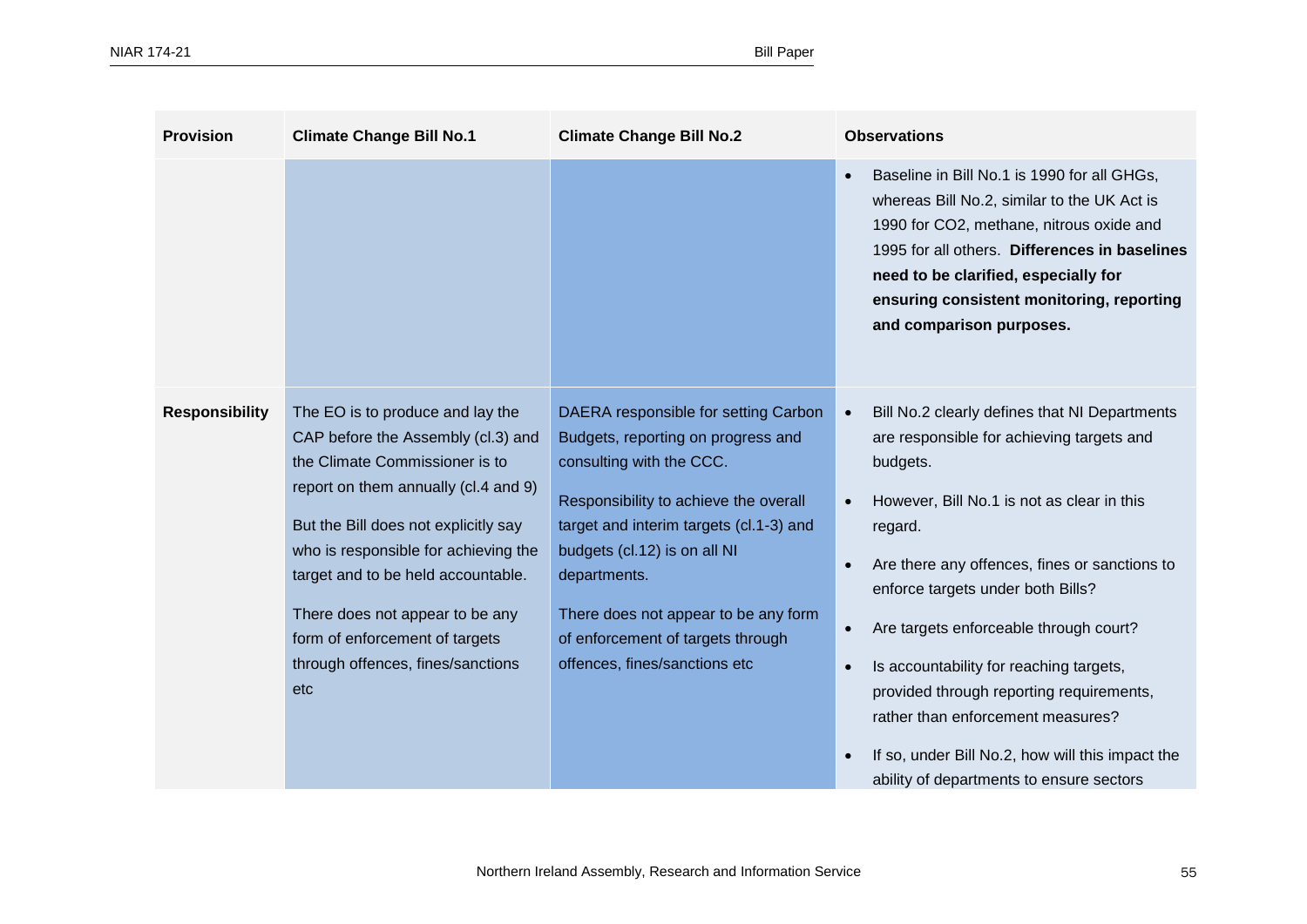| <b>Provision</b>             | <b>Climate Change Bill No.1</b>                                                                                                                                                                                                                                                                                                                                                                                                                                                                                                                                                               | <b>Climate Change Bill No.2</b>                                                                                                                                                                                                                                                                                                                                                                                                                                                                                                                                                                                                                                             | <b>Observations</b>                                                                                                                                                                                                                                                                                                                                                                                                                                                                                                                                                                                                                                                                                                                                                                        |
|------------------------------|-----------------------------------------------------------------------------------------------------------------------------------------------------------------------------------------------------------------------------------------------------------------------------------------------------------------------------------------------------------------------------------------------------------------------------------------------------------------------------------------------------------------------------------------------------------------------------------------------|-----------------------------------------------------------------------------------------------------------------------------------------------------------------------------------------------------------------------------------------------------------------------------------------------------------------------------------------------------------------------------------------------------------------------------------------------------------------------------------------------------------------------------------------------------------------------------------------------------------------------------------------------------------------------------|--------------------------------------------------------------------------------------------------------------------------------------------------------------------------------------------------------------------------------------------------------------------------------------------------------------------------------------------------------------------------------------------------------------------------------------------------------------------------------------------------------------------------------------------------------------------------------------------------------------------------------------------------------------------------------------------------------------------------------------------------------------------------------------------|
|                              |                                                                                                                                                                                                                                                                                                                                                                                                                                                                                                                                                                                               |                                                                                                                                                                                                                                                                                                                                                                                                                                                                                                                                                                                                                                                                             | comply, so as to meet their departmental<br>duties under the Act?                                                                                                                                                                                                                                                                                                                                                                                                                                                                                                                                                                                                                                                                                                                          |
| <b>Delivery</b><br>mechanism | Climate Action Plans (CAPS) must<br>be developed and laid before the<br>Assembly setting out how the<br>objective will be delivered through<br>targets (annual) and measures<br>(budgets). 1st CAP within 3 years of<br>Bill and every 5 years thereafter<br>CAPs must be subject to<br>consultation and Assembly approval<br>CAPs will include the following<br>targets and measures:<br>(1) Mean Annual Targets in<br>relation to net GHG<br>emissions, water quality, soil<br>quality and biodiversity<br>(2) carbon budgets,<br>(3) Nitrogen Budgets - each<br>CAP must have nitrogen use | Carbon Budgets set by DAERA,<br>through regulations, set maximum total<br>net emissions for each budgetary<br>period-2023-27 and each 5-year<br>period thereafter.<br>The first 3 carbon budgets must be set<br>by end of 2023. All budgets to be in<br>line with the 2050 and interim targets.<br>The carrying of amounts from one<br>budget period to another is allowed.<br>Amounts can be carried back (<1%) or<br>unused can be carried forward to<br>another budget period.<br>DAERA must submit a report to the<br>Assembly outlining the implementation<br>of the carbon budget to include<br>proposals and policies that will be<br>taken forward by NI Government | Bill No.1 uses a CAP to deliver its targets and<br>$\bullet$<br>budgets, whereas Bill No.2 does this through<br>regulations.<br>The range of targets under the CAP in Bill<br>No.1 is much wider compered to Bill No.2<br>(beyond GHGs, Bill No.1 also includes<br>biodiversity, soil and water quality and<br>nitrogen)<br>Bill No.2 refers to a report by DAERA on the<br>proposals and policies in relation to individual<br>Departments to reach a budget $-$ is this<br>considered similar to sectoral plans under<br>the CAP in Bill No.1?<br>And under cl 29 of Bill No.2, NI departments<br>are to develop and implement plans, policies<br>and strategies in relation to their duties. And<br>provide details of these to DAERA for the<br>report under cl.16. Is this similar to |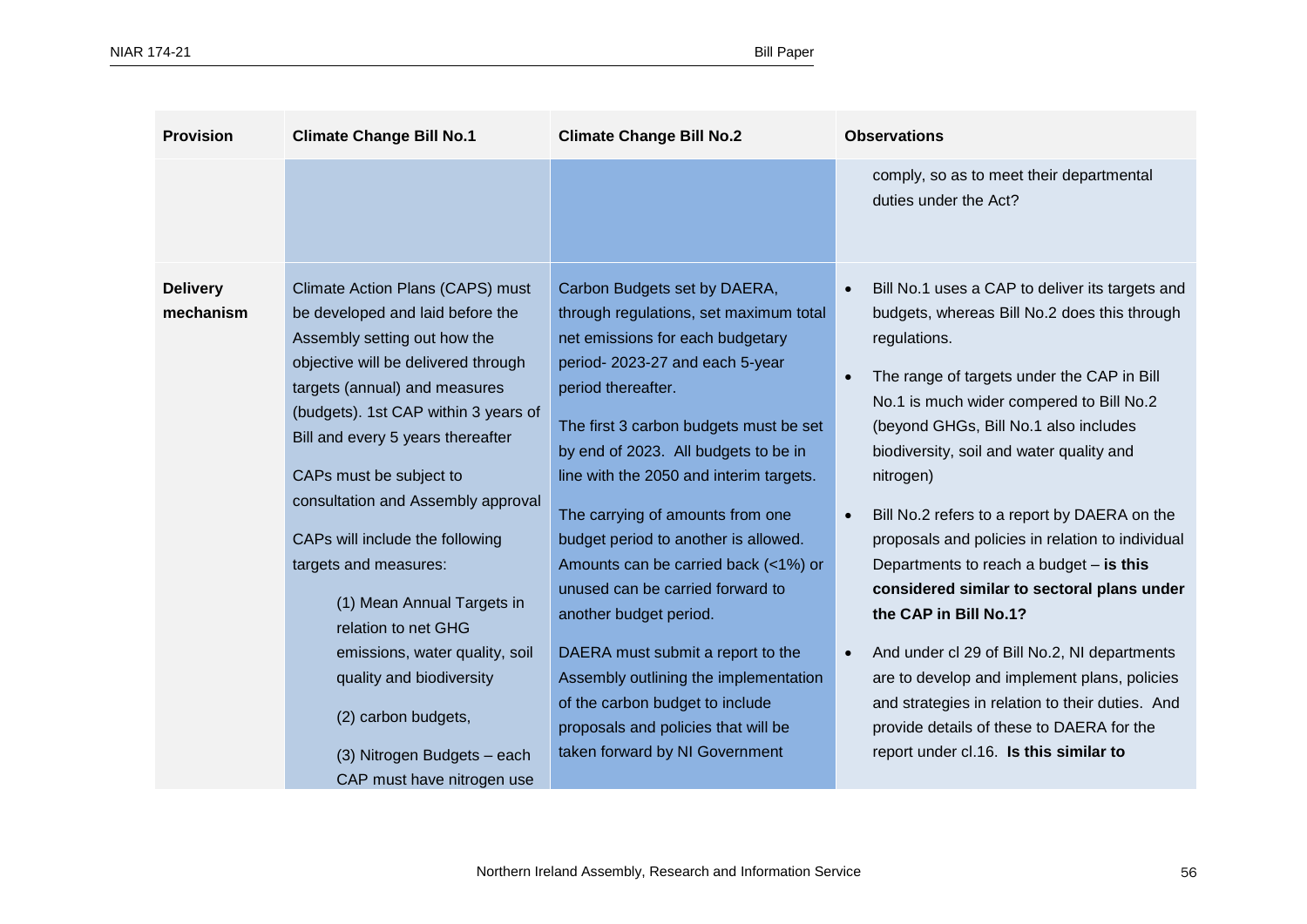| <b>Provision</b>                  | <b>Climate Change Bill No.1</b>                                                                                                                                                                                                                                                                                             | <b>Climate Change Bill No.2</b>                                                                                                                                                                                                                                                                                                                                                                 | <b>Observations</b>                                                                                                                                                                                                                                                                                                                                                                                                                                                                                                                                                                                 |
|-----------------------------------|-----------------------------------------------------------------------------------------------------------------------------------------------------------------------------------------------------------------------------------------------------------------------------------------------------------------------------|-------------------------------------------------------------------------------------------------------------------------------------------------------------------------------------------------------------------------------------------------------------------------------------------------------------------------------------------------------------------------------------------------|-----------------------------------------------------------------------------------------------------------------------------------------------------------------------------------------------------------------------------------------------------------------------------------------------------------------------------------------------------------------------------------------------------------------------------------------------------------------------------------------------------------------------------------------------------------------------------------------------------|
|                                   | efficiency for NI and annual<br>targets in line with this. This<br>is the ratio of nitrogen<br>removed compared to<br>nitrogen added in agri-food,<br>transport and energy sectors<br>(4) Sectoral Plans set out<br>policies and proposals across<br>different economic sectors to<br>meet the objective                    | Departments to meet a carbon budget.<br>(cl16)<br>All NI Departments are responsible for<br>ensuring budgets are not exceeded<br>and under cl 29, NI departments are to<br>develop and implement plans, policies<br>and strategies in relation to their<br>duties.                                                                                                                              | sectoral plans under Bill No.1, but at<br>department level?                                                                                                                                                                                                                                                                                                                                                                                                                                                                                                                                         |
| Carbon<br>accounting<br>and units | Carbon Budgets in the CAP will<br>outline the maximum annual<br>carbon units purchased by<br>DAERA that must not exceed<br>25% of the GHG reduction<br>target for that year<br>Will detail the annual GHG<br>amount that will be removed via<br>land-use or land-use change<br>DAERA oversight of carbon<br>tracking scheme | Provides meaning of different<br>terminologies so as to clarify<br>carbon accounting practices and<br>the determination of emissions<br>$(C.5-7)$<br>Removals are associated with<br>nature- based removals, but<br>DAERA has power to amend<br>definition to allow for engineered<br>approaches in the future (cl.7)<br>(Cl.9) DAERA may provide for the<br>crediting/debiting of carbon units | Bill No.2 appears to provide more detail and<br>$\bullet$<br>explanation of accounting methodologies<br>compared to Bill No.1.<br>Bill No.2, allows for definition of net NI<br>$\bullet$<br>emissions to be altered to include engineered<br>removal, whereas Bill No.1 appears to only<br>account for removal by the land use sector<br>under its carbon budget.<br>Both Bills provide for the crediting/debiting of<br>$\bullet$<br>carbon units. This includes a limit on their use<br>towards the net amount under Bill No.2 (cl.9),<br>and limits on their purchase by DAERA in Bill<br>No.1. |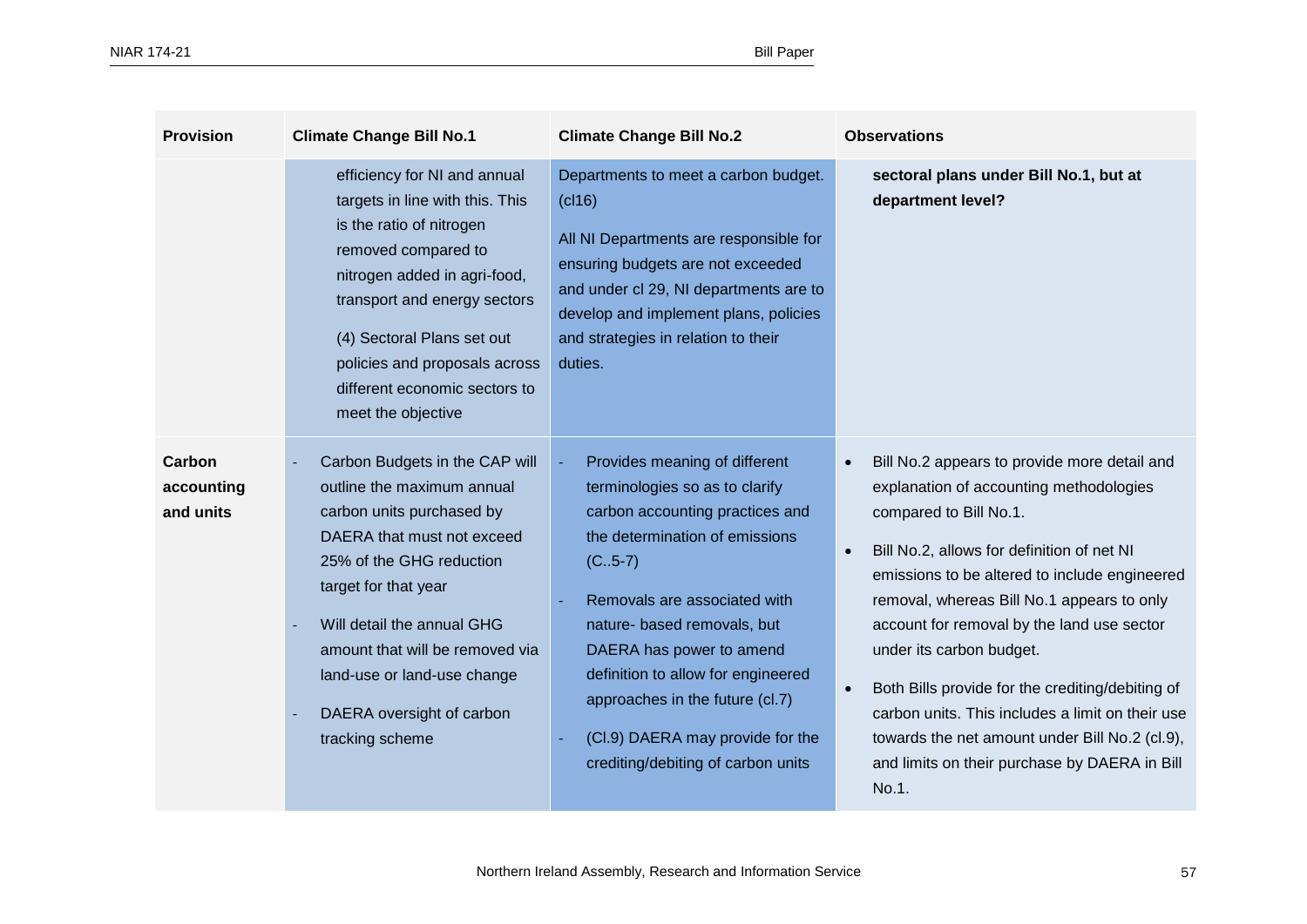| <b>Provision</b> | <b>Climate Change Bill No.1</b>                                                                                                                                                                                                                                   | <b>Climate Change Bill No.2</b>                                                                                                                                                                                                                                                                                             | <b>Observations</b>                                                                                                                                                                                                                                                                                                                                                                                                                                                                                                        |
|------------------|-------------------------------------------------------------------------------------------------------------------------------------------------------------------------------------------------------------------------------------------------------------------|-----------------------------------------------------------------------------------------------------------------------------------------------------------------------------------------------------------------------------------------------------------------------------------------------------------------------------|----------------------------------------------------------------------------------------------------------------------------------------------------------------------------------------------------------------------------------------------------------------------------------------------------------------------------------------------------------------------------------------------------------------------------------------------------------------------------------------------------------------------------|
|                  |                                                                                                                                                                                                                                                                   | as part of the total GHG emissions<br>through regulations.<br>Credited carbon units cannot be<br>used to offset other GHGs<br>DAERA may limit the use of<br>carbon units to reduce the overall<br>emissions account.<br>DAERA may through regulations<br>provide for a scheme to register<br>and track carbon units (cl.10) | Bill No.2 does not allow credited units to<br>$\bullet$<br>offset other gases elsewhere, so as to avoid<br>double counting. Bill No.1 does not appear to<br>have this precaution.<br>Both Bills provide for a tracking scheme.<br>$\bullet$<br>However, similar to other UK jurisdictions, Bill<br>No.2 allows for this to be set up under an<br>existing scheme by DAERA. Bill No.1 does<br>not appear to have this as an option. Could<br>the setup of a separate new scheme under<br><b>Bill No.1 incur more costs?</b> |
| <b>Reporting</b> | Annual CAP reports by the<br>Climate Commissioner (cl.4)<br>must be laid before Assembly<br>on meeting annual targets,<br>budgets and implementing<br>sectoral plans.<br>Recommendations must be<br>made if any targets/measures<br>are missed or underperforming | DAERA must prepare and lay before<br>the Assembly:<br>• Interim progress reports on<br>budget within 3 years of a<br>budget period. All NI<br>departments to provide DAERA<br>with progress on their areas of<br>responsibility under the<br>budget.(cl.17)                                                                 | Bill No.1 provides for independent progress<br>$\bullet$<br>reporting, whereas under Bill No.2 it is<br>conducted by DAERA.<br>Both Bills require non-binding independent<br>$\bullet$<br>advice on their progress reports from the<br>CCC (and others under Bill No.1)<br>Is progress reporting best carried out<br>$\bullet$<br>internally or independently?                                                                                                                                                             |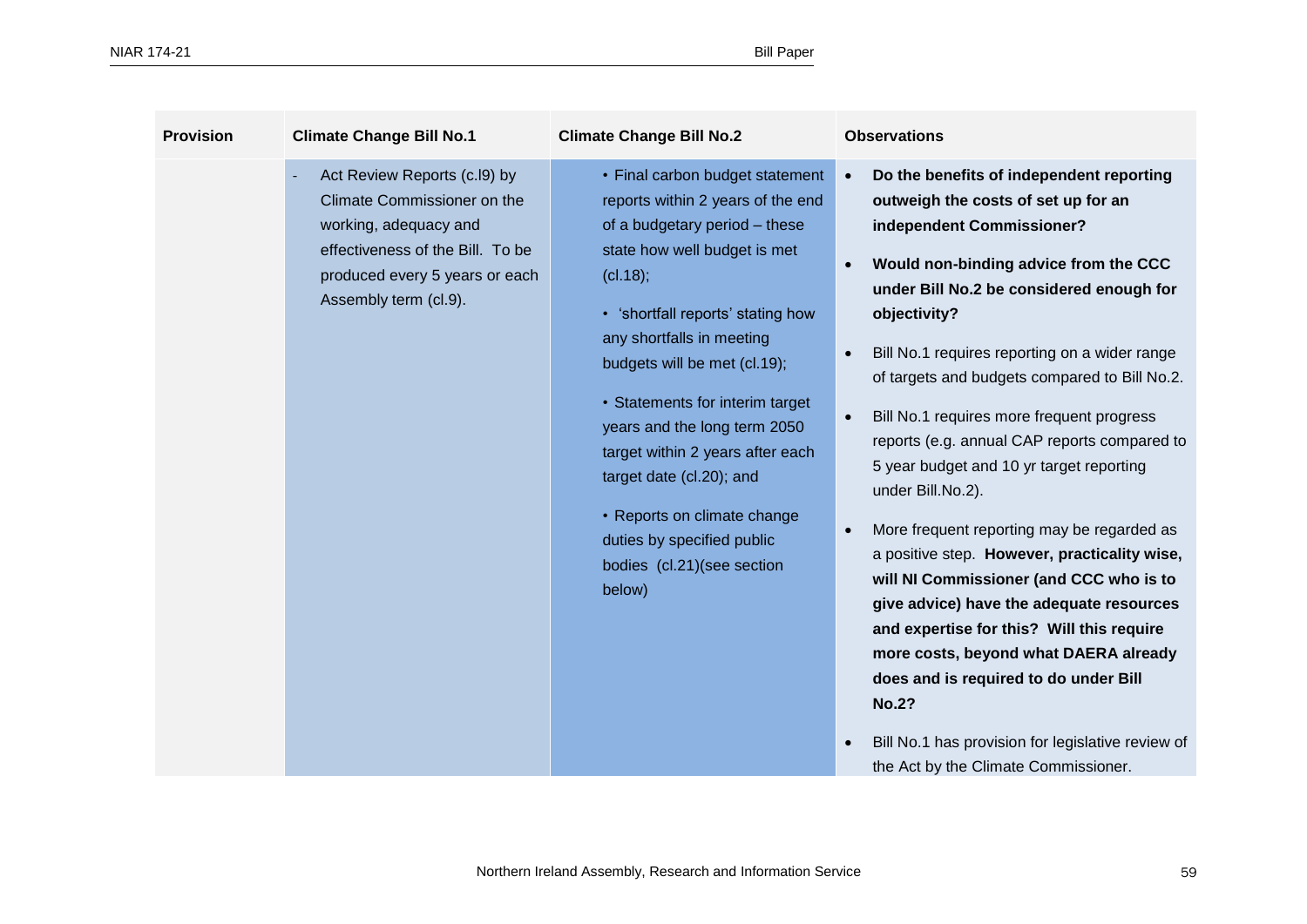| <b>Provision</b> | <b>Climate Change Bill No.1</b>                                     | <b>Climate Change Bill No.2</b>                                                 | <b>Observations</b>                                                                                                                                                                                    |
|------------------|---------------------------------------------------------------------|---------------------------------------------------------------------------------|--------------------------------------------------------------------------------------------------------------------------------------------------------------------------------------------------------|
|                  |                                                                     |                                                                                 | However, Bill No.2 does not appear to have<br>such a provision.<br>Will adaptation reporting, including by<br>public bodies, supplement adaptation<br>reporting requirements under the UK Act<br>2008? |
| Independent      | CAP progress report to be carried                                   | A requirement on DAERA (under Part                                              | CCC to provide independent advice for both<br>$\bullet$                                                                                                                                                |
| advice           | out by the Climate Commissioner                                     | 4) to obtain independent but non-                                               | Bills. However, Bill No.1 does not require                                                                                                                                                             |
|                  | (cl.4) (see above). Non-binding                                     | binding review of progress from the                                             | CCC advice for the overall 2045 objective,                                                                                                                                                             |
|                  | independent advice to be sought                                     | CCC on meeting emissions reduction                                              | only annual targets, budgets, and plans under                                                                                                                                                          |
|                  | from the CCC and other listed                                       | targets, carbon budgets, and                                                    | the CAP.                                                                                                                                                                                               |
|                  | bodies as follows:<br>CCC to give advice on annual                  | implementation of adaptation<br>programmes:                                     | Whereas Bill No.2 requires advice and<br>progress reports from the CCC in relation to                                                                                                                  |
|                  | targets, budgets and plans set                                      | Reports from the CCC are to be                                                  | the 2050 target, interim target and budgets                                                                                                                                                            |
|                  | under the CAP report (4(5c)).                                       | provided within 6 months of:                                                    | (Part 4).                                                                                                                                                                                              |
|                  | Cl.13?                                                              | DAERA's final budget statements                                                 | Would independent advice on all targets,                                                                                                                                                               |
|                  | Other advisory bodies                                               | (s.18) which are to be laid within 2                                            | including the overall target, be considered                                                                                                                                                            |
|                  | identified:                                                         | years after each budgetary period,                                              | best practice?                                                                                                                                                                                         |
|                  | • Rol Advisory Council, IPCC<br>advice on emergency<br>declaration. | suggesting a CCC report every 7.5<br>years.<br>compliance statements on targets | Bill No.1 requires advice from CCC and other<br>$\bullet$<br>listed bodies. Bill No.2 only requires advice<br>from the CCC. Would the addition of                                                      |
|                  |                                                                     | (s.20) which are to be laid within 2                                            | advice from other bodies under Bill No.2,                                                                                                                                                              |
|                  |                                                                     | years after each target date,                                                   |                                                                                                                                                                                                        |
|                  |                                                                     |                                                                                 |                                                                                                                                                                                                        |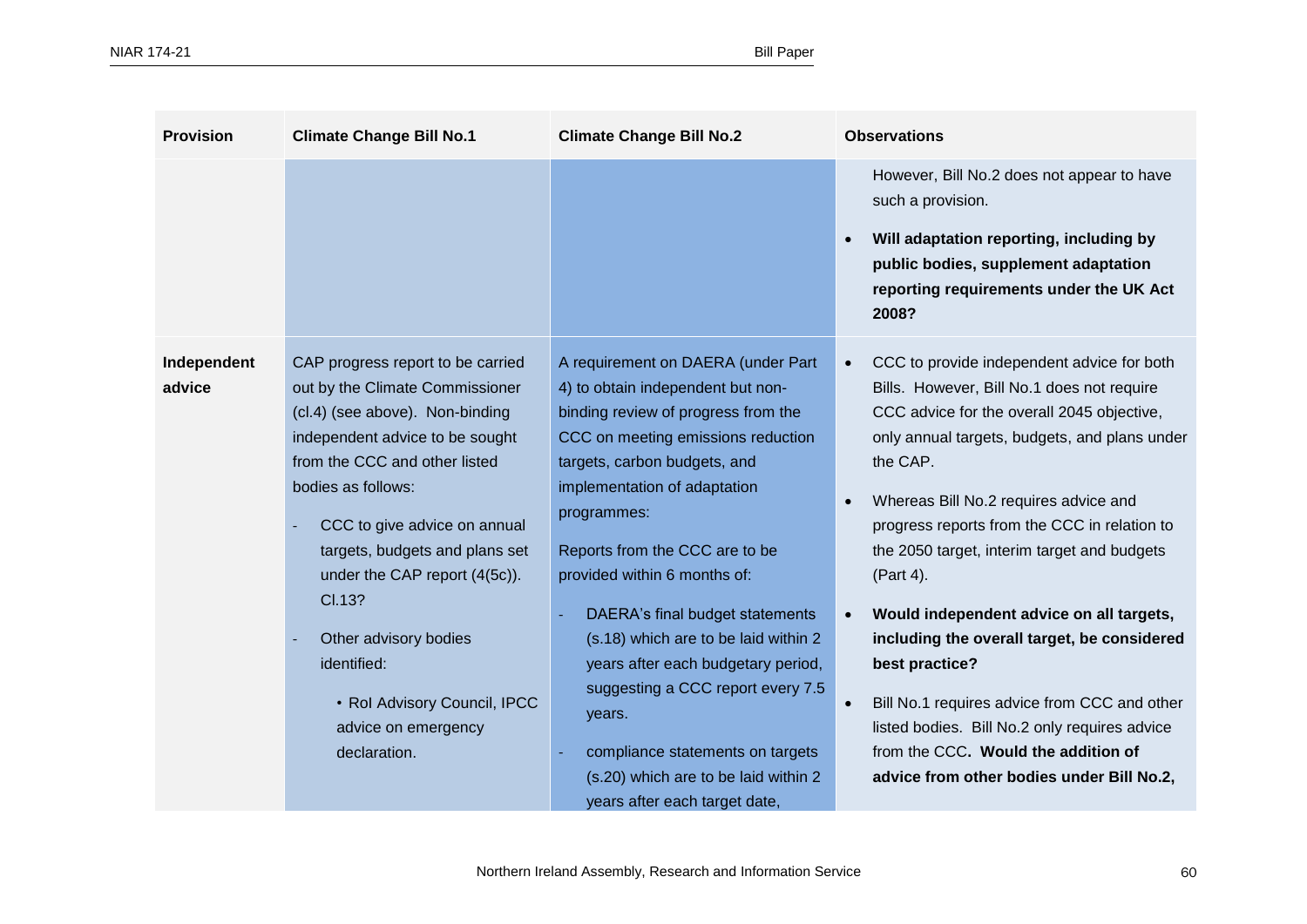| <b>Provision</b>     | <b>Climate Change Bill No.1</b>                                                                                                                                                                                                 | <b>Climate Change Bill No.2</b>                                                                                                                               | <b>Observations</b>                                                                                                                                                                                                                                                                                                                                                                                                                                    |
|----------------------|---------------------------------------------------------------------------------------------------------------------------------------------------------------------------------------------------------------------------------|---------------------------------------------------------------------------------------------------------------------------------------------------------------|--------------------------------------------------------------------------------------------------------------------------------------------------------------------------------------------------------------------------------------------------------------------------------------------------------------------------------------------------------------------------------------------------------------------------------------------------------|
|                      | • Part V bodies (north/south<br>bodies) under NI Act, advice<br>on transboundary element<br>SEM Committee on advice<br>on sectoral plans impacting<br>energy sector                                                             | suggesting a CCC report every 10<br>years.<br>CCC to provide report on<br>implementation of adaptation<br>programmes (in line with s.60 of UK<br>Act) (cl.27) | particularly in relation to transboundary<br>issues, be considered best practice?<br>The role of the CCC under Bill No.2 is more<br>$\bullet$<br>similar to the other UK jurisdictions,<br>compared to Bill No.1. Bill No.1 requires the<br>CCC to provide more frequent advice and on<br>a wider range of targets and budgets. Does<br>the CCC have the resources and capacity<br>to meet the requirements under Bill No.1,<br>compared to Bill No.2? |
| <b>Public Bodies</b> | Clause 3 (3) of this Bill refers to<br>adaptation reporting under s.60 of<br>the UK Act which uses a voluntary<br>approach to reporting, therefore<br>implying that public body reporting<br>is also voluntary under this Bill. | Duty on public bodies to report on<br>climate change duties, which include<br>mitigation and adaptation (cl.21)                                               | Bill No.1 suggests reporting by public bodies<br>$\bullet$<br>on a voluntary basis<br>Bill No.2 requires statutory mitigation and<br>$\bullet$<br>adaptation reporting by public bodies (those<br>with functions of a public nature; or s.250 of<br>Panning Act 2011).<br>Will public bodies be identified under<br>subsequent regulations, similar to "major<br>players" under Scottish Act 2009 (s.44-6)?                                            |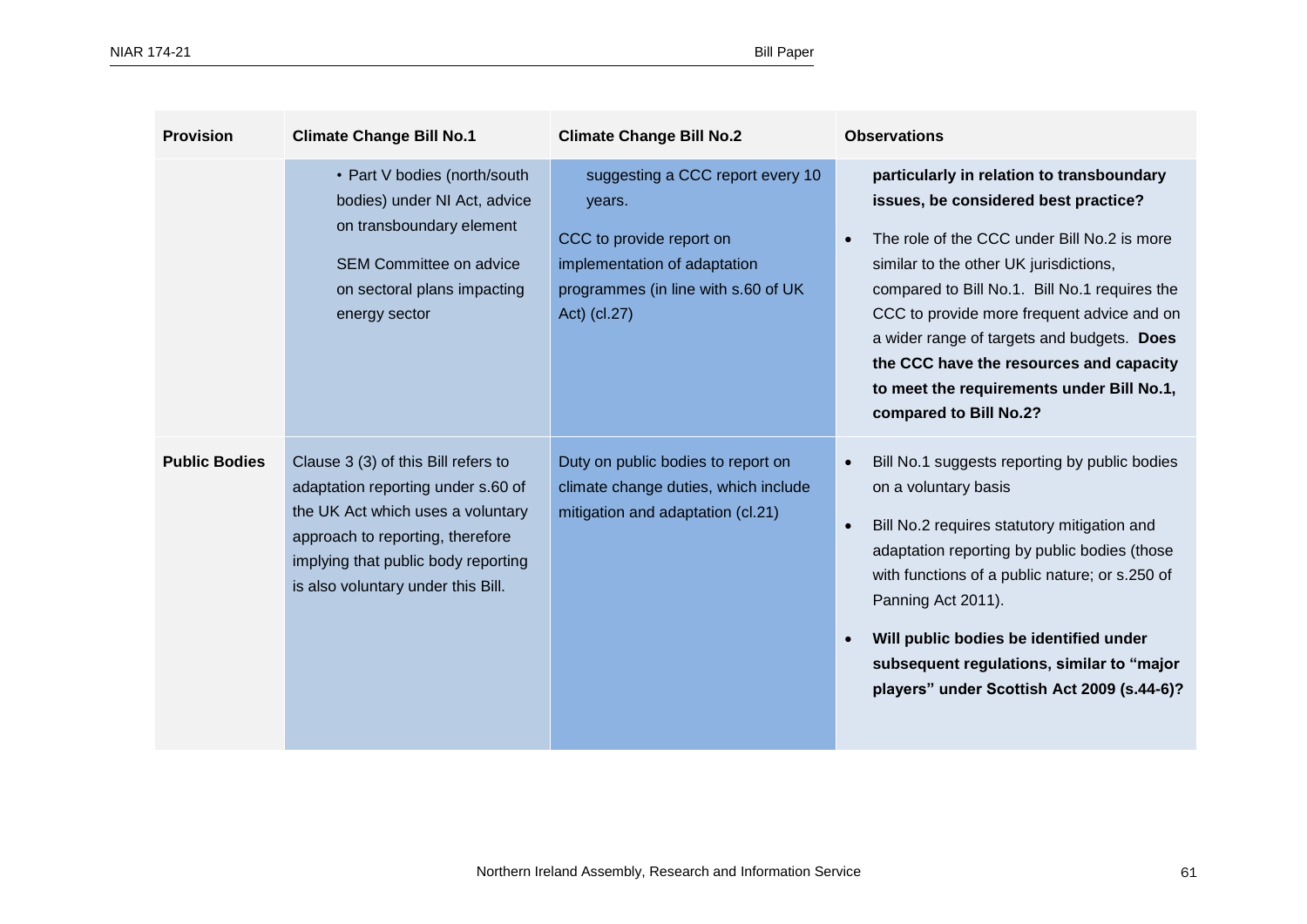| <b>Provision</b>       | <b>Climate Change Bill No.1</b>                                                                                                                                                                                                                                                                                                                                                                       | <b>Climate Change Bill No.2</b>                                                                                                                                                               | <b>Observations</b>                                                                                                                                                                                                                                                                                                                                                                                                                                                                                                                                                                                                                                                                                                                                                                                                              |
|------------------------|-------------------------------------------------------------------------------------------------------------------------------------------------------------------------------------------------------------------------------------------------------------------------------------------------------------------------------------------------------------------------------------------------------|-----------------------------------------------------------------------------------------------------------------------------------------------------------------------------------------------|----------------------------------------------------------------------------------------------------------------------------------------------------------------------------------------------------------------------------------------------------------------------------------------------------------------------------------------------------------------------------------------------------------------------------------------------------------------------------------------------------------------------------------------------------------------------------------------------------------------------------------------------------------------------------------------------------------------------------------------------------------------------------------------------------------------------------------|
| <b>Just transition</b> | Sectoral plans (cl.3 (8)), as set out<br>in the CAPs, must:<br>Support growth of jobs<br>that are climate resilient<br>and environmentally<br>and socially sustainable<br>Support net-zero<br>carbon investment and<br>infrastructure<br>Create work which is<br>high-value, fair and<br>sustainable<br>Reduce inequality<br>Reduce, with a view to<br>eliminating, poverty and<br>social deprivation | Cl.16 refers to reports including NI<br>Departments' responsibilities, policies<br>and proposals for reaching budgets.<br>However, there is no mention of just<br>transition principles here. | Bill No.1 lists principles referred to in the EFM<br>$\bullet$<br>as Just transition in relation to the making of<br>sectoral plans.<br>However, there is no further detail on the face<br>$\bullet$<br>of the Bill in relation to how these principles<br>are to be implemented, measured and who<br>will be held accountable for their delivery.<br>Similar provisions or terminology to Bill No.1<br>does not appear to be used in Bill No.2.<br>Are just transition principles written into<br>the provisions under Bill No.2?<br>Could just transition principles, as they're<br>applied under the Scottish Act in relation<br>to its CAP and sectoral plans, be provided<br>in secondary regulations in relation to<br>departmental reports on achieving<br>budgets (cl.16) or departmental plans and<br>policies (cl.29)? |
| Transboundary          | Cl, 3 (9) requires carbon and<br>nitrogen budgets to consider the<br>transboundary element (any<br>negative impact on NI environment                                                                                                                                                                                                                                                                  | There does not appear to be a similar<br>provision for transboundary element in<br><b>Bill No.2</b>                                                                                           | Bill No.1 has a transboundary element,<br>$\bullet$<br>however Bill No.2 does not appear to have a<br>similarly worded provision.                                                                                                                                                                                                                                                                                                                                                                                                                                                                                                                                                                                                                                                                                                |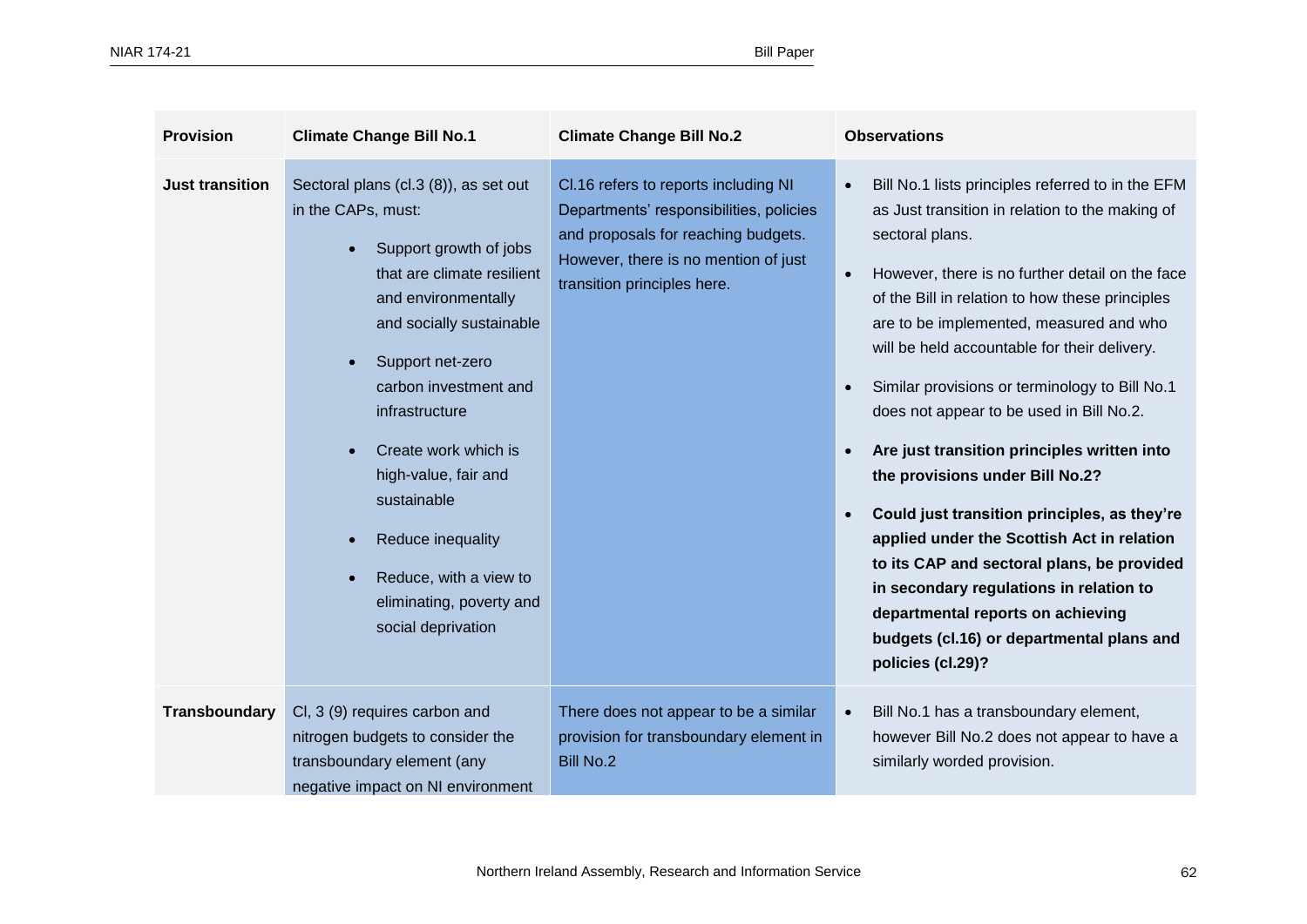| <b>Provision</b> | <b>Climate Change Bill No.1</b>                         | <b>Climate Change Bill No.2</b> | <b>Observations</b>                                                                                                                                |
|------------------|---------------------------------------------------------|---------------------------------|----------------------------------------------------------------------------------------------------------------------------------------------------|
|                  | from activities in RoI, Scotland,<br>England and Wales) |                                 | In fact, the RoI Act 2021 does not have a<br>$\bullet$<br>similar transboundary or cross border<br>element.                                        |
|                  |                                                         |                                 | Does the lack of a similar provision in Rol,<br>$\bullet$<br>mean that any transboundary impact is a<br>one-way consideration?                     |
|                  |                                                         |                                 | How will both Bills ensure co-operation<br>$\bullet$<br>and consideration of cross border impacts<br>is a two-way process?                         |
|                  |                                                         |                                 | Currently, neither Bill exactly lines up with the<br>Rol Act <sup>41</sup> . Bill No.1 is aiming for net zero 5<br>years earlier.                  |
|                  |                                                         |                                 | However, could this result in measures that<br>are more stringent across sectors?                                                                  |
|                  |                                                         |                                 | Bill No.2 is aiming for the same year, but with<br>a lower reduction of 82% from all GHGs.                                                         |
|                  |                                                         |                                 | However, the level of difference will not be<br>$\bullet$<br>known until sector emission ceilings are<br>produced under the Rol Act and individual |

<sup>41</sup> Currently aiming for net zero under its 2050 national objective (See methane paper). However, according to the CCC (2020) the ROI's Climate Change Advisory Council 'Annual Review 2020' specifically recommends seeking EU agreement to creating a split national target for 2050: net-zero emissions of long-lived greenhouse gases and anthropogenic methane, with a separate, longer target for biogenic methane. In fact an [amendment](https://www.oireachtas.ie/en/bills/bill/2021/39/?tab=amendments) (no.35) to make a separate account for biogenic methane (methane emissions from agriculture sector (amendment 11)) under the national objective was table[d Report Stage](https://www.oireachtas.ie/en/bills/bill/2021/39/?tab=amendments) (15 June 2021) but did not make it into the final enacted piece of legislation.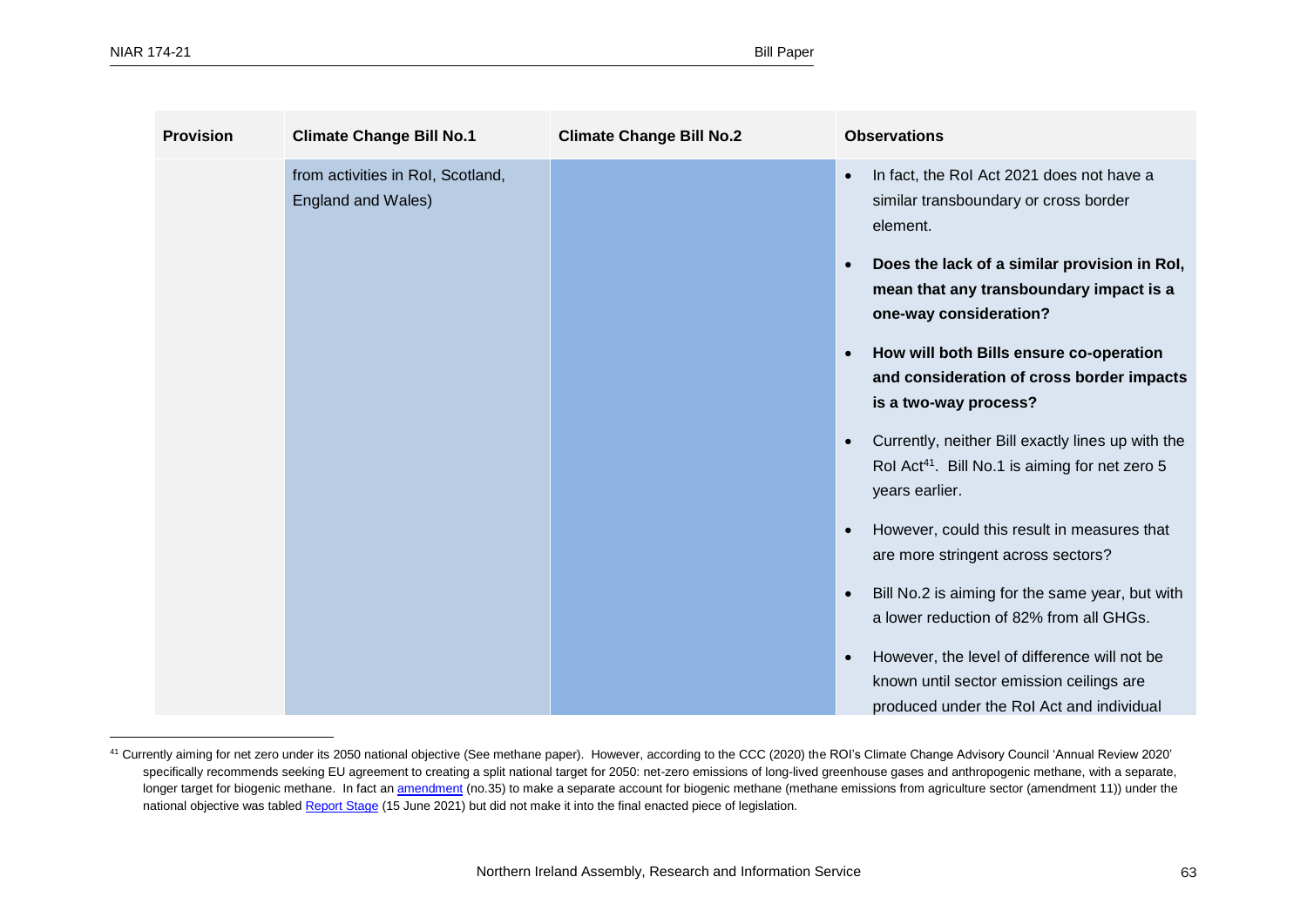| <b>Provision</b>          | <b>Climate Change Bill No.1</b>                                                                                                                                                                                                                                                                                                                                                                                                                                                                                                                                                                                                                                                                   | <b>Climate Change Bill No.2</b>                                                                                                                                                                                                                                                                                                                                                                                                                                                                                                                                                                                                                                      | <b>Observations</b>                                                                                                                                                                                                                                                                                                                                                                                                                                                                                                                                                                                                                                                                                                                                                                                                                                            |
|---------------------------|---------------------------------------------------------------------------------------------------------------------------------------------------------------------------------------------------------------------------------------------------------------------------------------------------------------------------------------------------------------------------------------------------------------------------------------------------------------------------------------------------------------------------------------------------------------------------------------------------------------------------------------------------------------------------------------------------|----------------------------------------------------------------------------------------------------------------------------------------------------------------------------------------------------------------------------------------------------------------------------------------------------------------------------------------------------------------------------------------------------------------------------------------------------------------------------------------------------------------------------------------------------------------------------------------------------------------------------------------------------------------------|----------------------------------------------------------------------------------------------------------------------------------------------------------------------------------------------------------------------------------------------------------------------------------------------------------------------------------------------------------------------------------------------------------------------------------------------------------------------------------------------------------------------------------------------------------------------------------------------------------------------------------------------------------------------------------------------------------------------------------------------------------------------------------------------------------------------------------------------------------------|
|                           |                                                                                                                                                                                                                                                                                                                                                                                                                                                                                                                                                                                                                                                                                                   |                                                                                                                                                                                                                                                                                                                                                                                                                                                                                                                                                                                                                                                                      | gas contributions to the overall target under<br>both Bills.                                                                                                                                                                                                                                                                                                                                                                                                                                                                                                                                                                                                                                                                                                                                                                                                   |
| Economic<br><b>Impact</b> | No specific economic impact. The<br>EFM states that an estimate of the<br>costs of the Bill, including its<br>implementation and setup of a<br>Climate Commissioner and Office,<br>was not possible to provide.<br>The CCC (April 2021) provides the<br>closest estimations to this target, for<br>net zero by 2050, instead of 2045.<br>It predicts that:<br>an extra £900 million per year<br>to 2050, on top of the costs for<br>achieving 82%, would be<br>required if removal technologies<br>are used (the CCC debates in<br>its 2020 letter whether NI would<br>be suitable for these).<br>to reach net zero 2050 would<br>require a 50% reduction in<br>output from NI's livestock sector | EFM states that it is difficult to<br>accurately quantify costs at this stage:<br>Precisely where and when<br>costs of implementation of the<br>Bill will fall and how they will<br>impact on output by each<br>Northern Ireland sector and<br>department will depend upon<br>the pathways and policies<br>chosen to deliver the<br>emissions reductions required<br>by the Bill. The Bill however,<br>does not state what those<br>pathways and policies should<br>be.<br>However, it states the following overall<br>estimations and projections taken from<br>the UK CCC advice:<br>Estimated indicative net cost<br>of the Bill from 2022-2050 is<br>around £4bn | Both Bills are unable to provide specific<br>sectoral costs of implementation of the Bill.<br>However, Bill No.2 does provide overall<br>$\bullet$<br>estimations and projections, while Bill No.1<br>does not.<br>The projections in the EFM to Bill No.2 are<br>taken from the CCC advice (April 2021).<br>Are these the projected costs for meeting<br>the suggestions of a balanced pathway<br>approach by the CCC i.e. 82% GHGs (with<br>methane reduced by 42% 2020-2050) and<br>net zero carbon dioxide, compared to 82%<br>all GHGs by 2050 under Bill No.2?<br>Would DAERA expect there to be a<br>difference in costs between Bill No.2<br>proposals and the CCC balanced pathway<br>approach?<br>The CCC also provides estimations for<br>$\bullet$<br>reaching net zero by 2050, but not 2045 as<br>provided under Bill No.1. Therefore, the extra |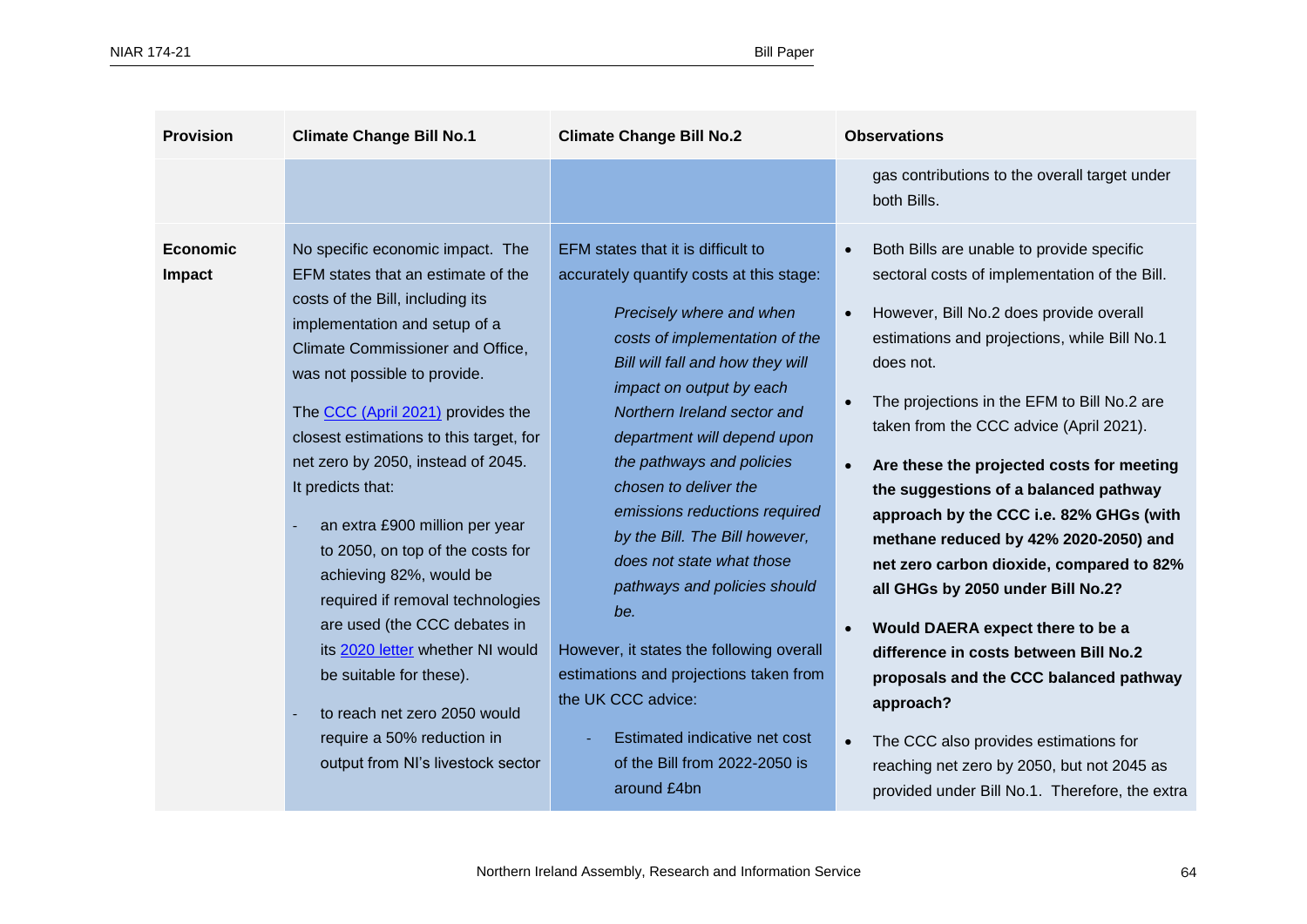| <b>Climate Change Bill No.1</b><br><b>Provision</b>                                                                                                                                                                                                                                                                                                                                                                             | <b>Climate Change Bill No.2</b>                                                                                                                                                                                                                                                                                                                                                                                                                                                                                                                                                                                                                                | <b>Observations</b>                                                                                                                                                                                                                                                                                                                                                                                                                                                                                                                                                                             |
|---------------------------------------------------------------------------------------------------------------------------------------------------------------------------------------------------------------------------------------------------------------------------------------------------------------------------------------------------------------------------------------------------------------------------------|----------------------------------------------------------------------------------------------------------------------------------------------------------------------------------------------------------------------------------------------------------------------------------------------------------------------------------------------------------------------------------------------------------------------------------------------------------------------------------------------------------------------------------------------------------------------------------------------------------------------------------------------------------------|-------------------------------------------------------------------------------------------------------------------------------------------------------------------------------------------------------------------------------------------------------------------------------------------------------------------------------------------------------------------------------------------------------------------------------------------------------------------------------------------------------------------------------------------------------------------------------------------------|
| The UFU commissioned research<br>by KPMG, published August 2021.<br>It assessed the impacts of Bill No.1<br>on the agricultural sector in NI.<br>Rather than just specifically looking<br>at the costs, it considered the<br>potential economic loss and<br>suggested that total economic<br>output would fall by between 8 -<br>66% across the agri sectors<br>analysed, with dairy and beef hit the<br>hardest. <sup>42</sup> | Projected annual investment<br>needs of £1-1.5bn from 2030<br>onwards. (Particularly for low<br>carbon power, retrofit of<br>buildings batteries and<br>infrastructure for e-vehicles.)<br>To deliver same services with<br>lower emissions - additional<br>net revenue need of £300m /yr<br>peaking in early 2030s.<br>Resource costs projected -<br><1% of 2018 GDP each year<br>to 2050.<br><b>Rural Impact Assessment completed</b><br>that shows likely significant impact on<br>rural communities and therefore net<br>zero emissions target have been set,<br>in line with UKCCC, to mitigate any<br>disproportionate adverse impact on NI<br>agri-food | £900million per year, on top the estimation for<br>reaching 82%, may be even more for net zero<br>2045.<br>The recent impact assessment for Bill No.1<br>$\bullet$<br>was commissioned by the UFU and<br>conducted by KPMG (August 2021).<br>While there may be different opinions on the<br>$\bullet$<br>findings of this report, as yet, it is the only<br>report produced that provides a sector level<br>impact assessment specific to NI.<br>However, it only covers the agri sector. And it<br>$\bullet$<br>is quite clear that under both Bills, all sectors<br>across NI will impacted. |

<sup>&</sup>lt;sup>42</sup> KPMG (August 2021) Climate Change Bill Impact Assessmen[t https://content17.co.uk/media/99/images/full/Climate-Bill-Impact-Assessment-Final-Report\\_1.pdf](https://content17.co.uk/media/99/images/full/Climate-Bill-Impact-Assessment-Final-Report_1.pdf) (see p.5 headline figures).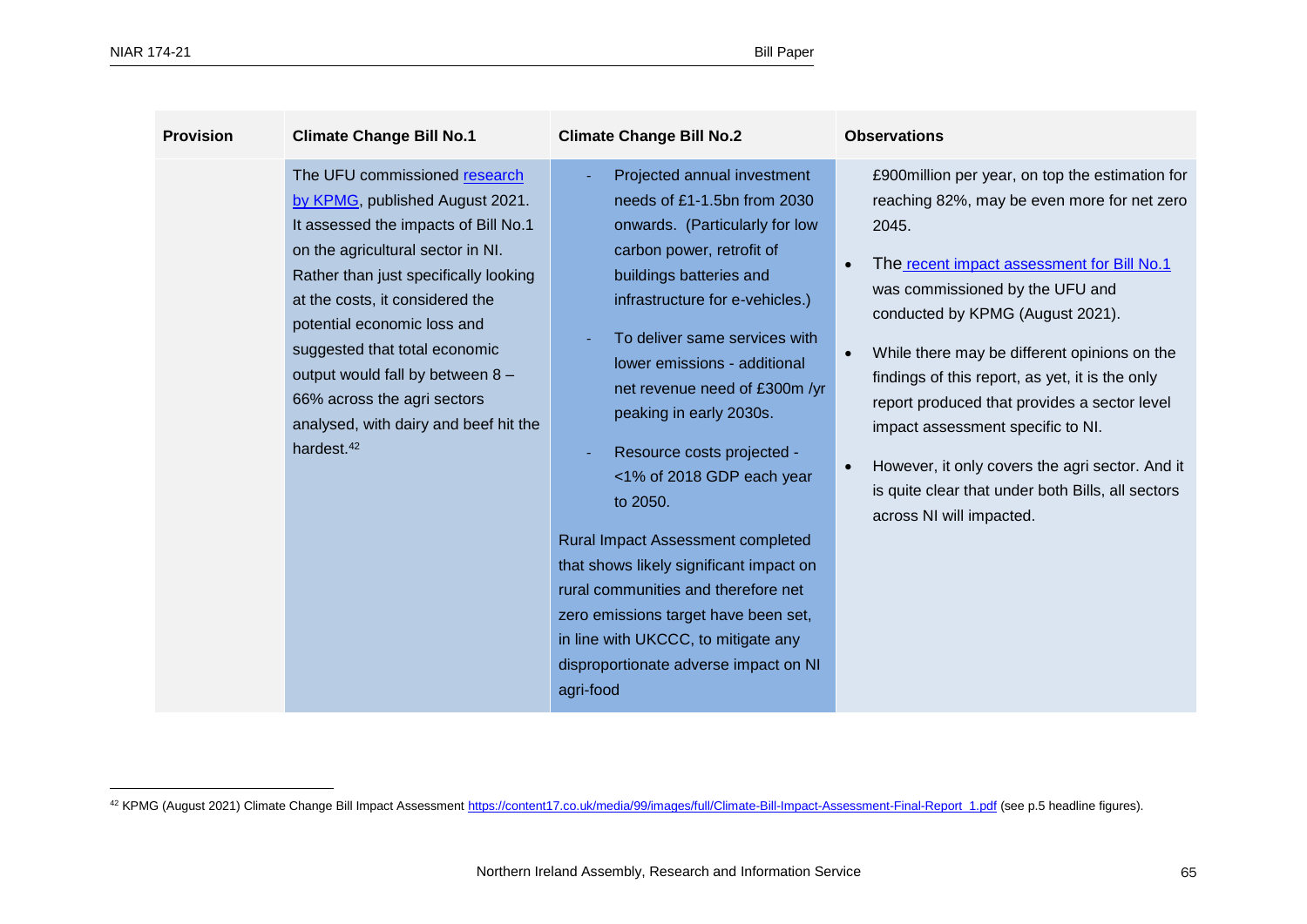| <b>Provision</b>             | <b>Climate Change Bill No.1</b>                                                                                                                                                                                                                                                                                       | <b>Climate Change Bill No.2</b>                                                                                                                                                                                                                                                                                                                                                                                                                                      | <b>Observations</b>                                                                                                                                                                                                                                                                                                                                                      |
|------------------------------|-----------------------------------------------------------------------------------------------------------------------------------------------------------------------------------------------------------------------------------------------------------------------------------------------------------------------|----------------------------------------------------------------------------------------------------------------------------------------------------------------------------------------------------------------------------------------------------------------------------------------------------------------------------------------------------------------------------------------------------------------------------------------------------------------------|--------------------------------------------------------------------------------------------------------------------------------------------------------------------------------------------------------------------------------------------------------------------------------------------------------------------------------------------------------------------------|
| <b>Consultation</b>          | EFM refers to an opinion poll<br>conducted in February 2020 and<br>published summer 2020.<br>Results showed support for a<br>climate Act in NI with a target for<br>net zero by 2045 (with 68% of<br>respondents in agreement).<br>Clause 2 (4) states that CAPs will<br>undergo a 16 week consultation by<br>the EO. | Consulted on policy proposals for a<br>Climate Change Bill from 8 Dec 2020<br>to 1 Feb 2021 "Discussion Document<br>on a Climate Change Bill for Northern<br>Ireland". NISRA conducted a<br>quantitative and qualitative analysis.<br>Received 269 responses:<br>48% preferred a Bill with targets to<br>contribute to UK 2050<br>40% in favour of net zero 2050<br>12% not sure/no opinion<br>Most supported ability to adjust<br>targets and public body reporting | Bill No.2 conducted a formal consultation on<br>$\bullet$<br>the main Bill proposals, whereas Bill No.1<br>refers to an opinion poll.<br>Both Bills to conduct further consultation on<br>$\bullet$<br>CAPs (under Bill No.1) and budgets<br>(Bill.No.2).                                                                                                                |
| <b>RIA/Rural</b><br>proofing | No form of RIA or rural proofing<br>exercise performed during<br>development of the Bill.                                                                                                                                                                                                                             | <b>RIA</b><br>Partial RIA conducted to estimate<br>costs and benefits of the Bill. Specific<br>impacts will be assessed once<br>measures and policies for delivery of<br>targets and budgets are produced for<br>each budget period, subject to<br>consultation.                                                                                                                                                                                                     | Bill No.2 has conducted a partial RIA and<br>Rural Needs Impact Assessment.<br>The RIA to Bill No.2 refers to impacts at the<br>$\bullet$<br>UK level from the CCC and global level from<br>the Stern Review, with very little reference to<br>specific impacts at NI level.<br>The EFM to Bill No.2 states, further RIA and<br>rural needs assessments will be required |